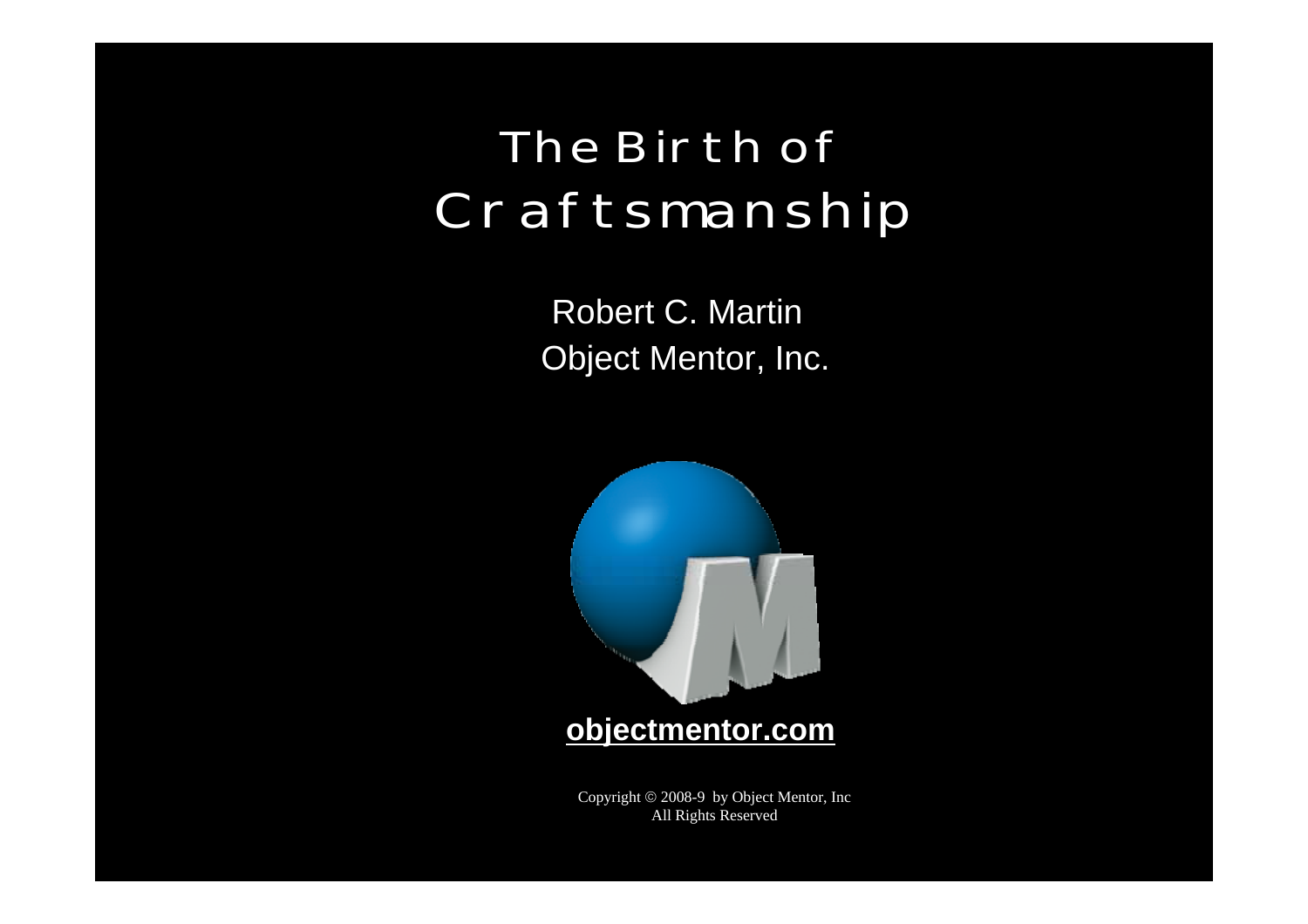## *Our Craft:*

*After years, we have a definition!*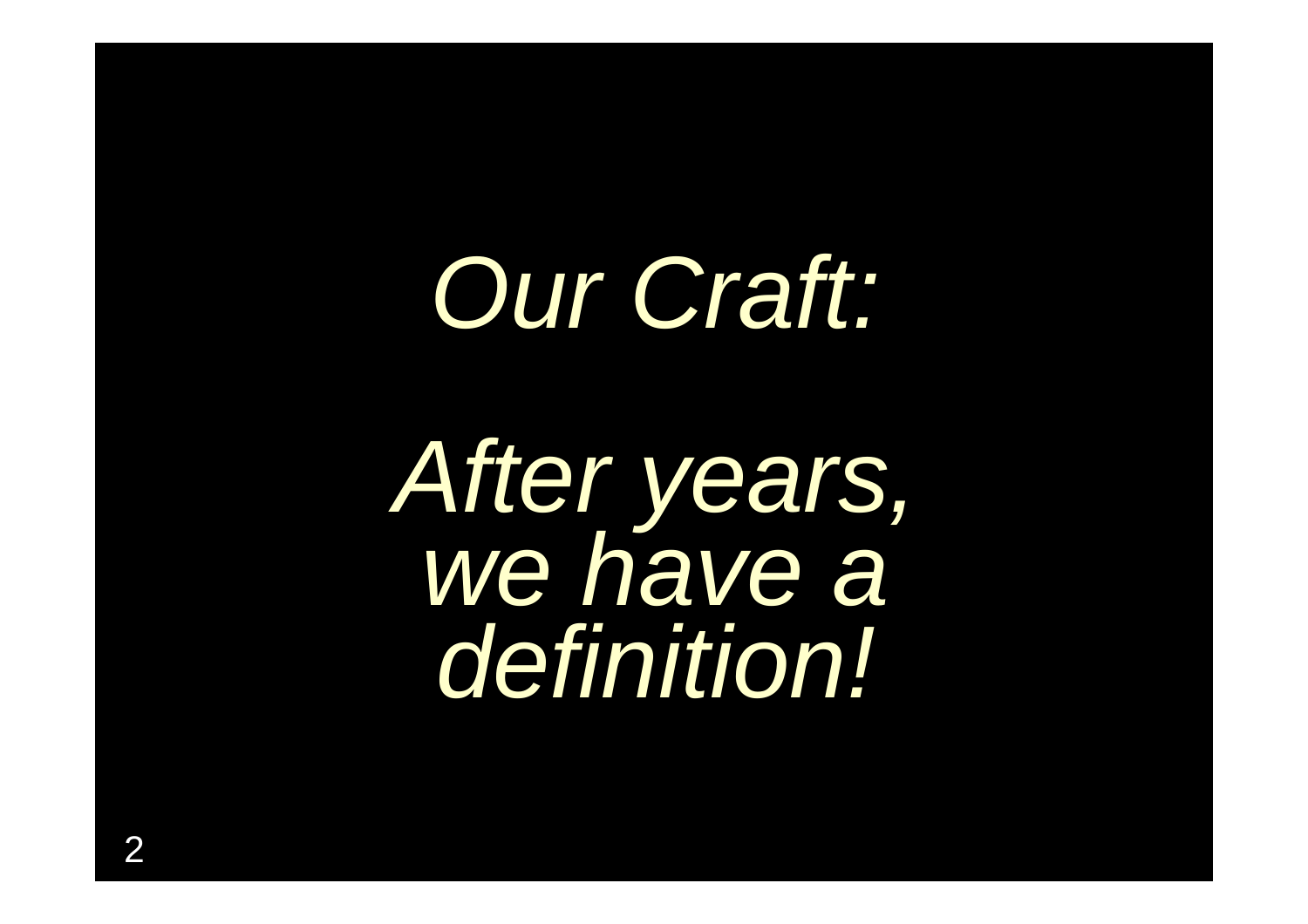#### Electron Gun and Slit

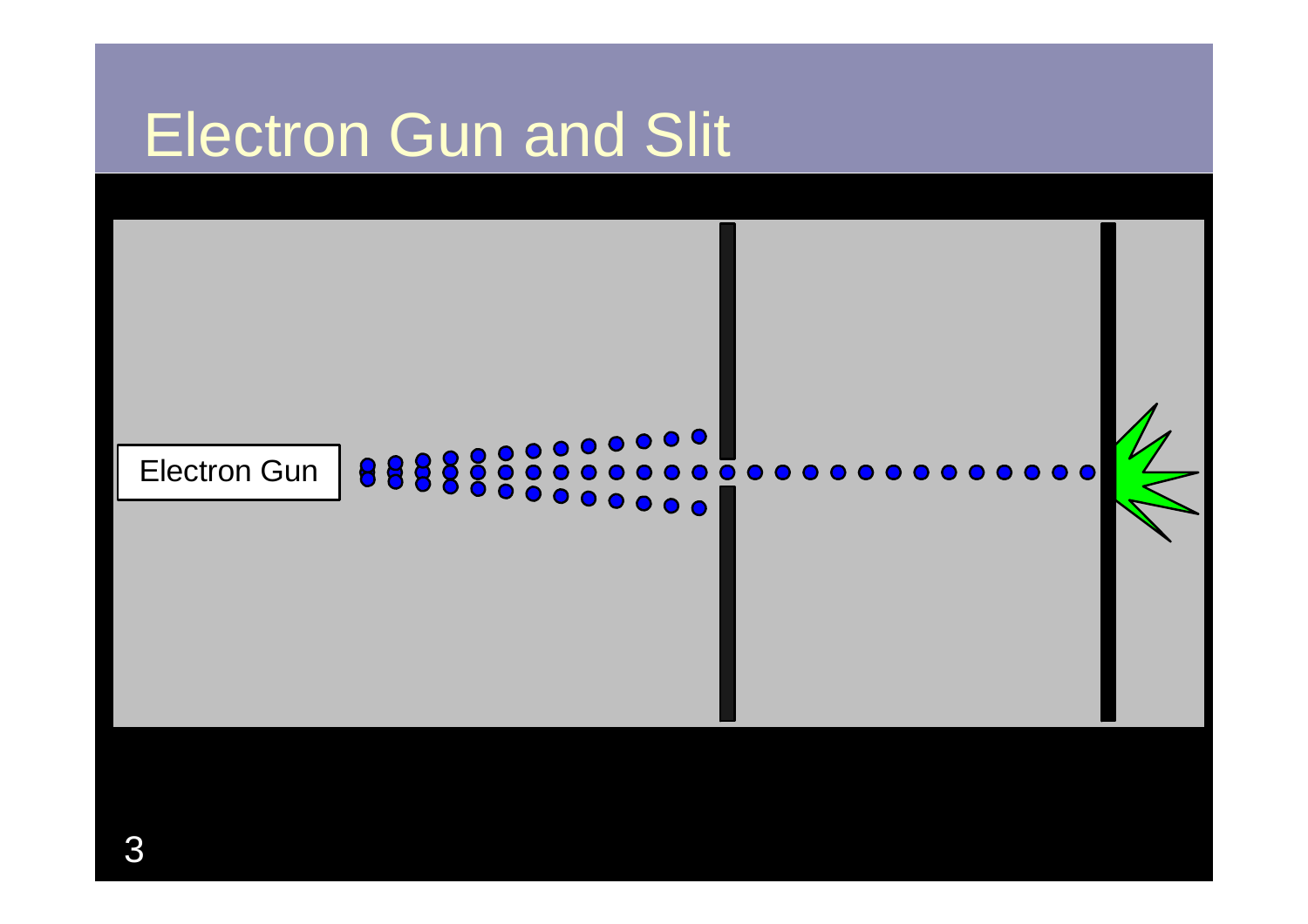#### Moving the slit, moves the spot.

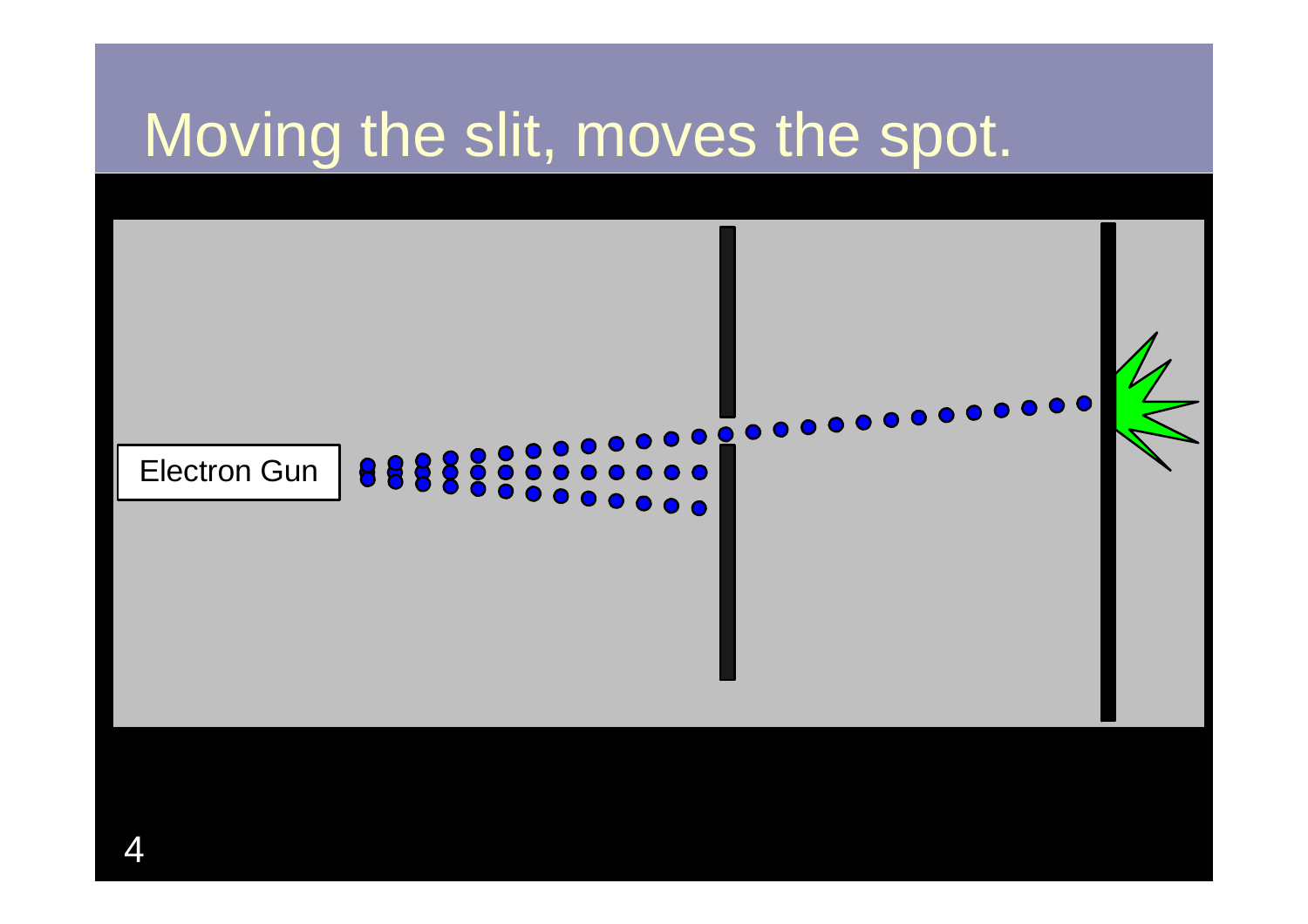#### What would two slits show?

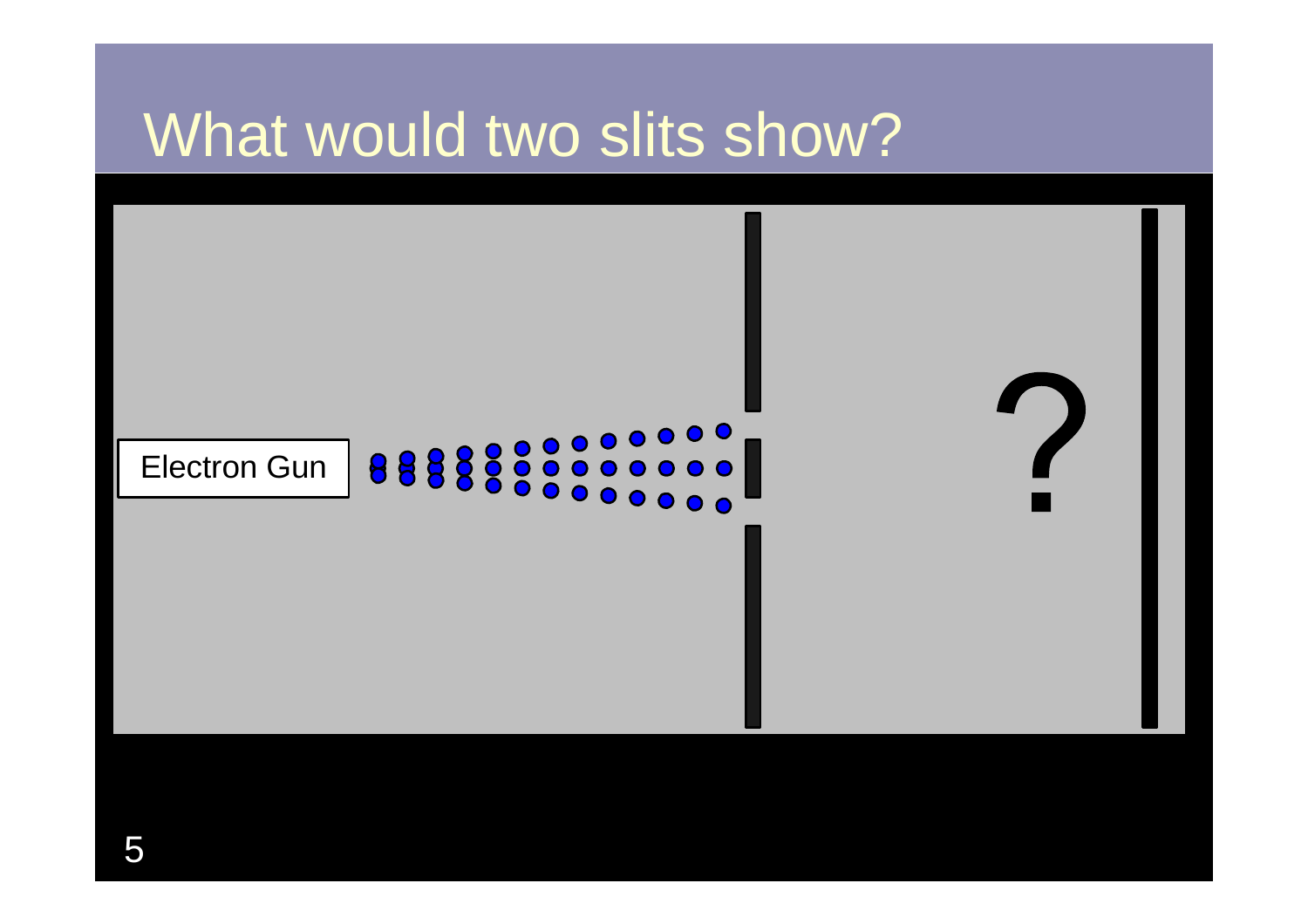#### Two Spots?

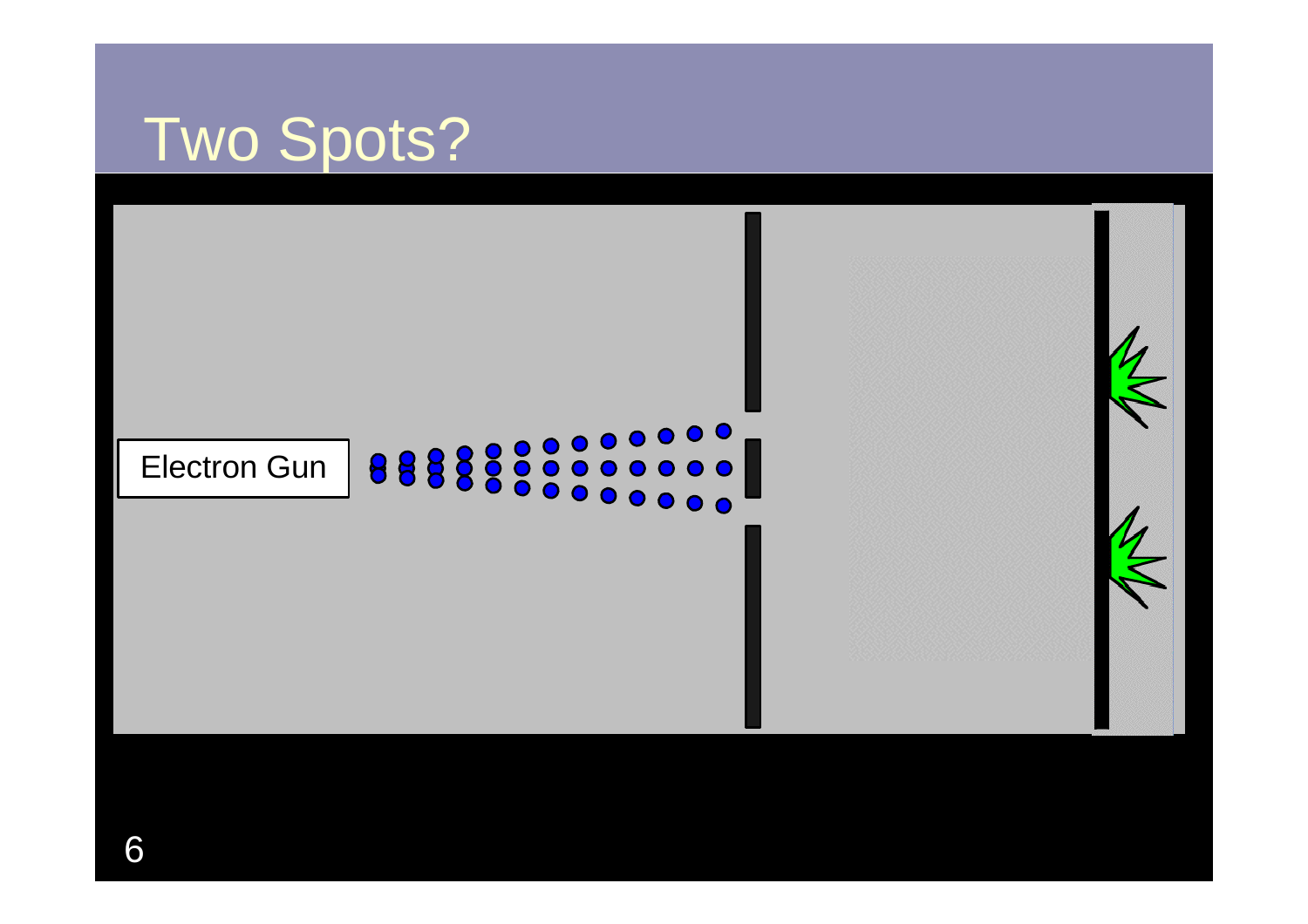#### Yikes Stripes!

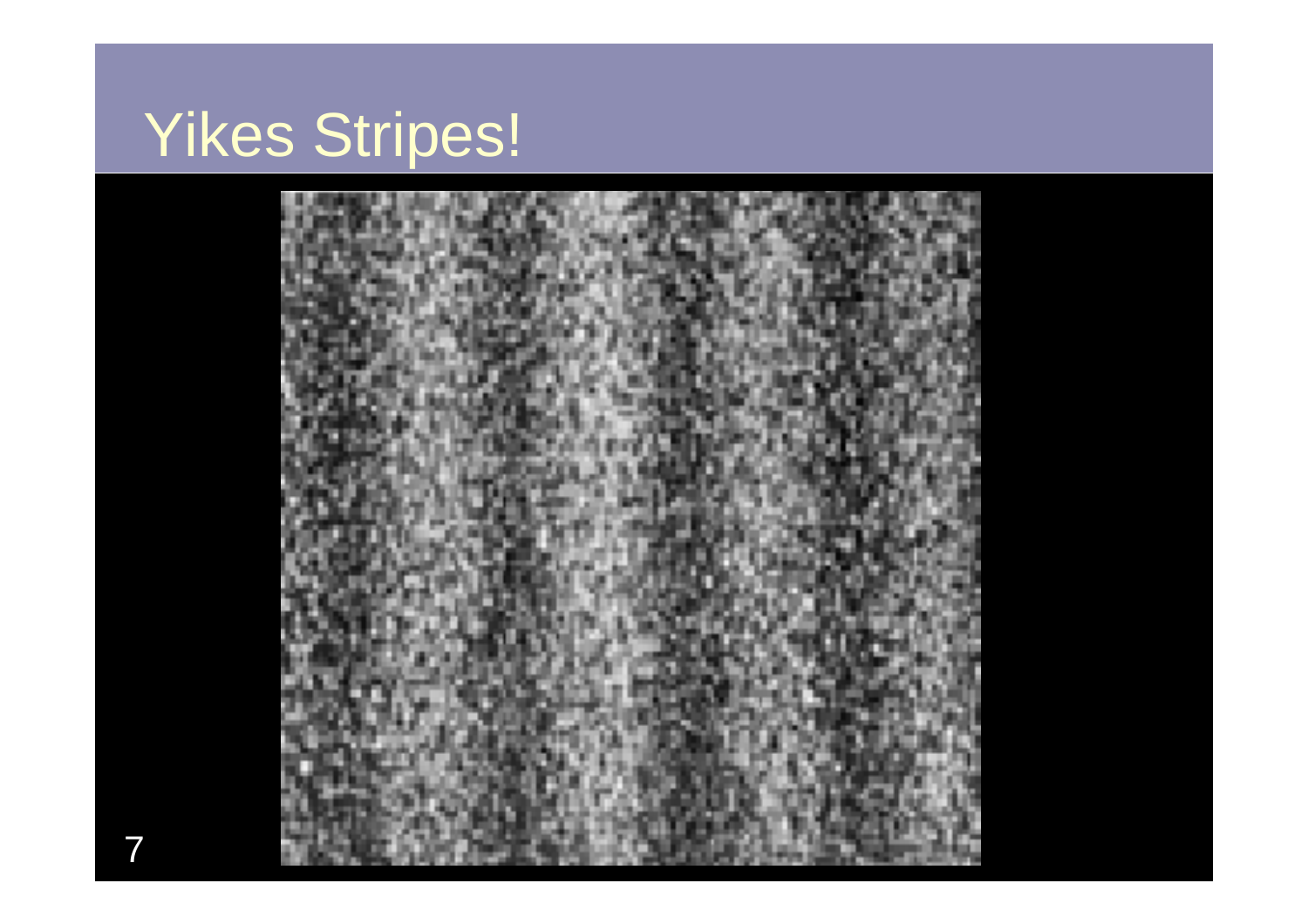#### Yikes! Stripes!

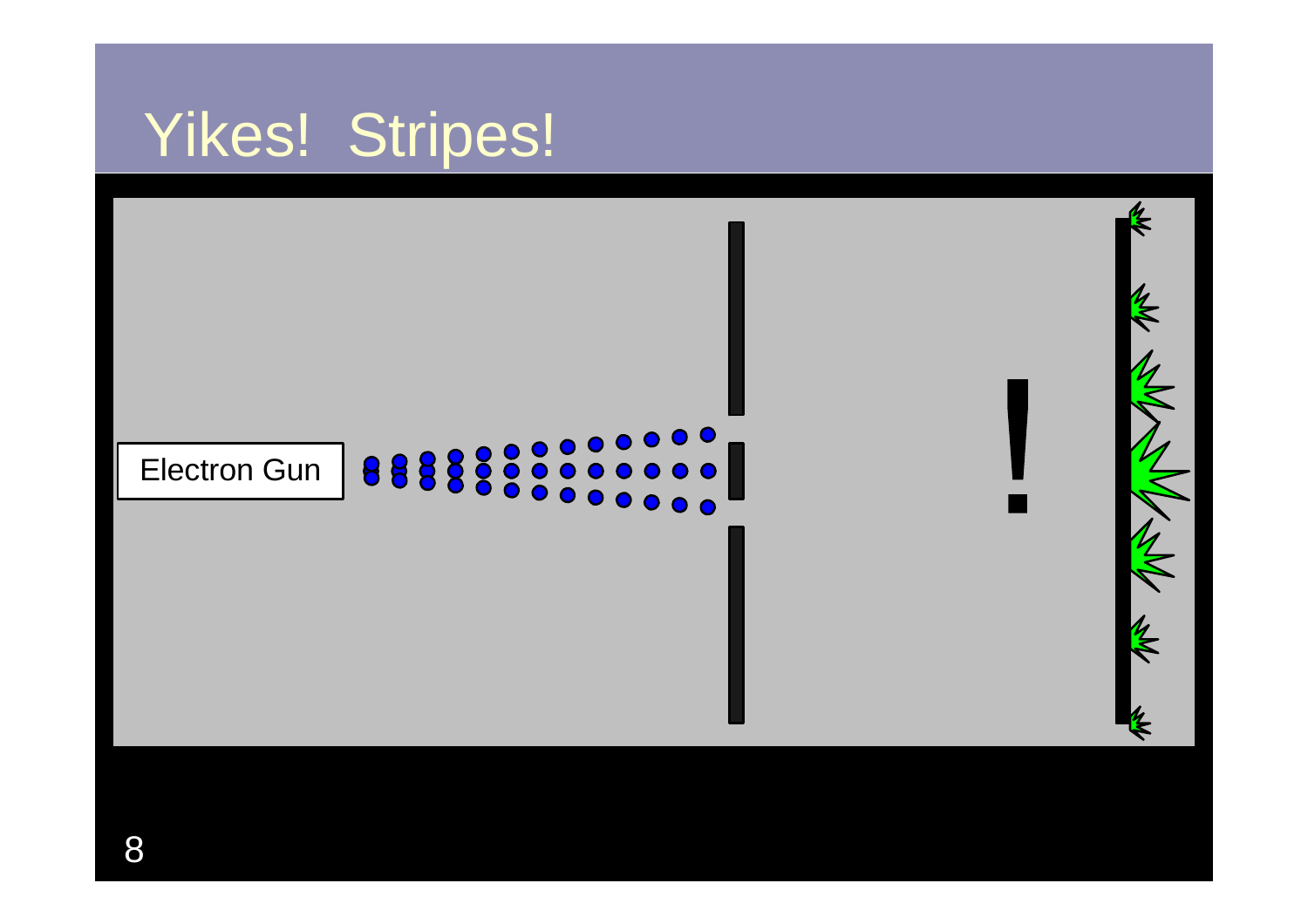#### What if electrons are waves?

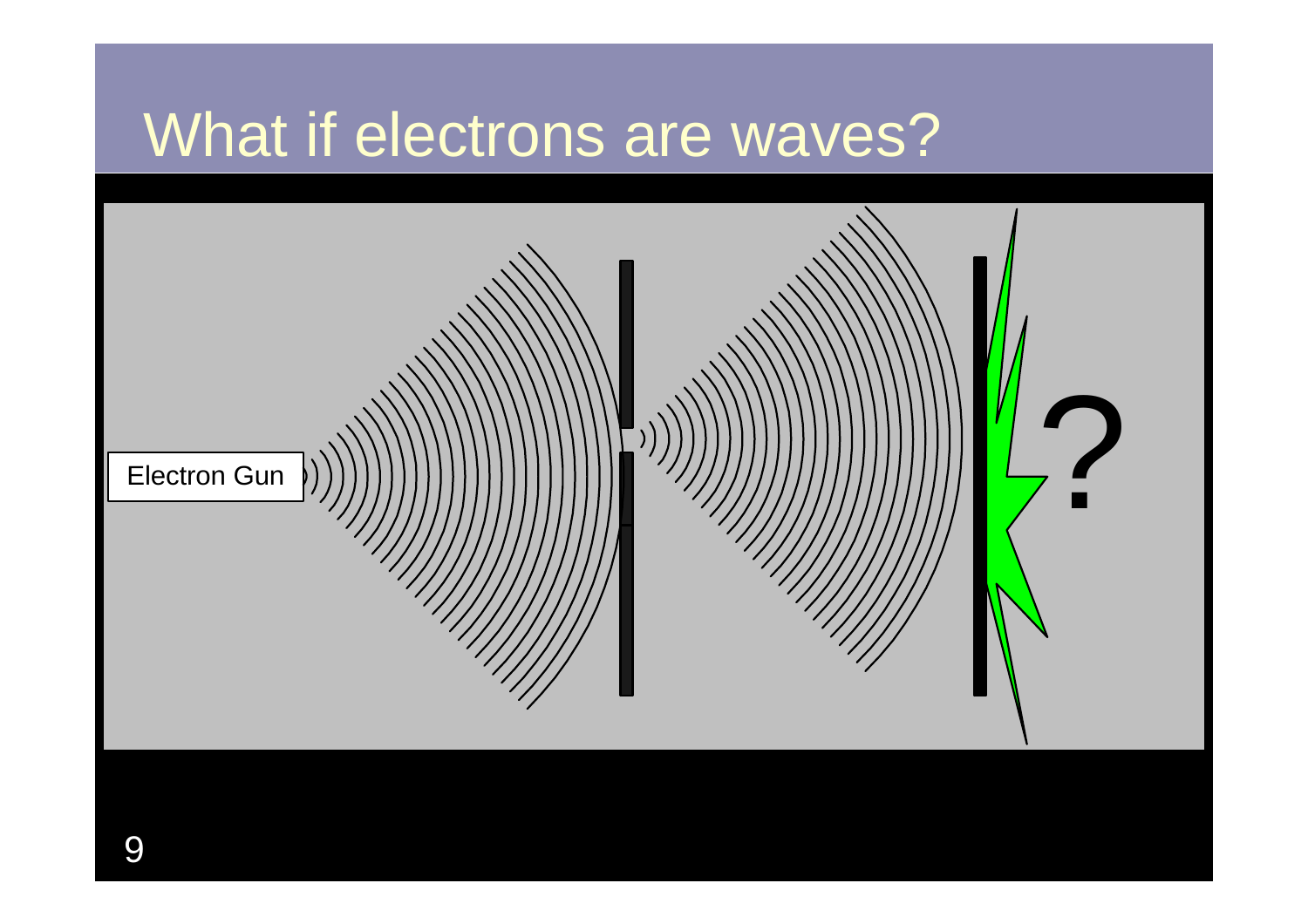#### Then the waves would interfere.

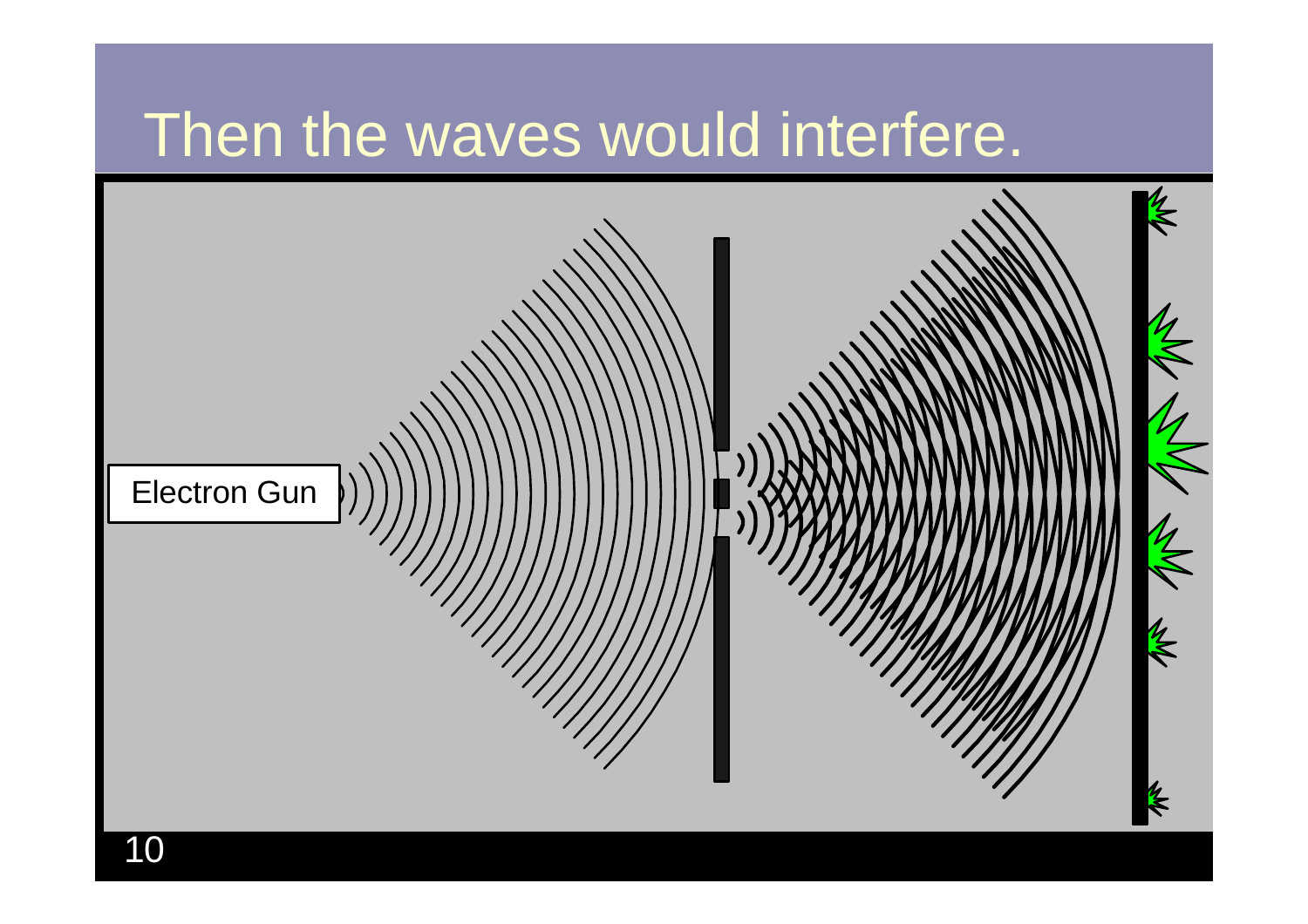#### So let's shoot them one at a time.

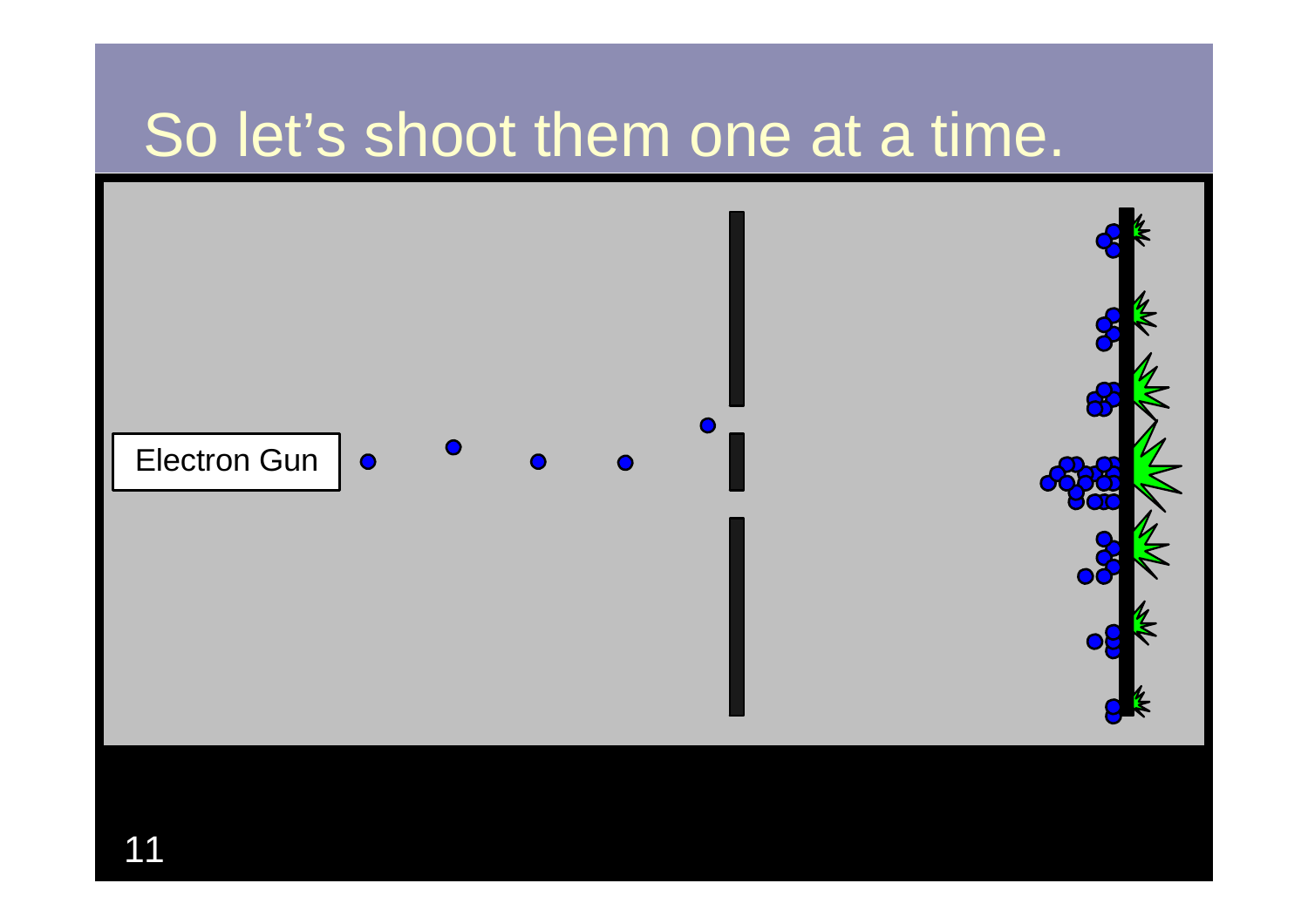#### OK, let's watch the slits.

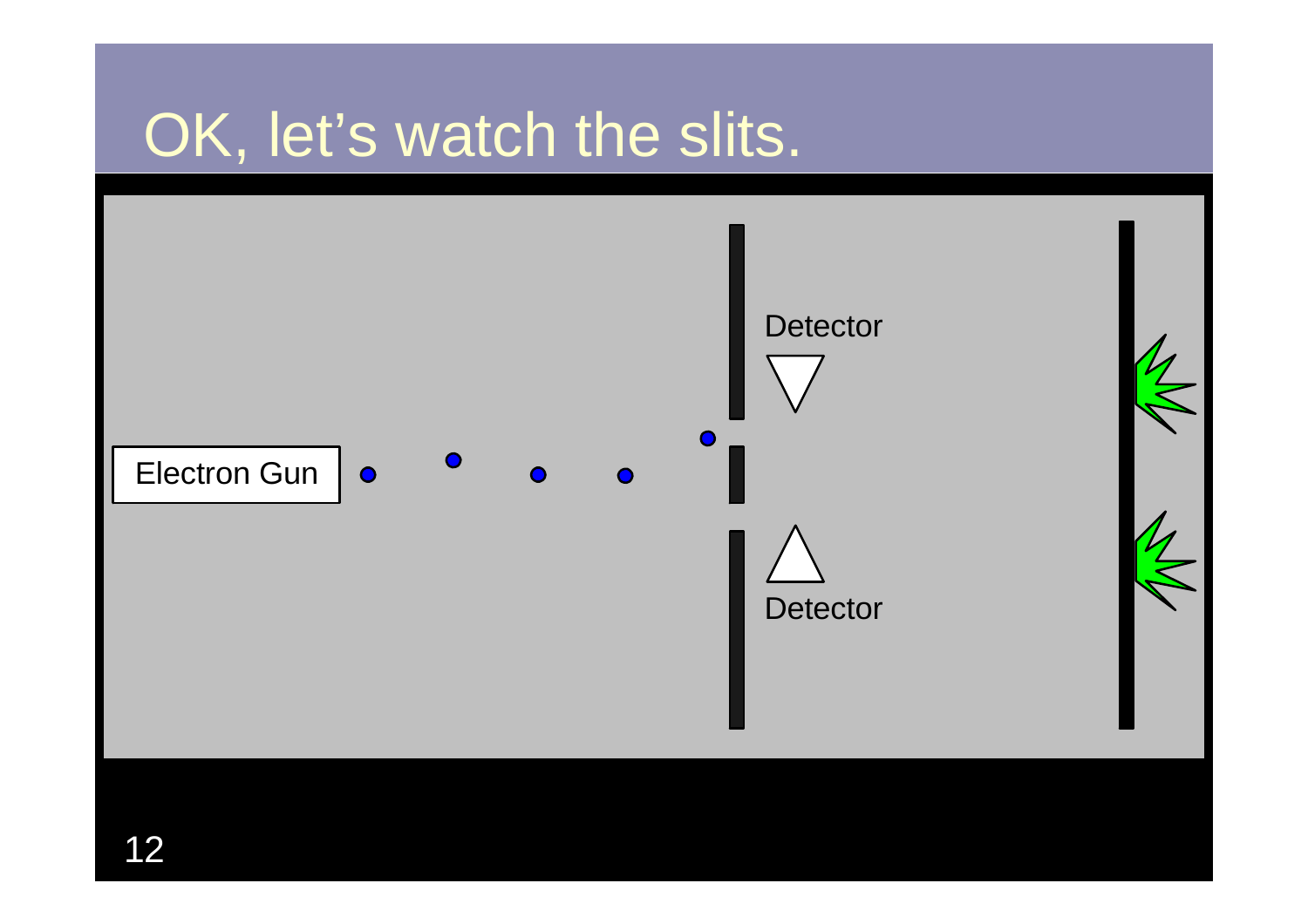#### Detectors off. Pattern returns.

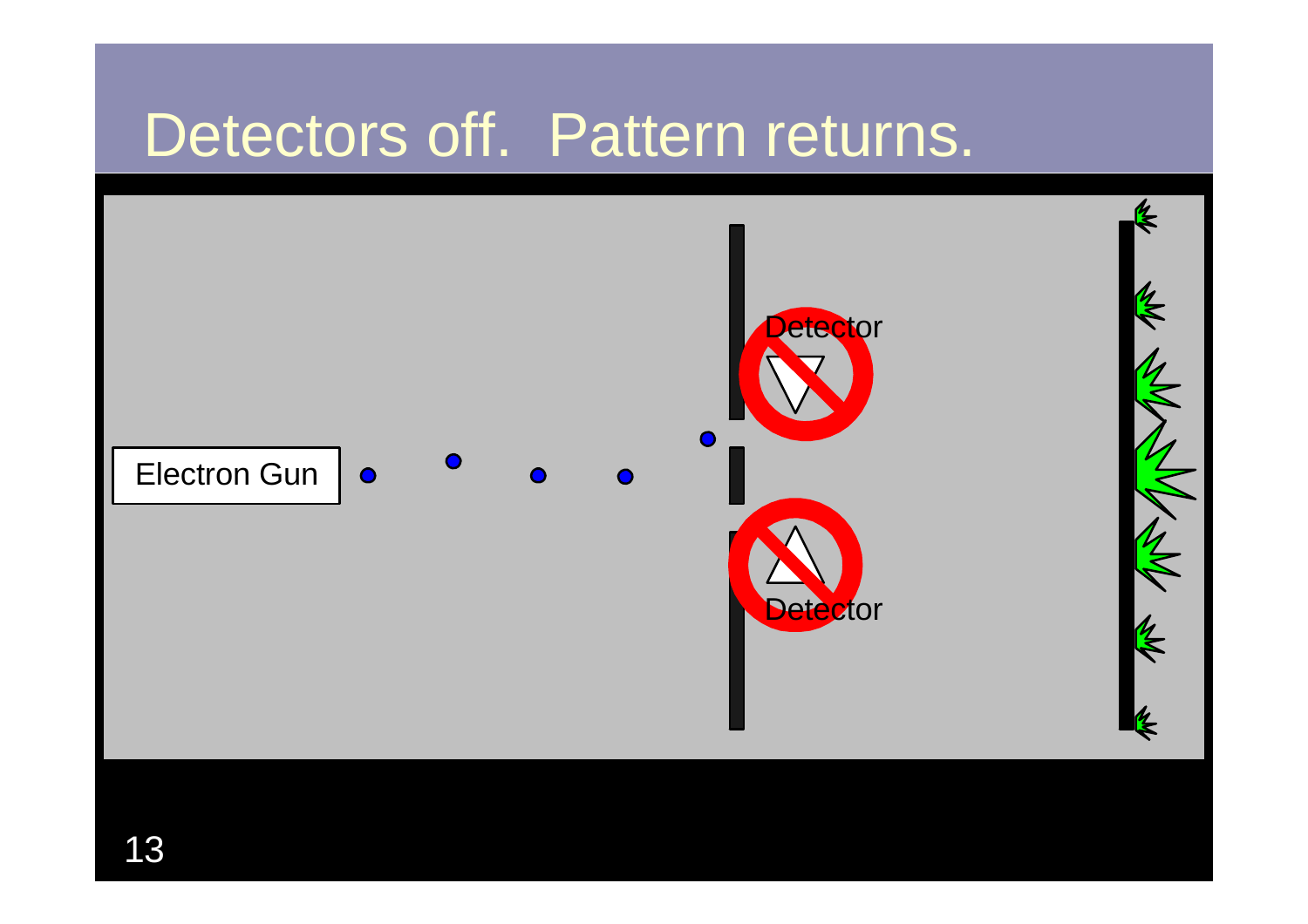#### This is a picture of a single electron.

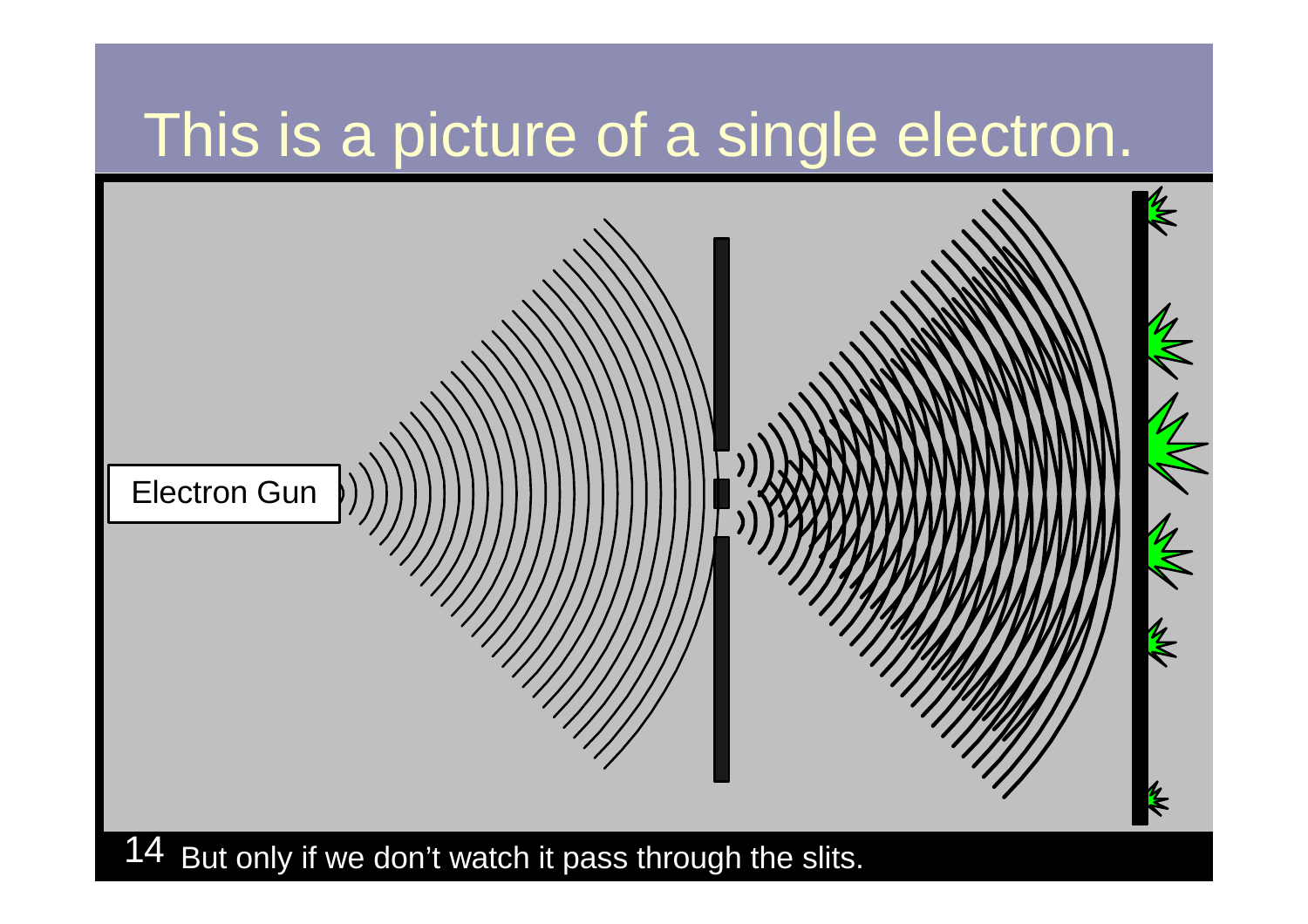#### This is 60,000 individual electrons.

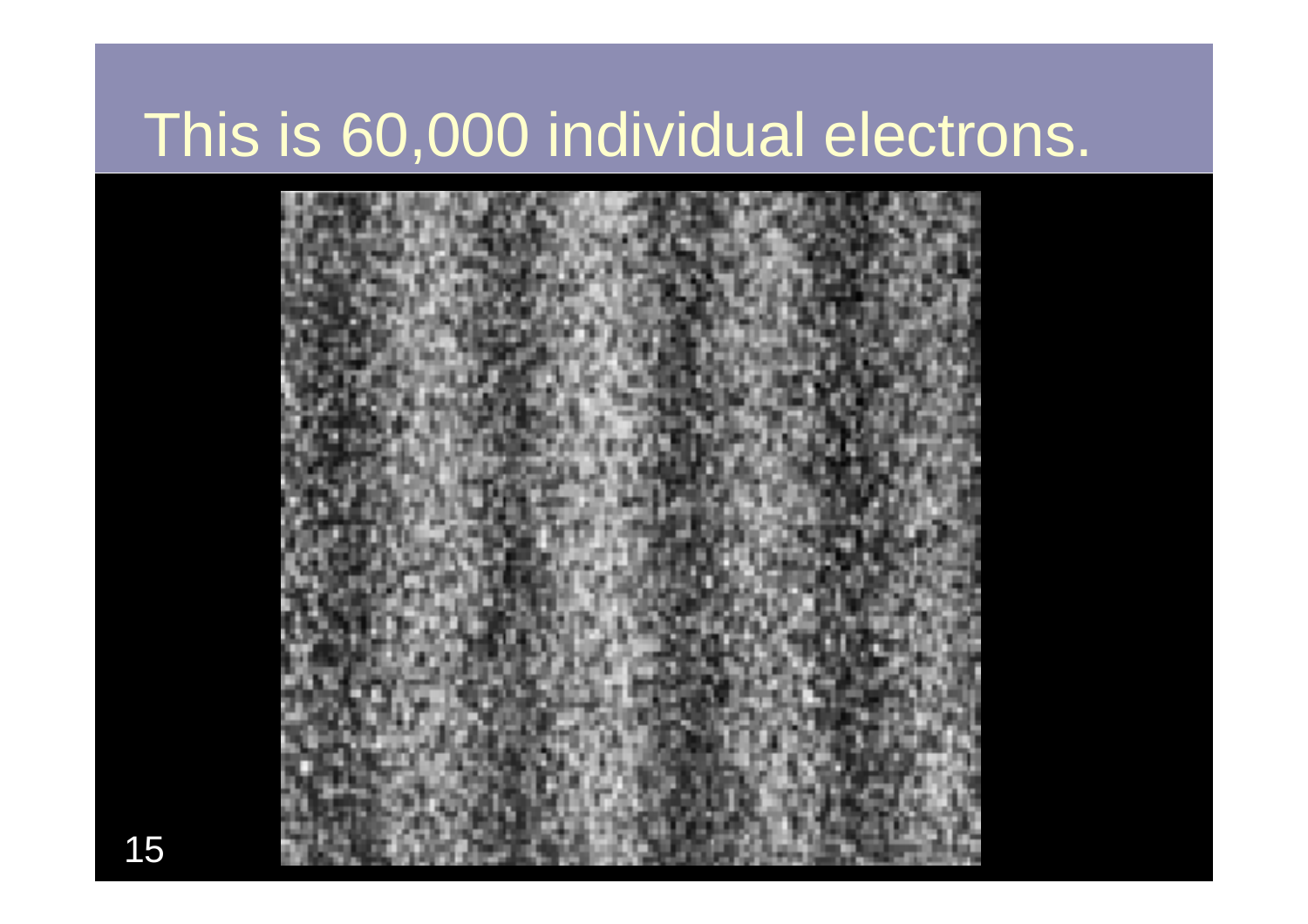#### What have we learned from this?

#### The world is not as it appears to our common sense notions.

or

#### If you think you understand QM, then you are missing something.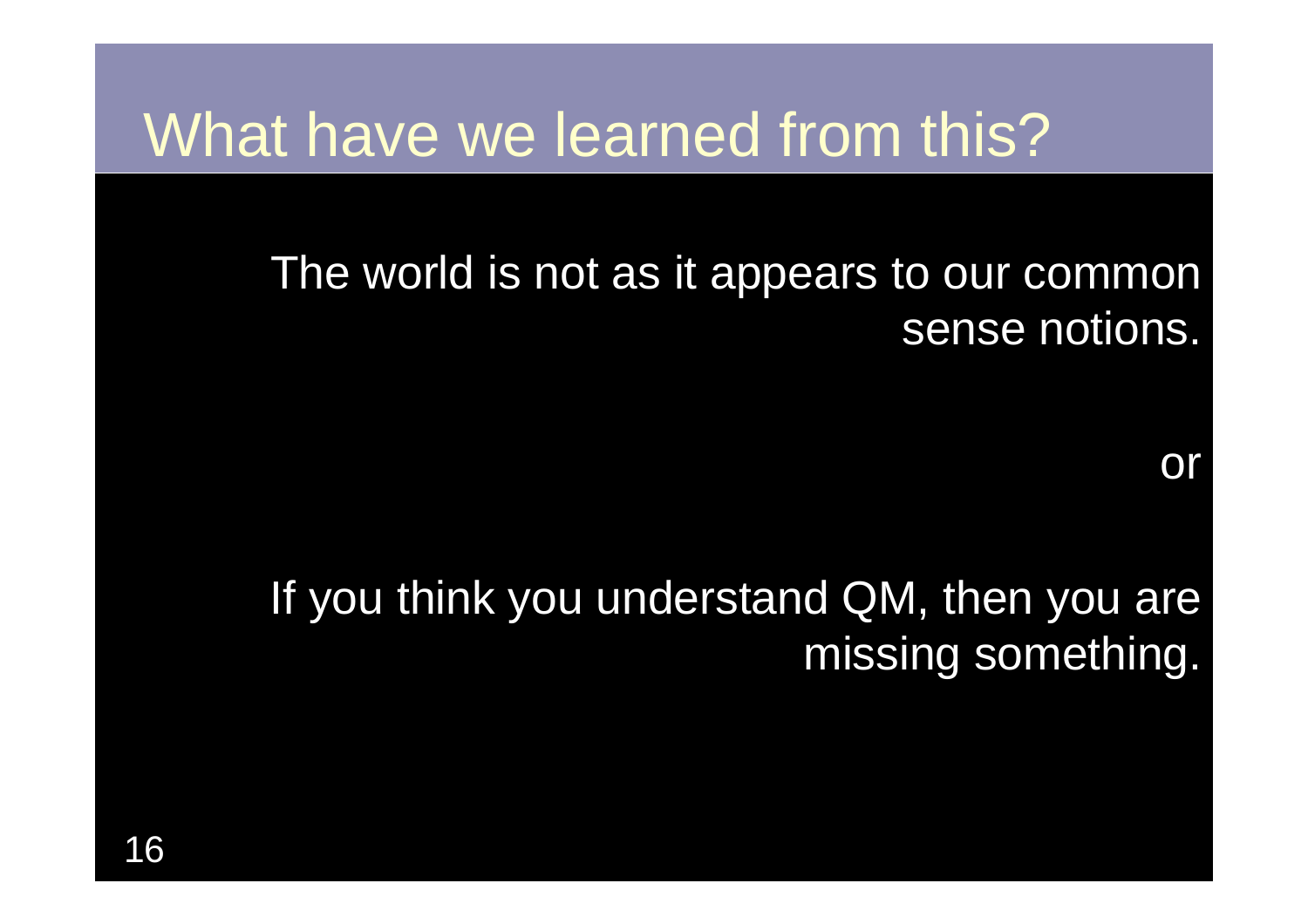# *But we're supposed to be talking about our Craft…*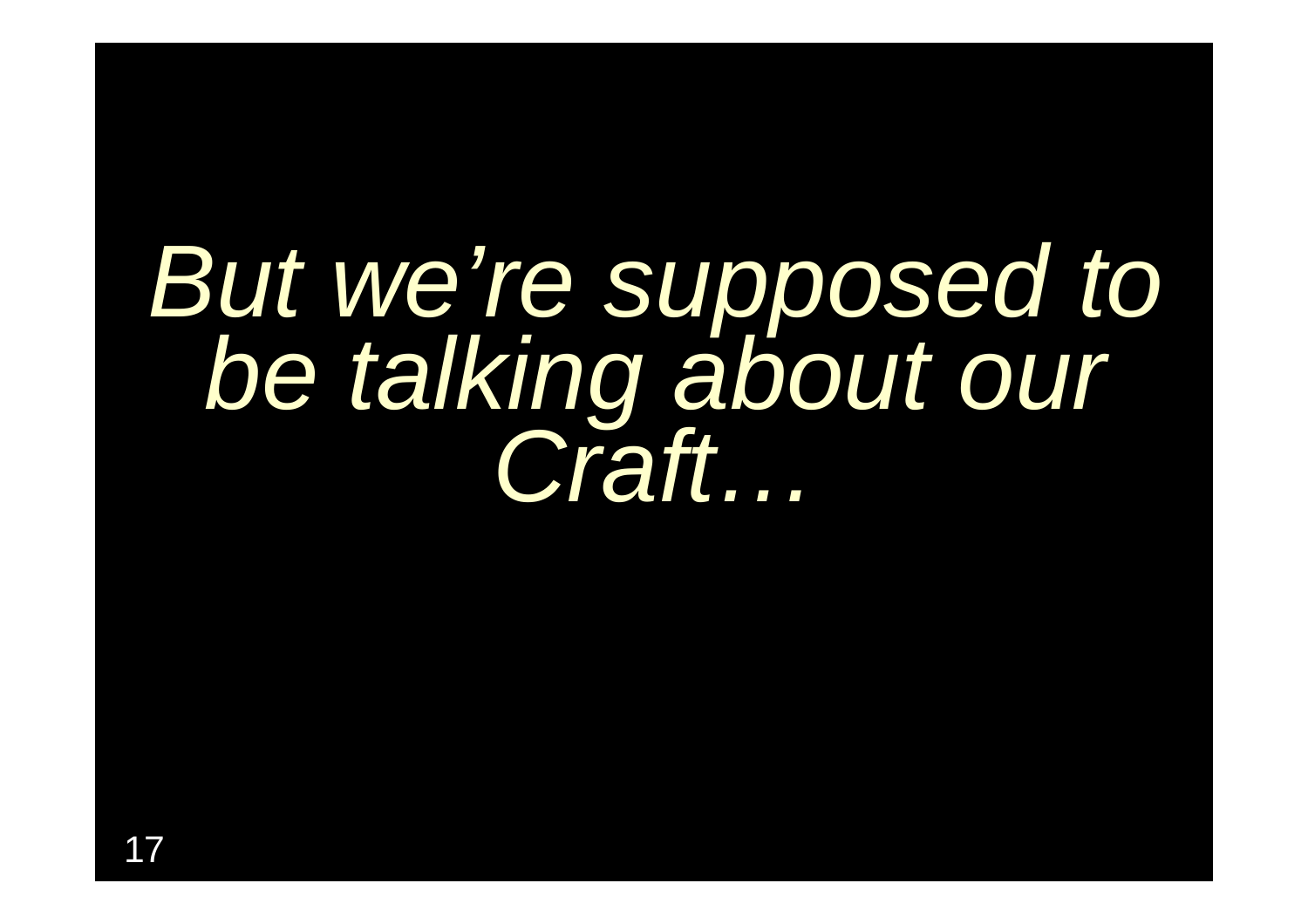## *Prehistory: The dark times.*

## *70's-90's*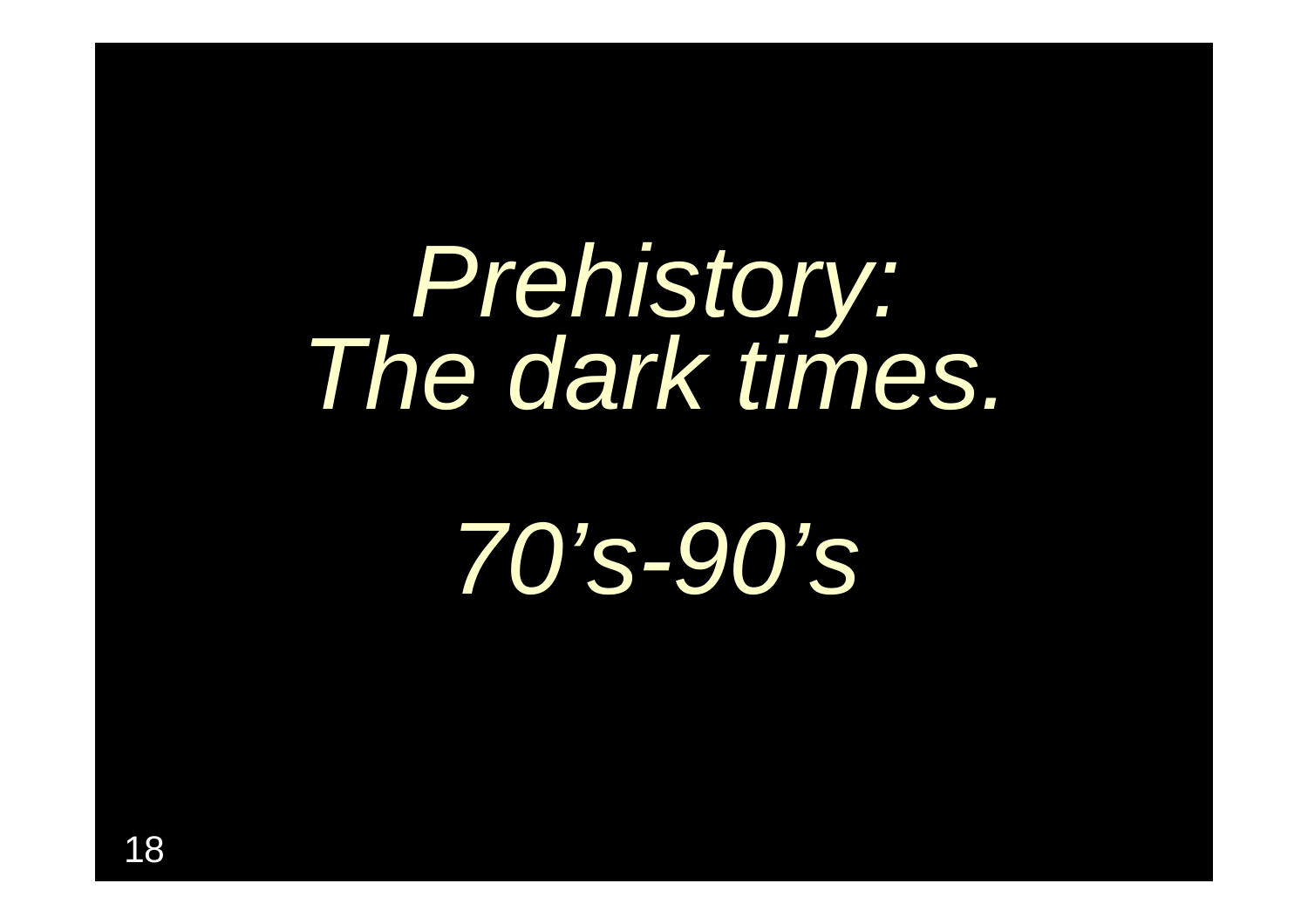## *We believed in big plans.*

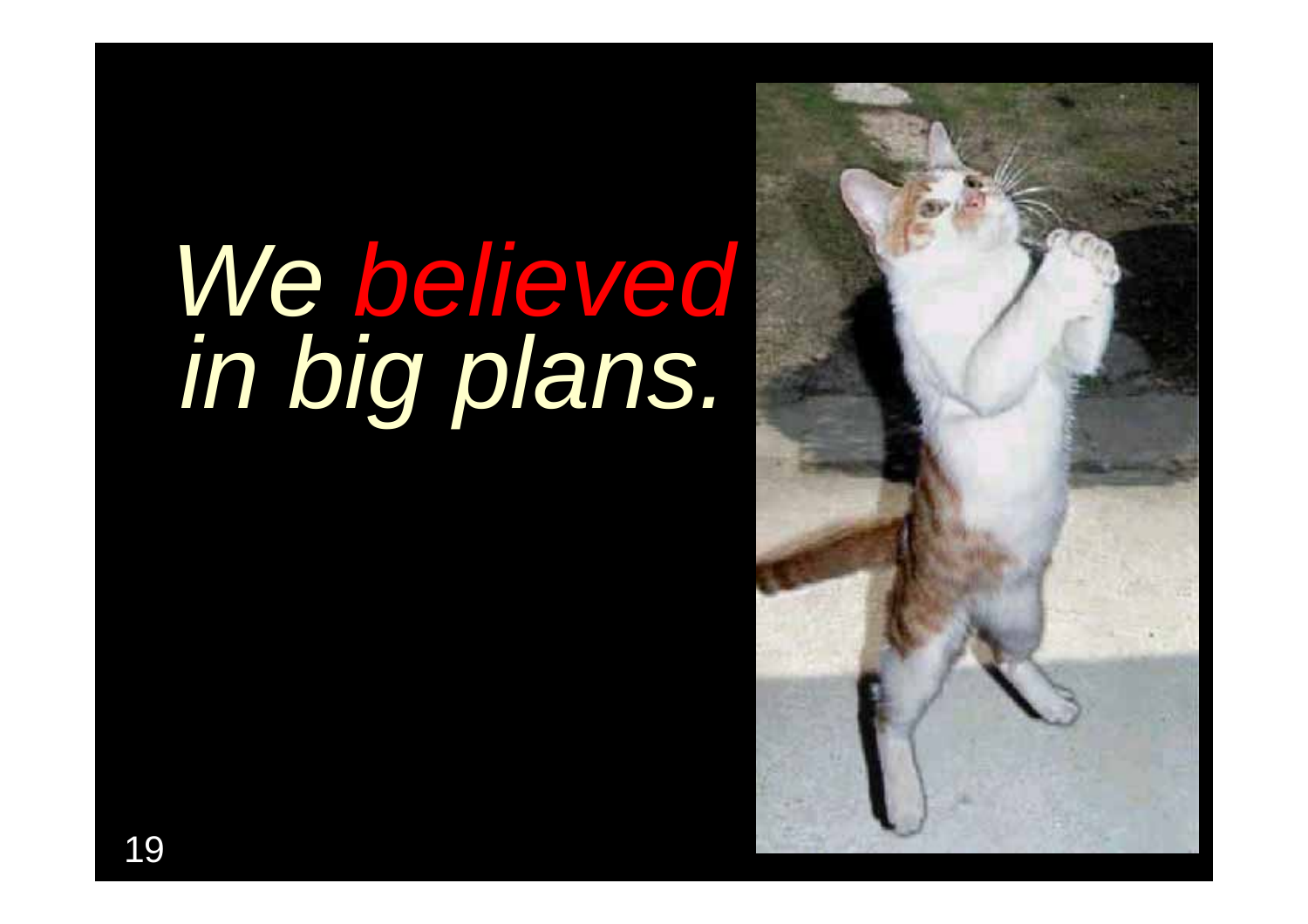## **Object Mentor's Third Law of Agile Development**

**"In preparing for battle I have always found that plans are useless, but planning is indispensable. "**

*Dwight David Eisenhower*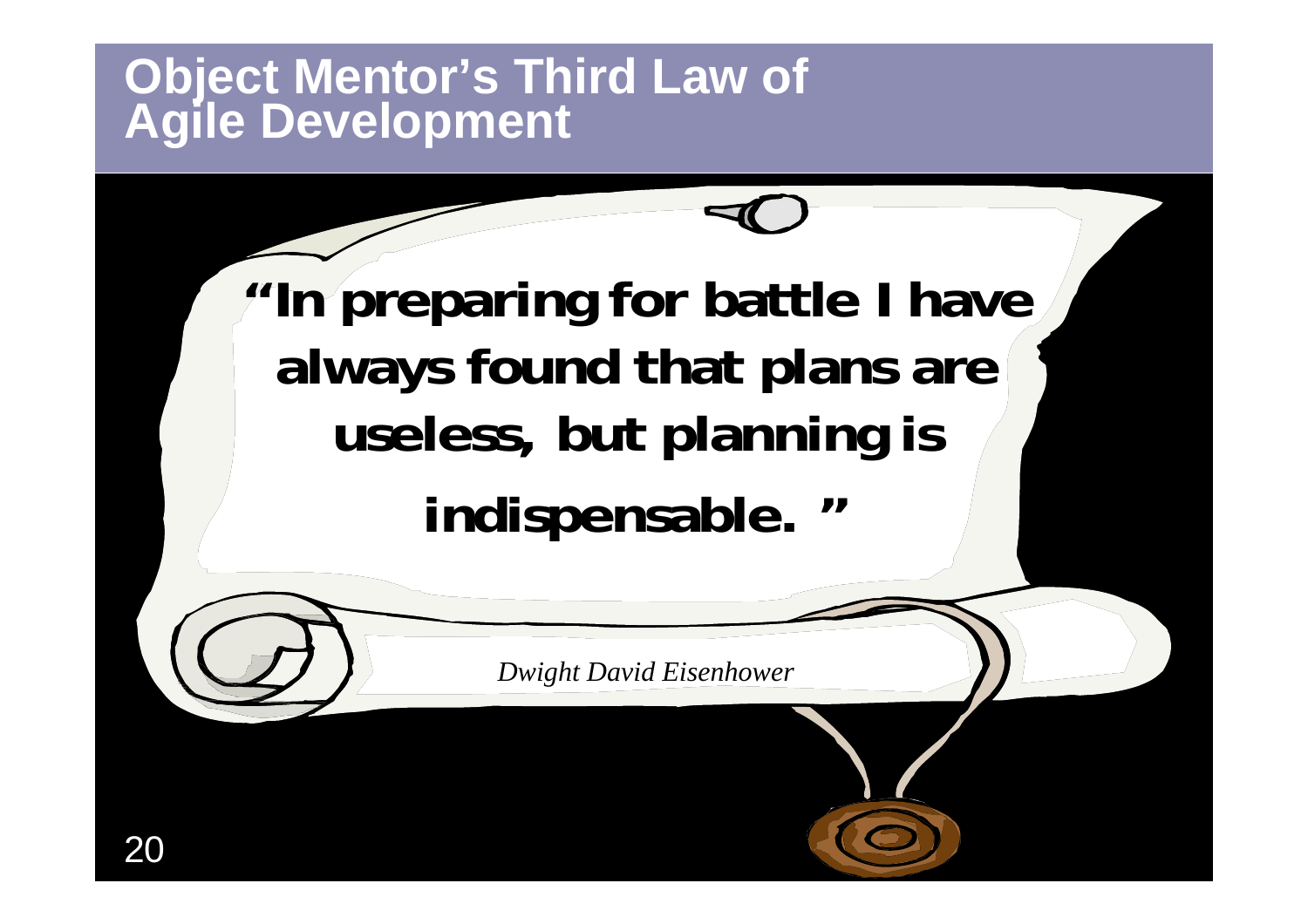#### Booch's Common Sense Example

#### • The Doghouse vs. the Skyscraper.



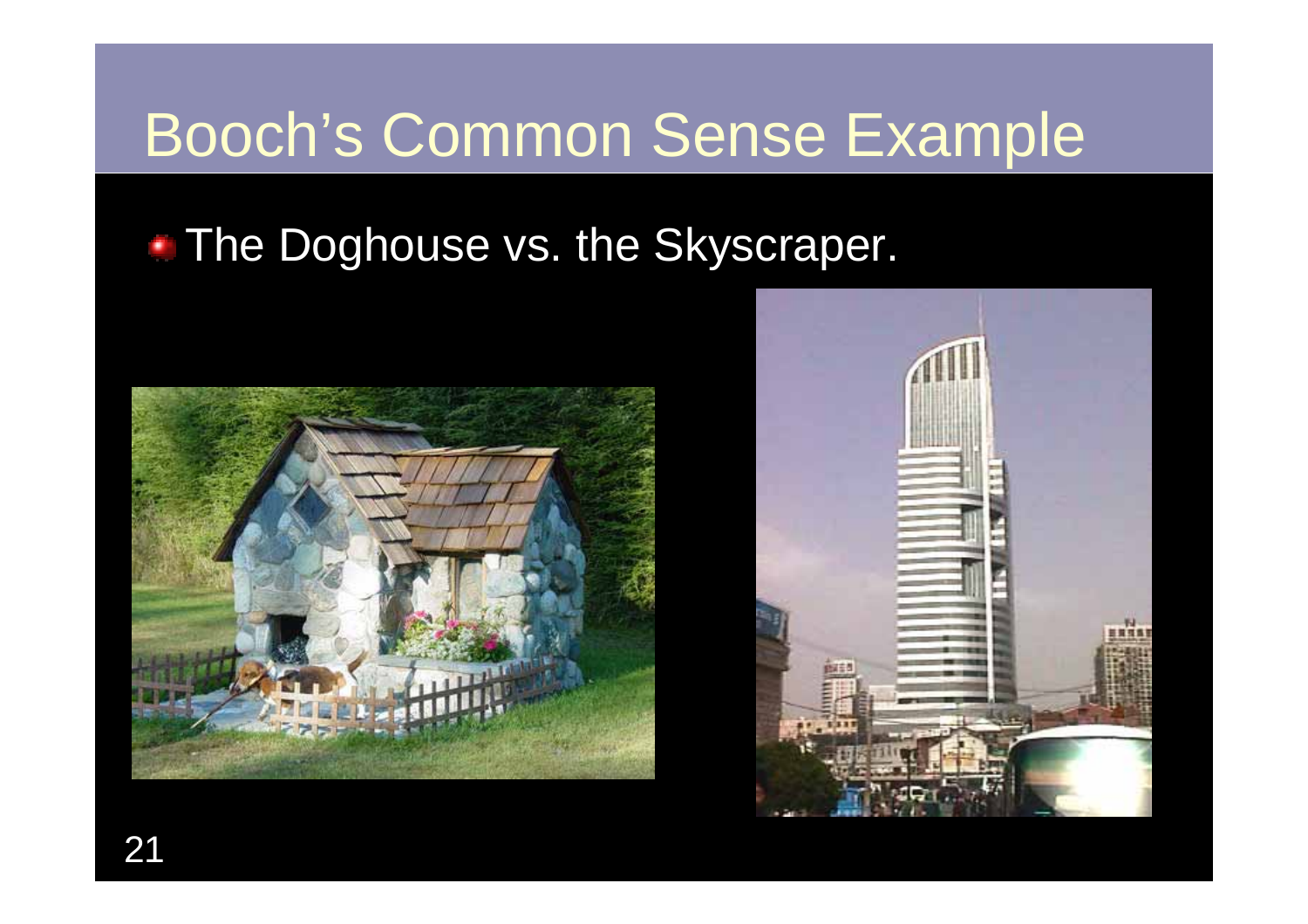#### And then there's this…

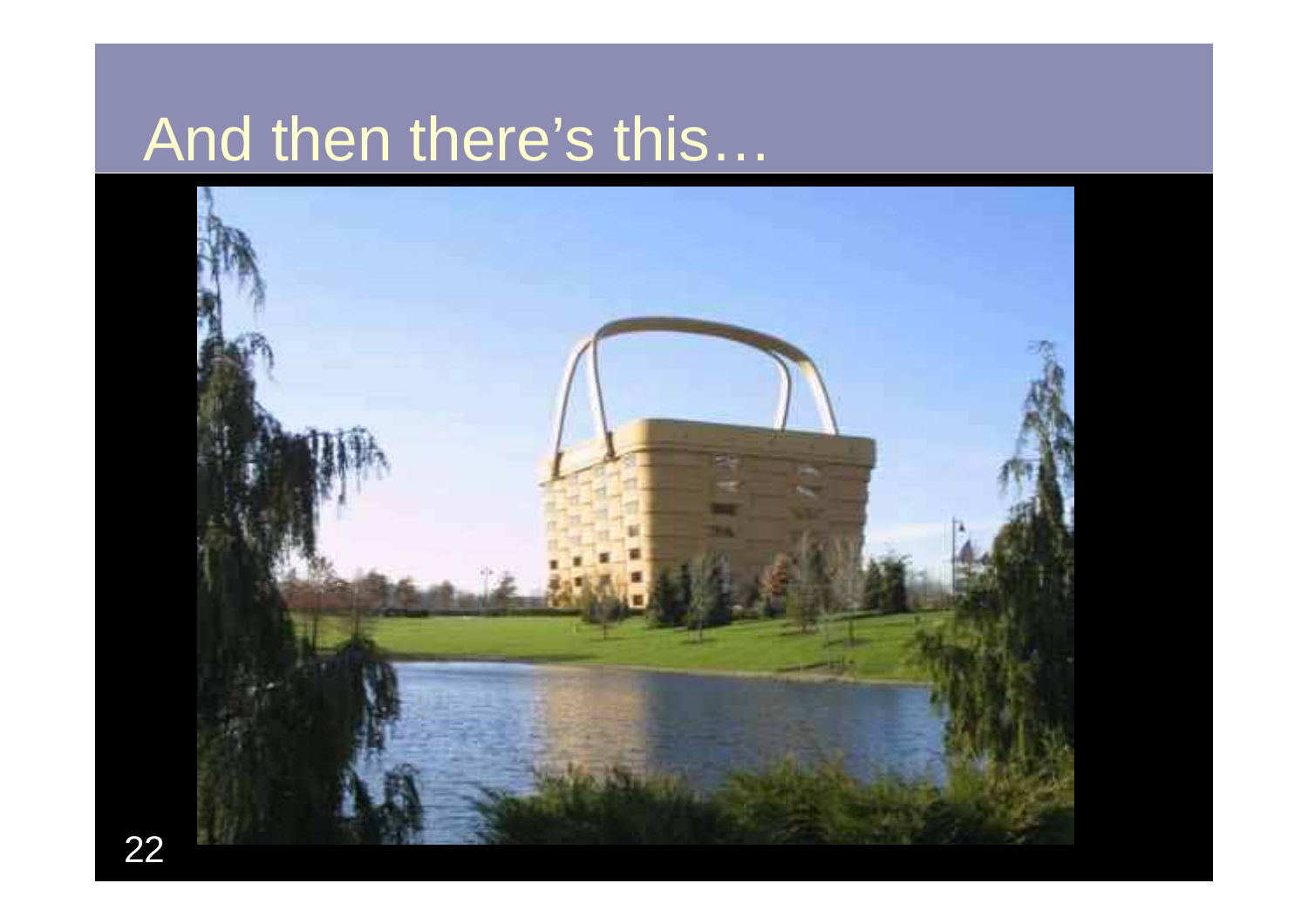## **Object Mentor's First Law of Agile Development**

*"A complex system that works is invariably found to have evolved from a simple system that worked.* 

*A complex system designed from scratch never works and cannot be patched up to make it work. You have to start over, beginning with a working simple system."*

> *Systemantics: How Systems Really Work and How They Fail, 2d. ed., J. Gall, The General Systemantics Press, 1986, p. 65*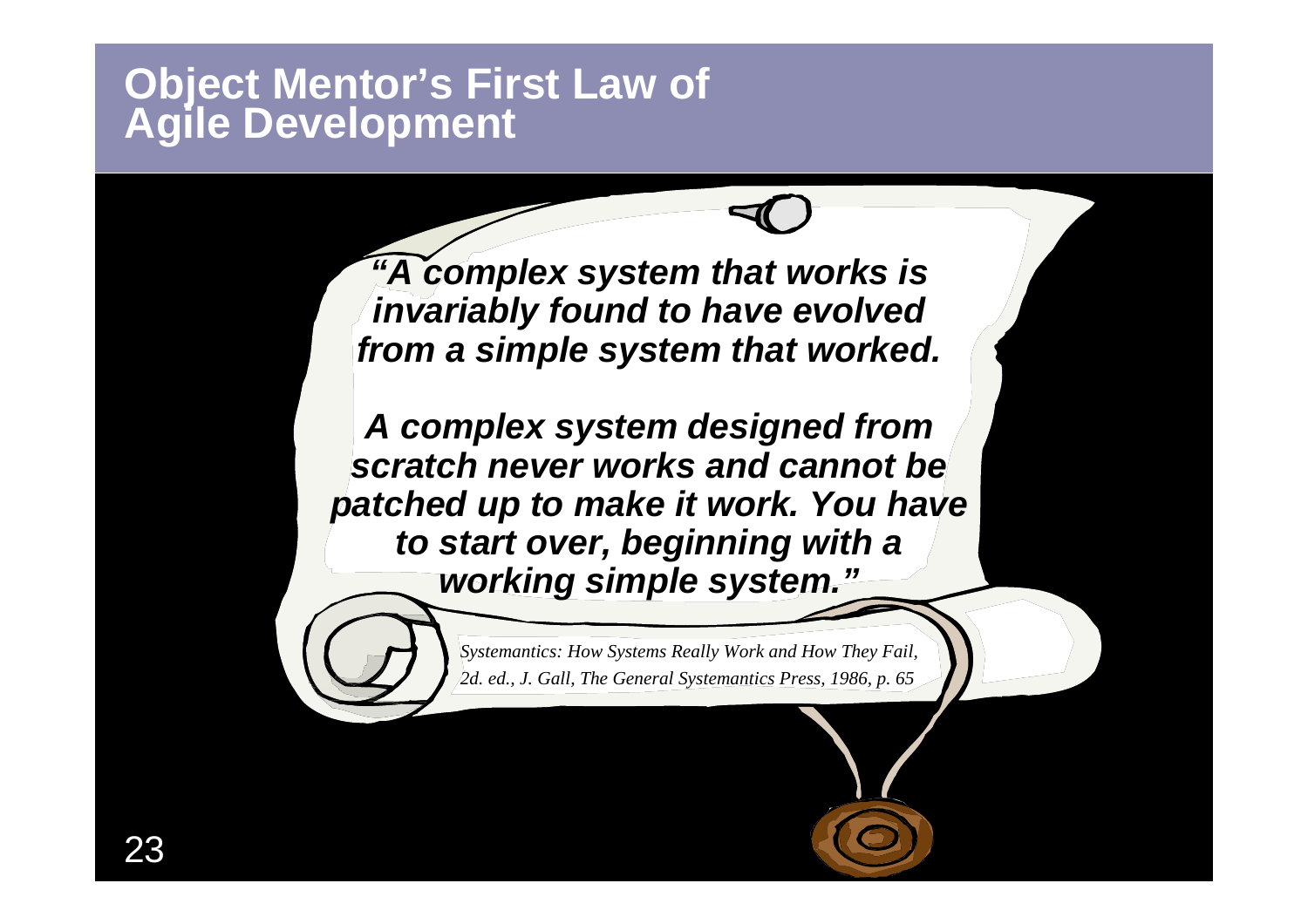#### The Waterfall Model

Managing the Development of Large Software Systems Ξ Dr. Winston W. Royce — 1970 $\blacksquare$ 

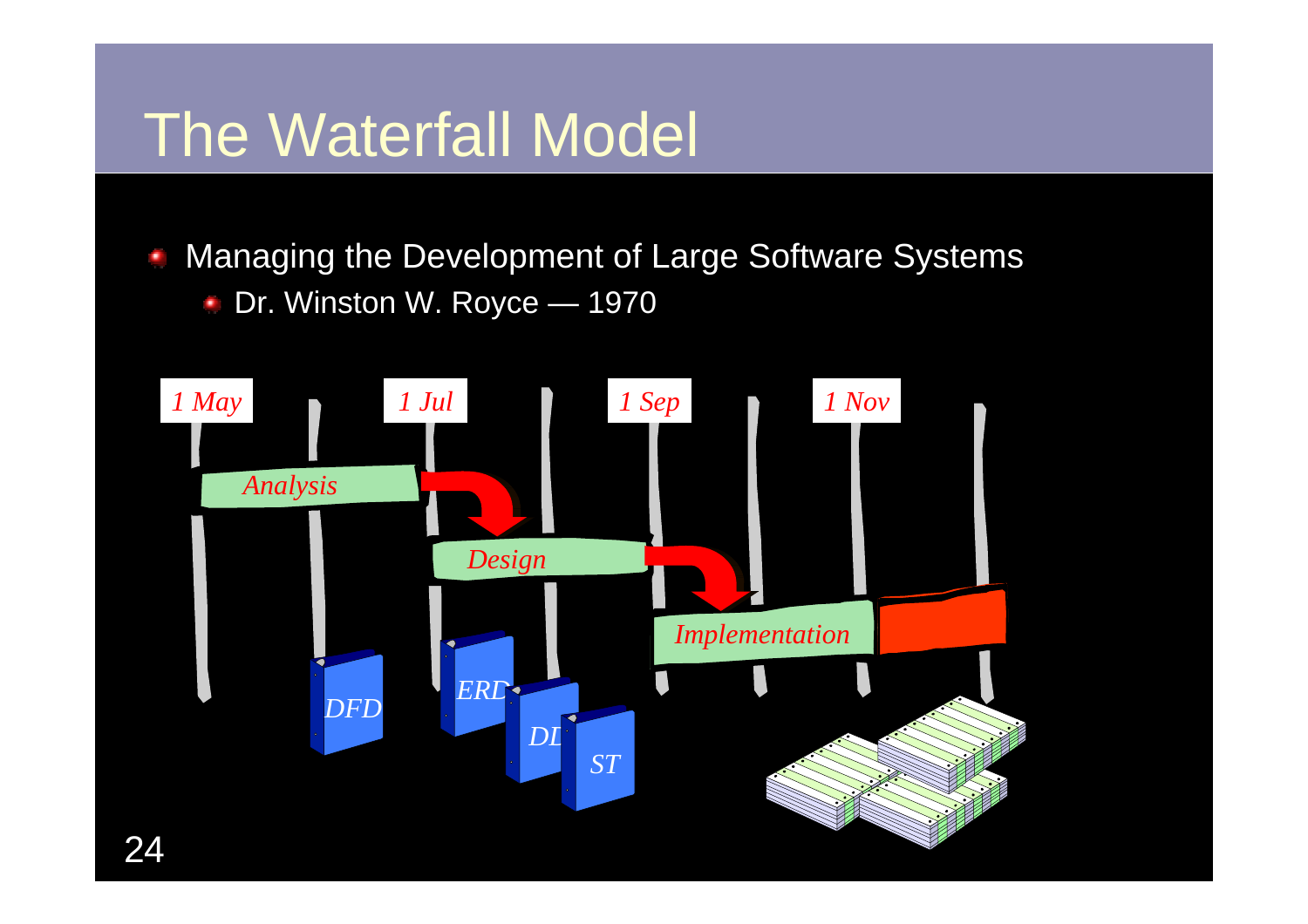#### Royce's actual diagram.

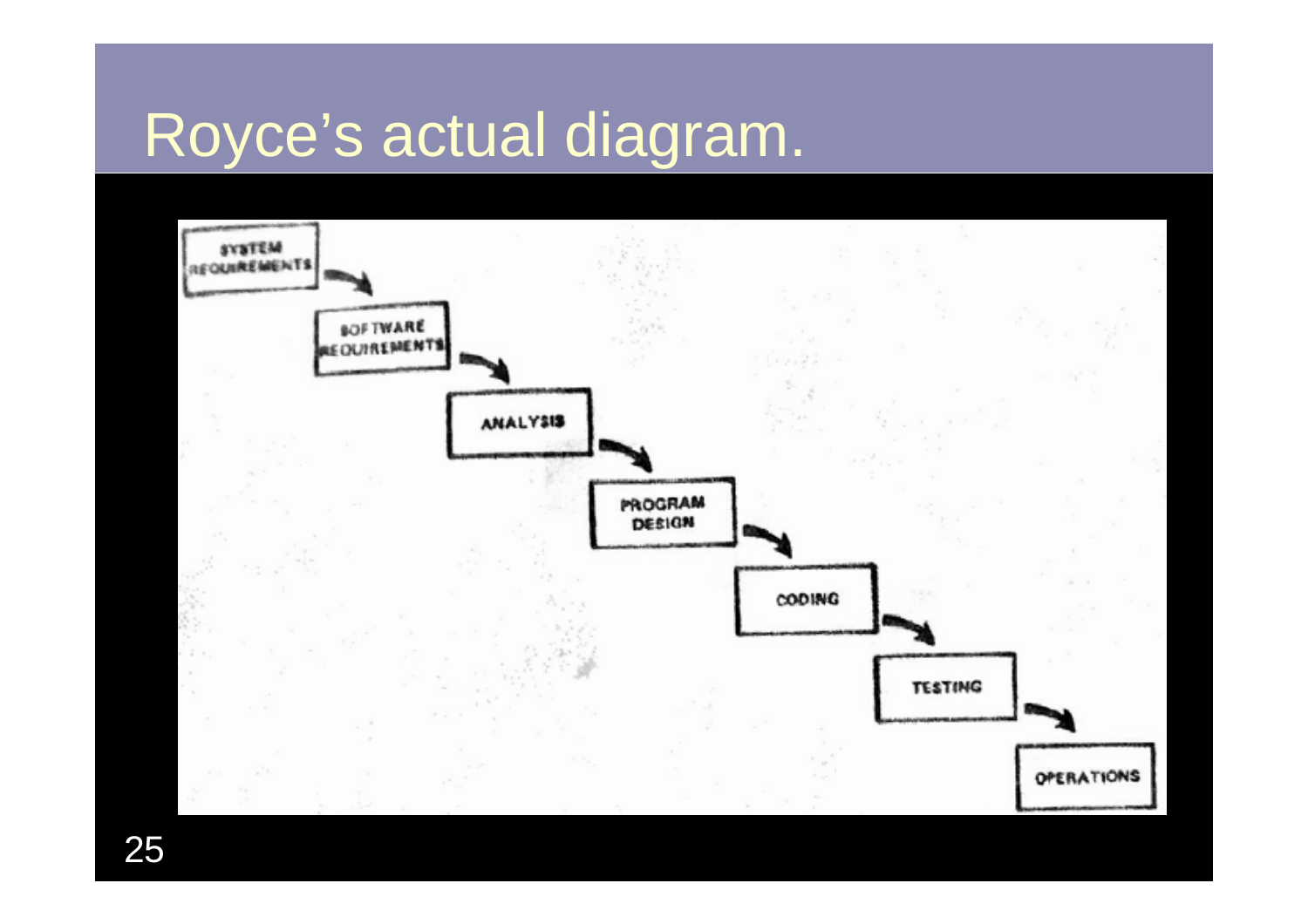#### Royce's Observation



26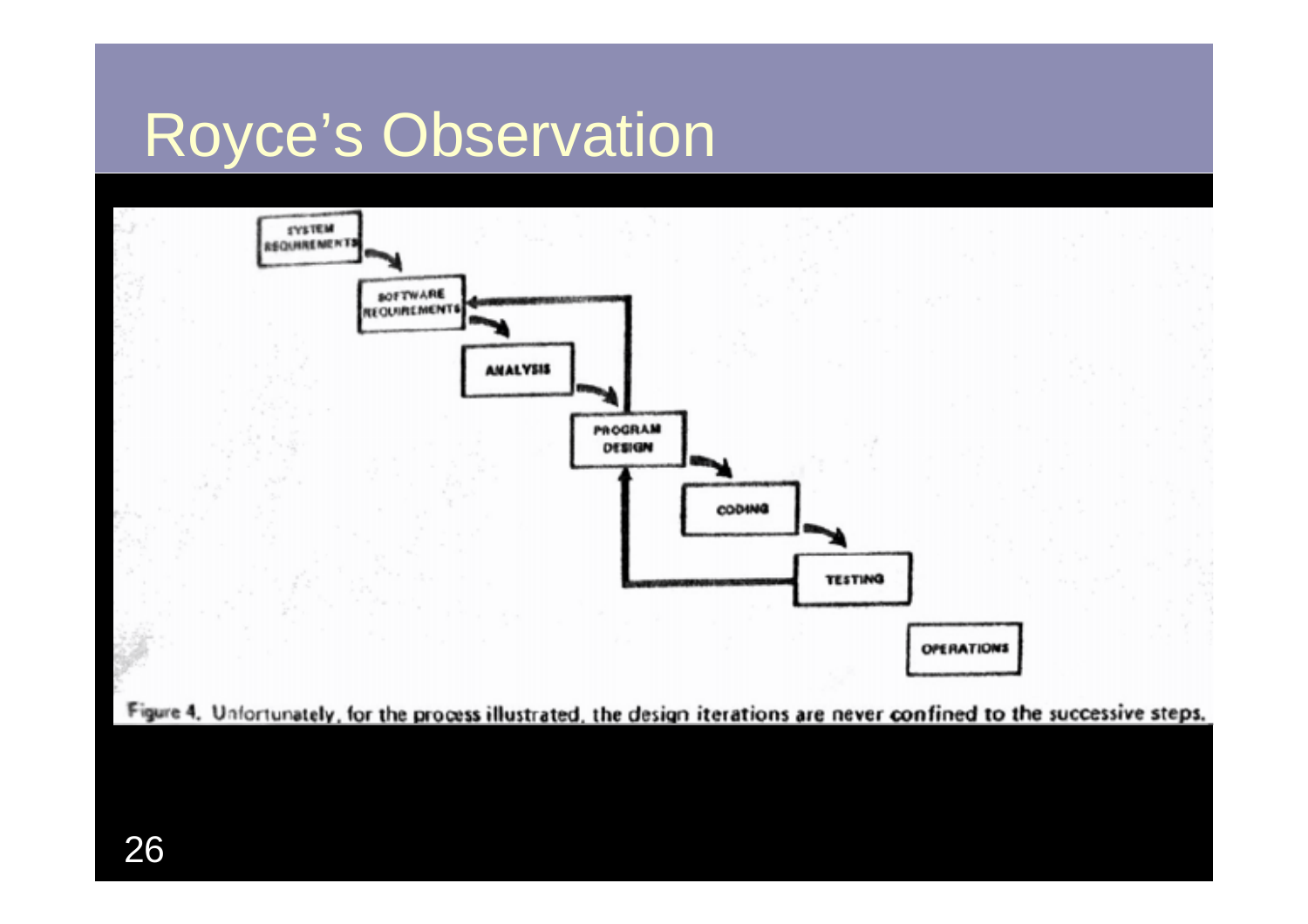#### Royce's Conclusion



27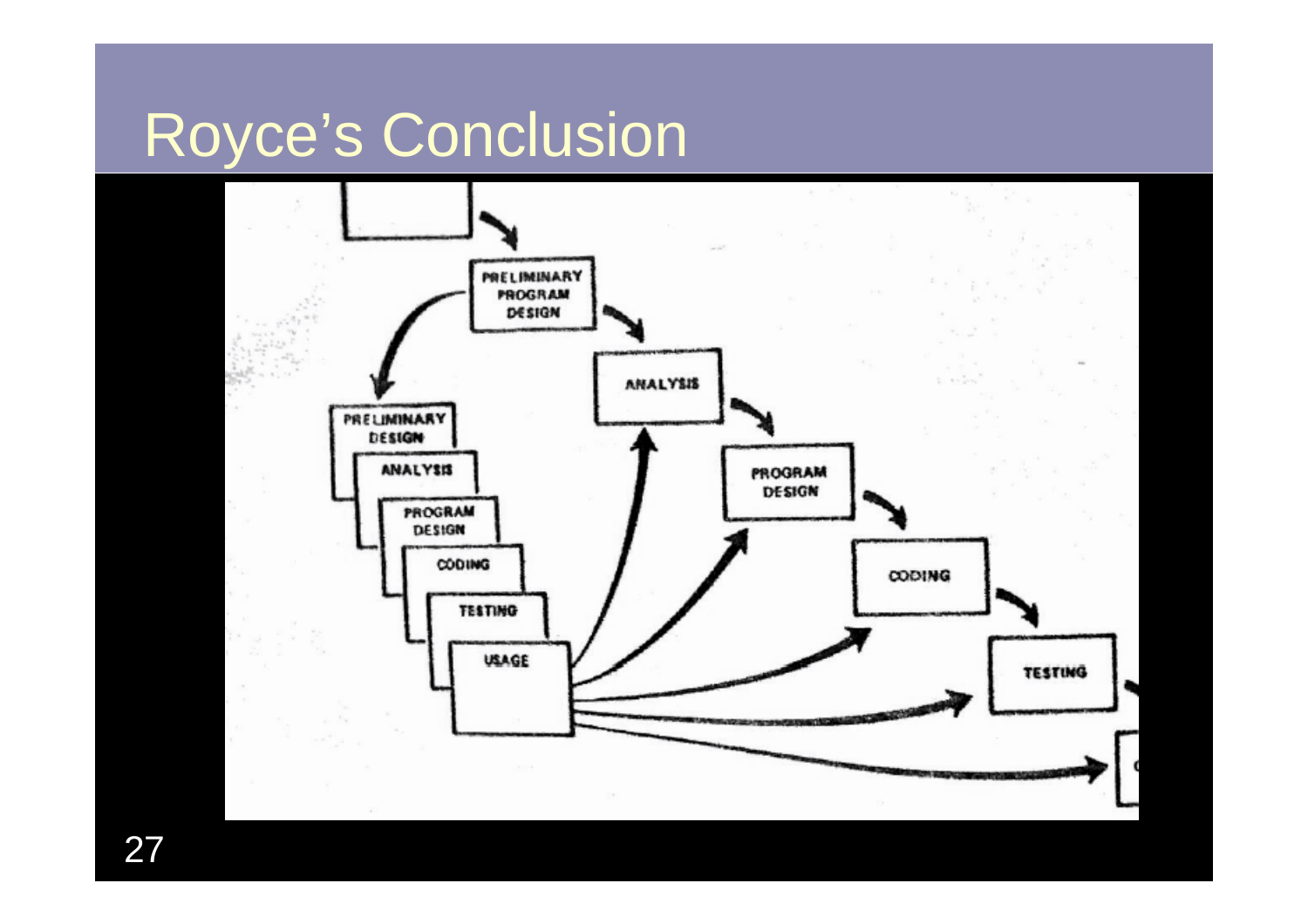#### But the data says something different

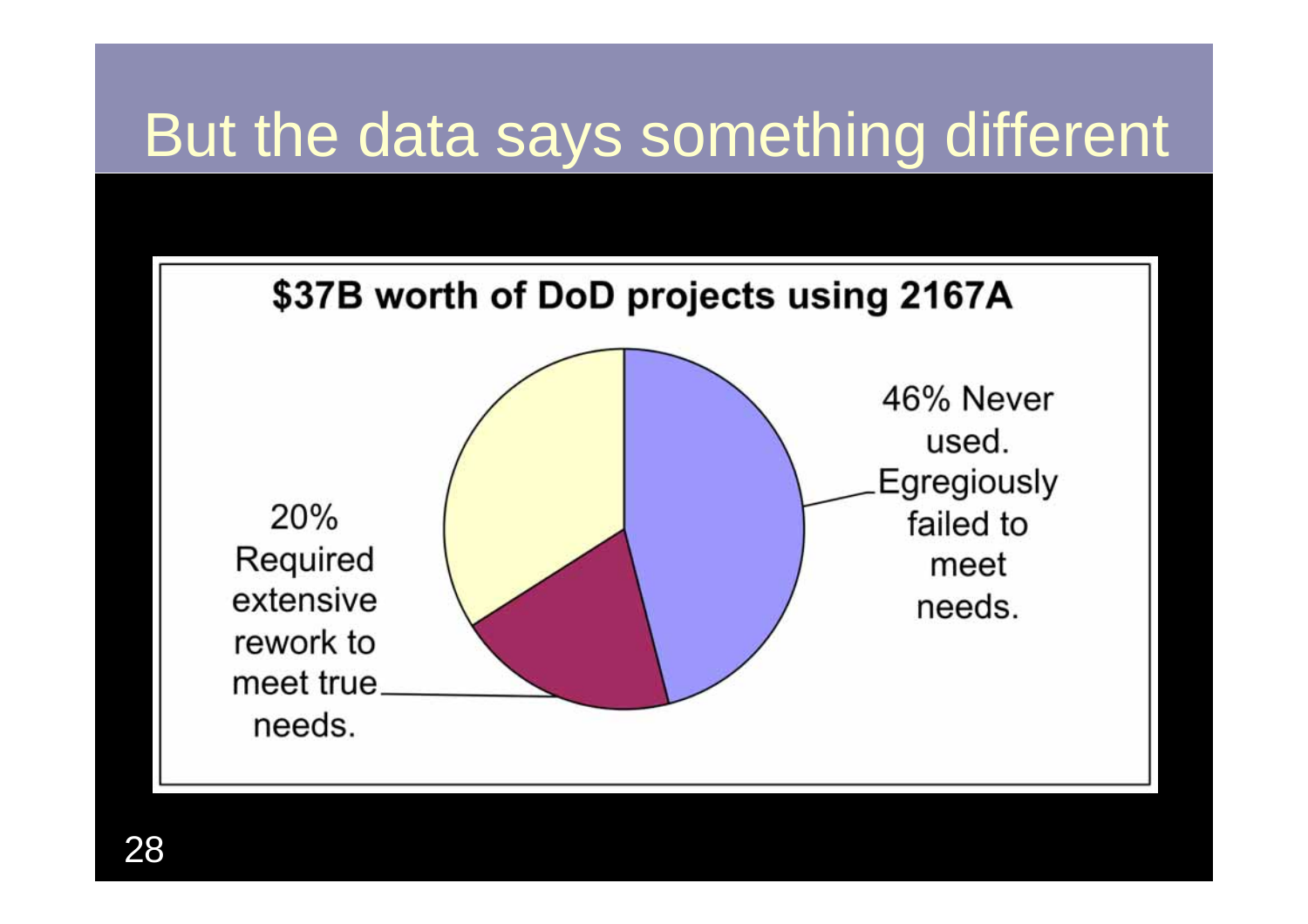#### Over specification.



29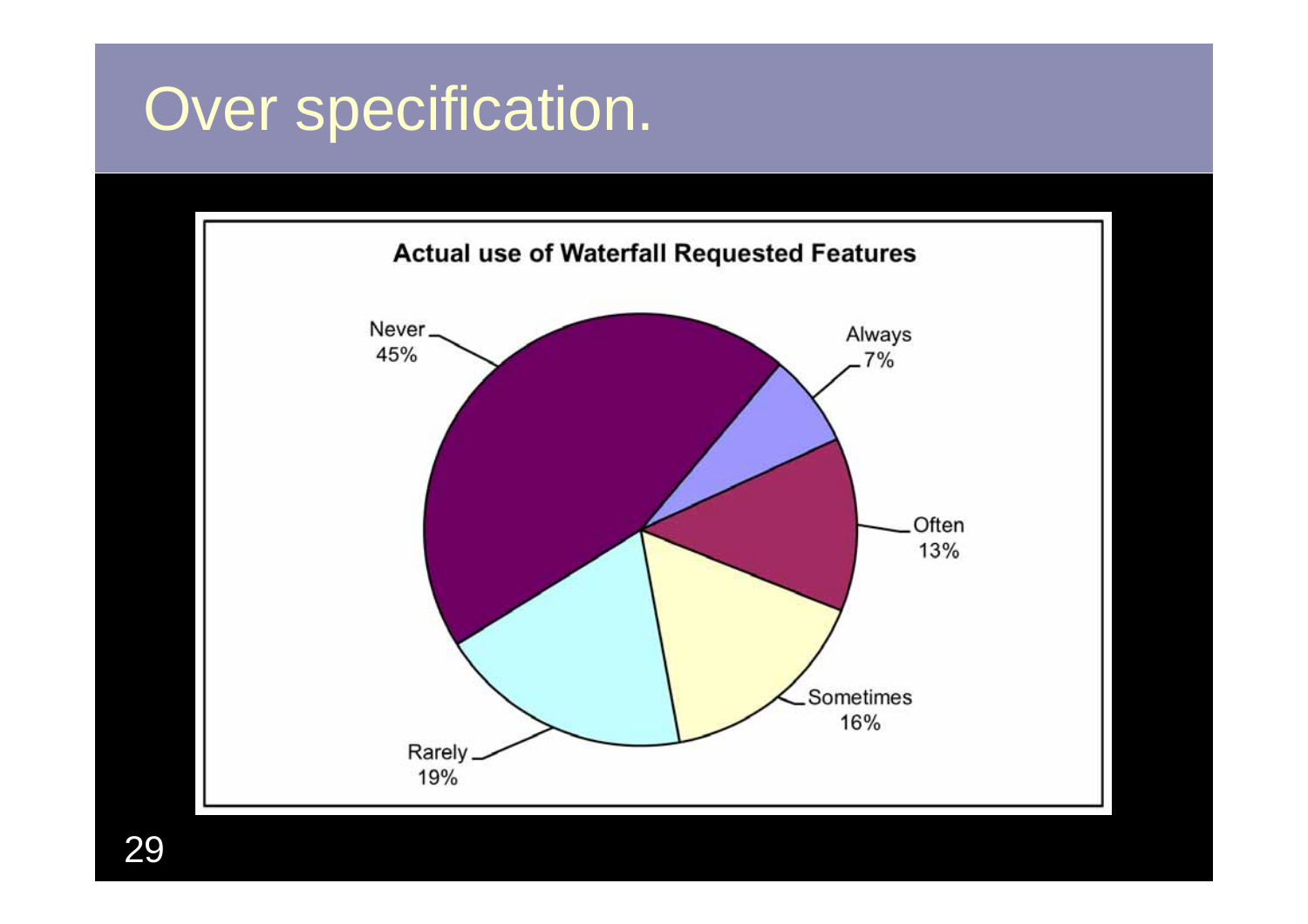#### Long Projects Fail.



30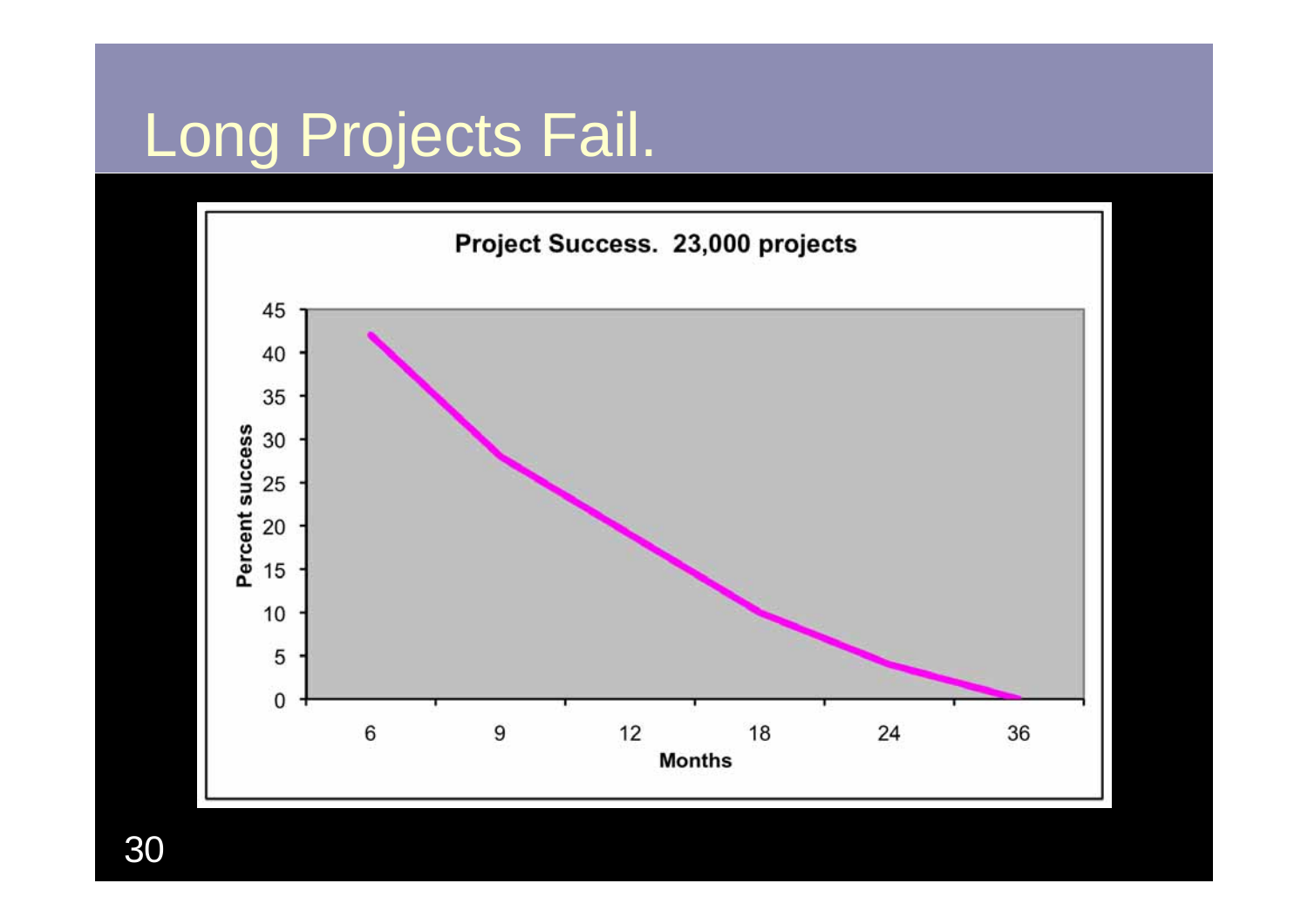### **Object Mentor's Second Law of Agile Development**

**"...the document-driven, specify-then-build approach... lies at the heart of so many... software problems."**



*in his 1987 Report of the Defense Science Board Task Force on Military Software*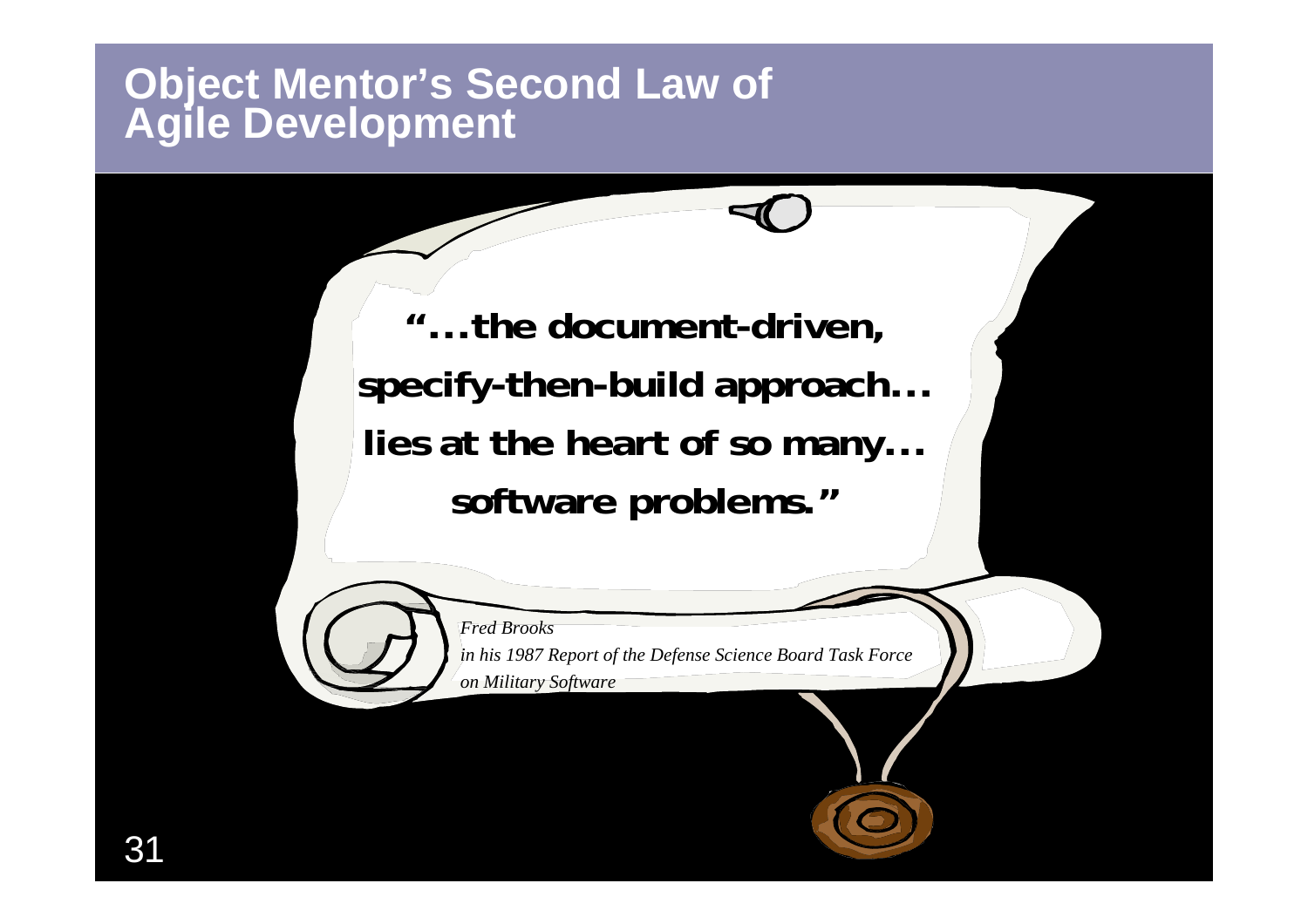## *1992:Jack Reeves C++ Journal*

## *"What is Software Design?"*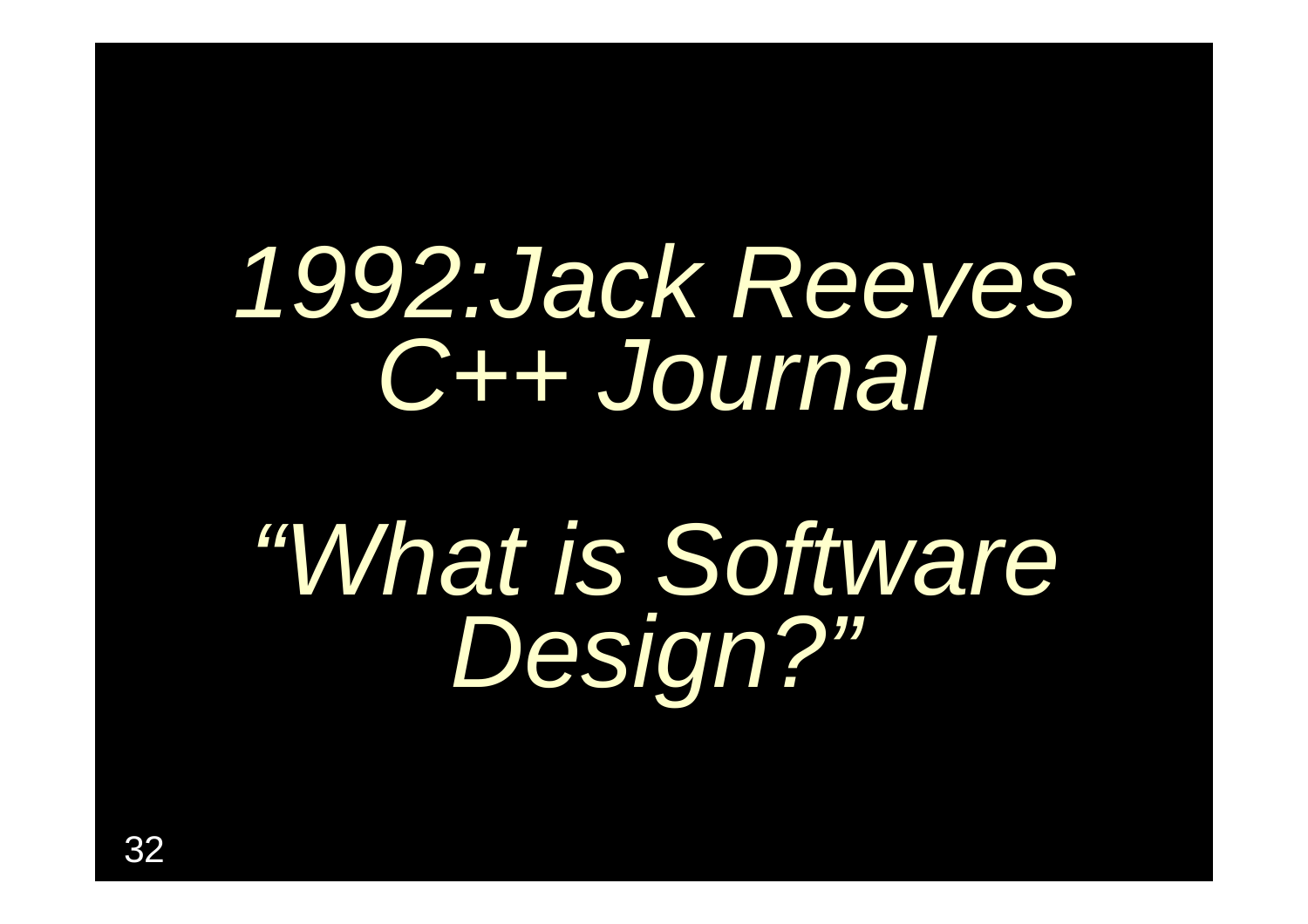#### Blueprints and Source code.

#### Jack Reeve's article:



**public int score() { int score = 0; int frameIndex = 0; for (int frame = 0; f if (isStrike(frameI score += 10 + strframeIndex++; } else if (isSpare( score += 10 + spa frameIndex += 2; } else { score += sumOfBalframeIndex += 2; } } return score; }**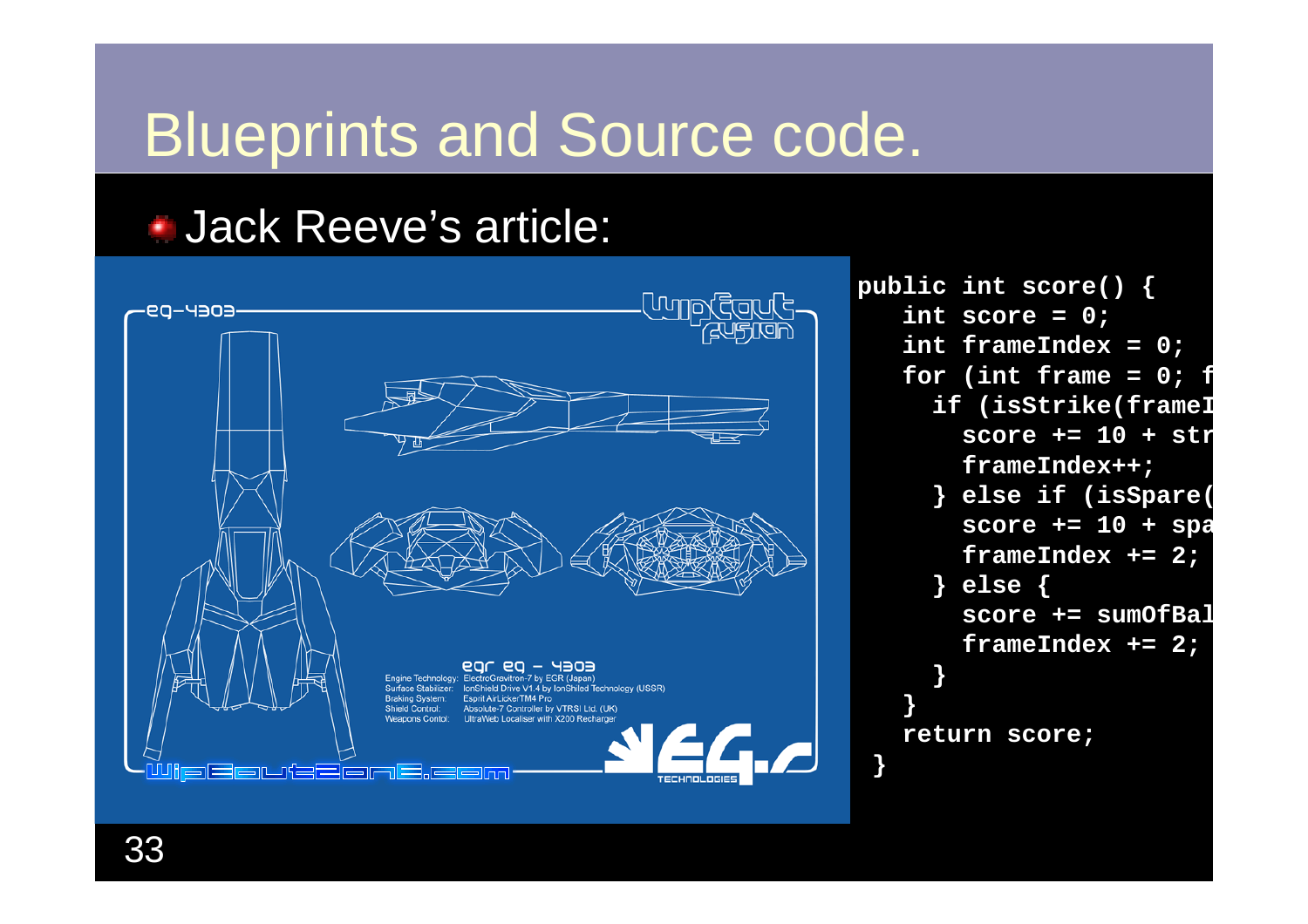#### What if houses were like software?

- Construction costs *nothing*.
- **Design is everything.**
- Every design change costs \$100.

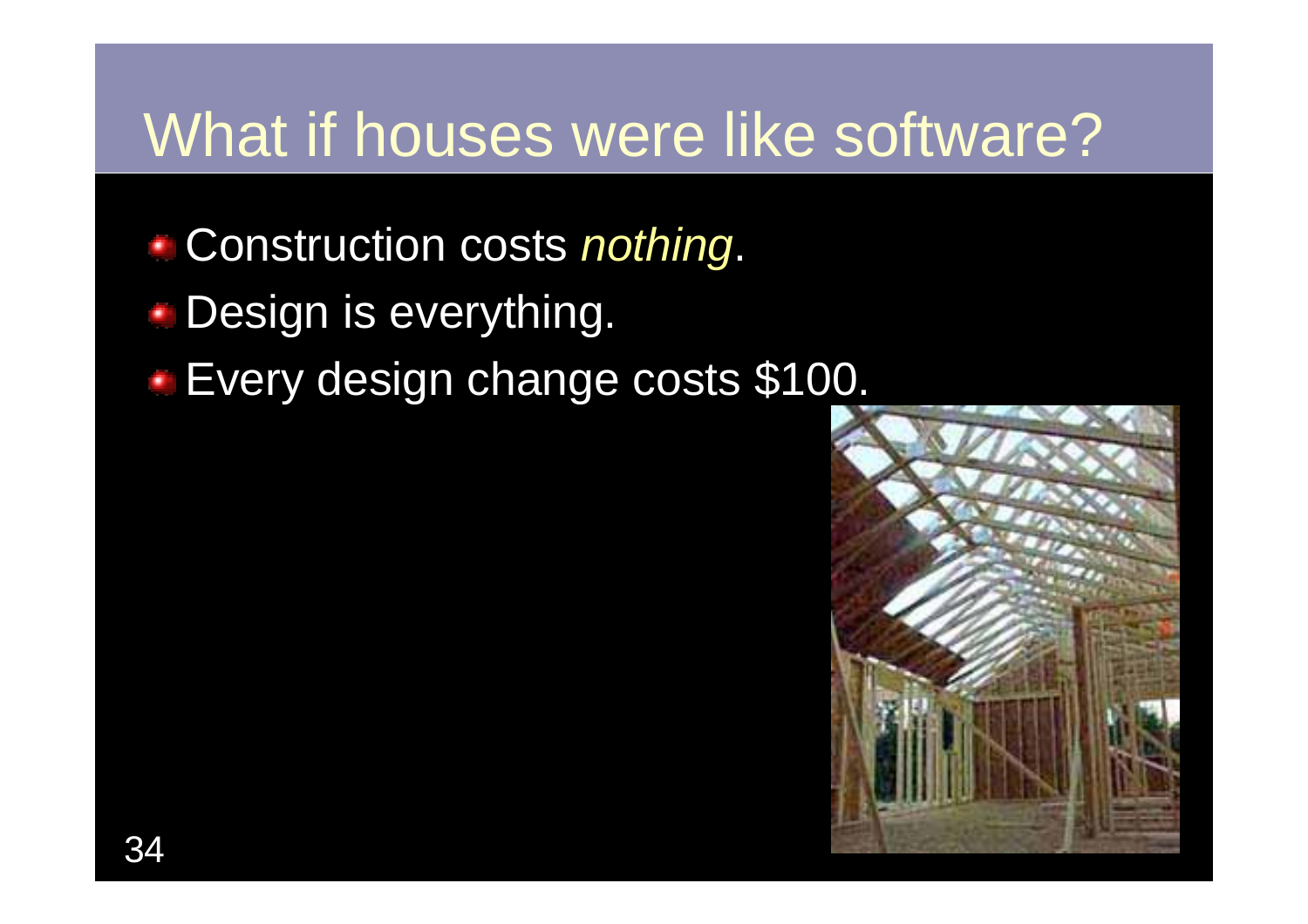*1995: Principles & Patterns*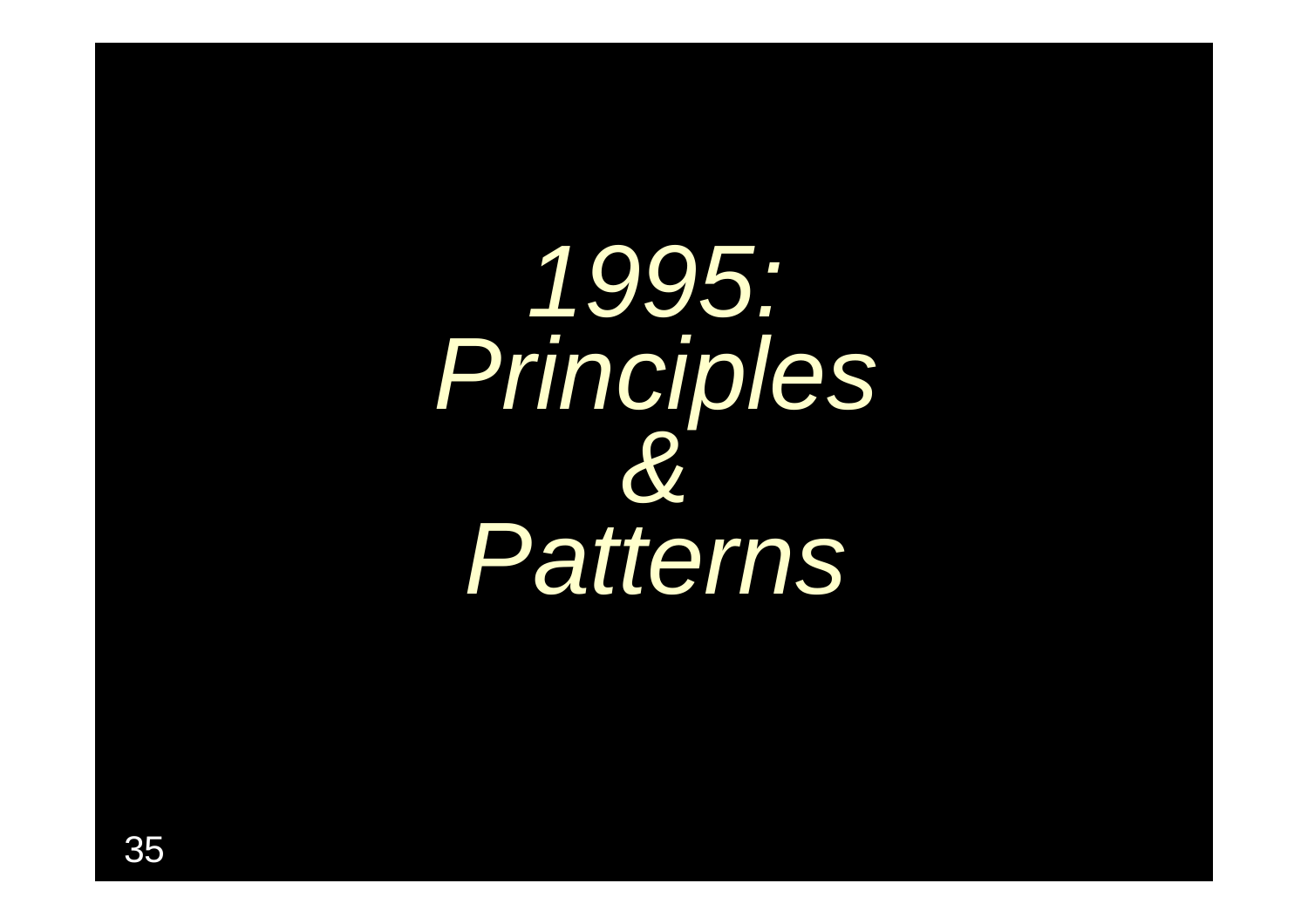## *SCRUM 1995 PLoP*

## *~muddle~*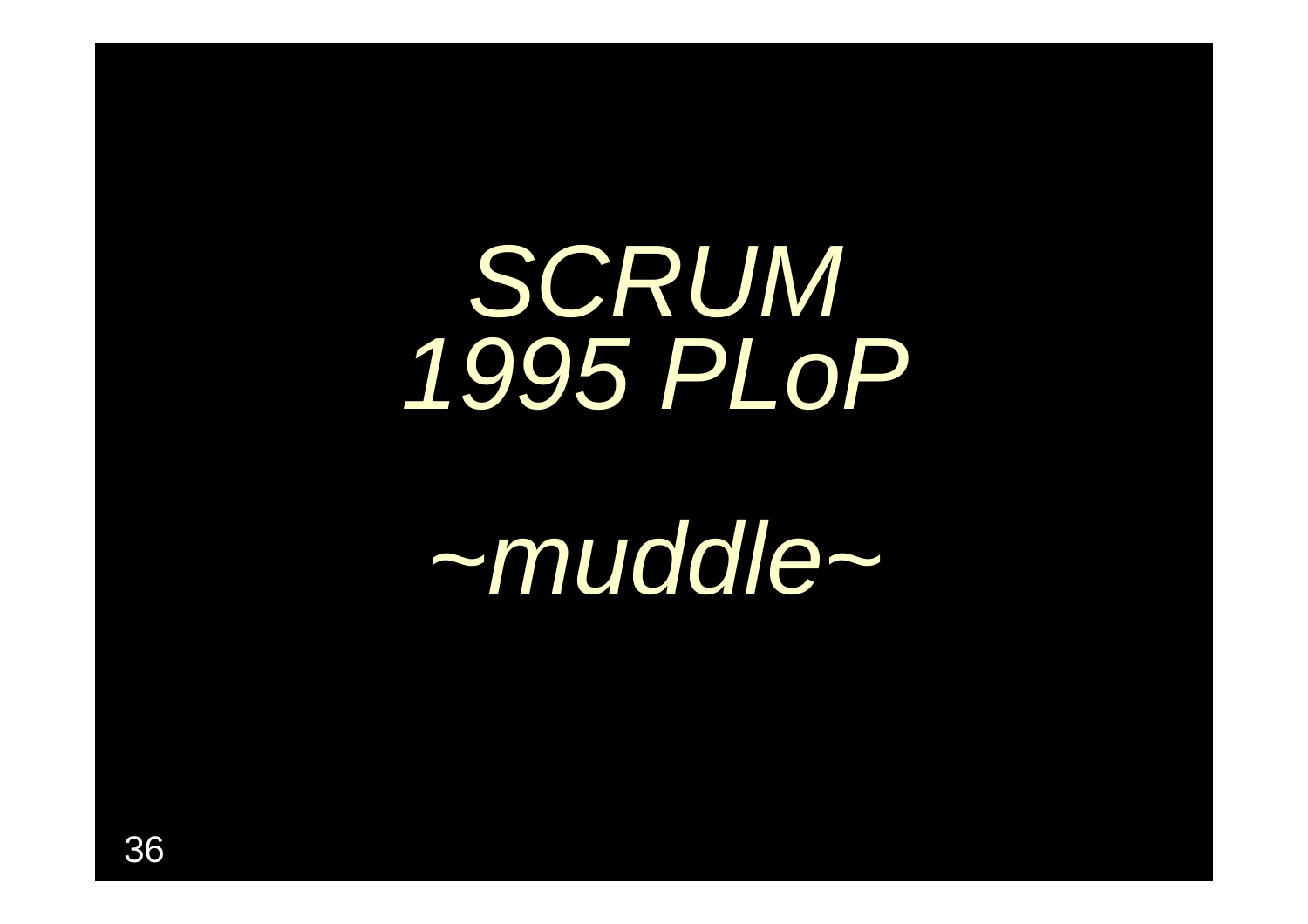### *Space: 1999*

*XP*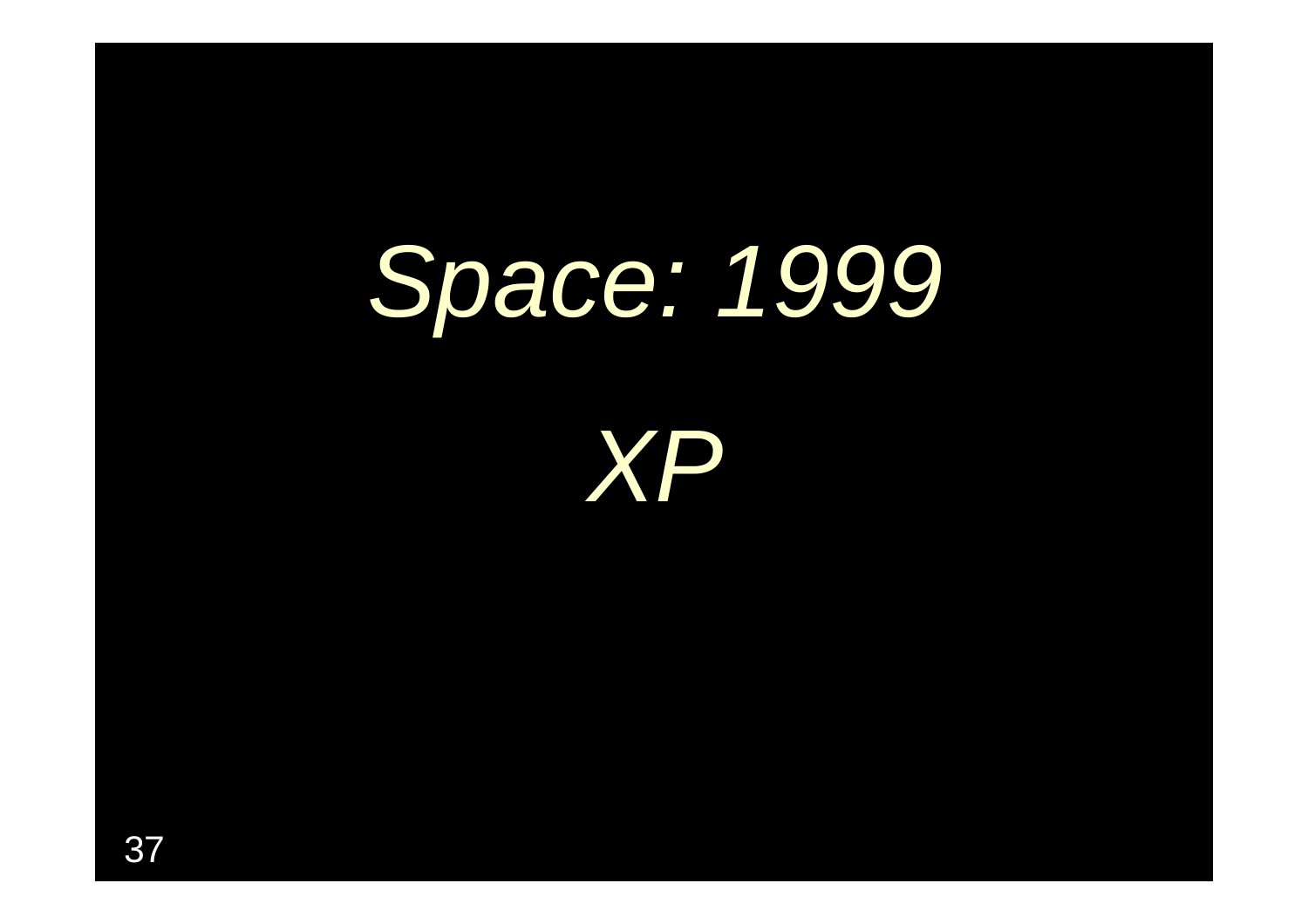### *Short Iterations*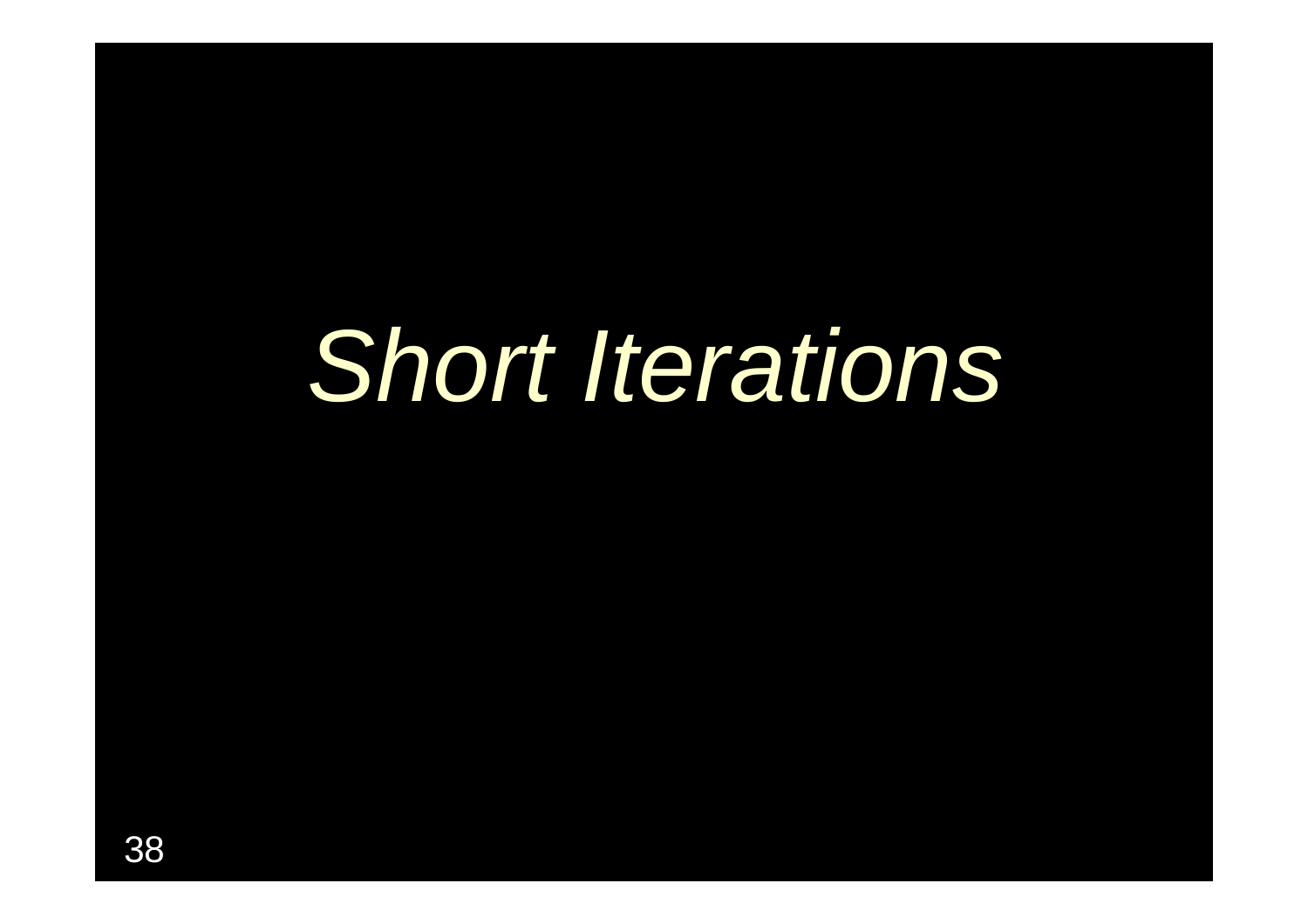### *TDD*

### *Refactoring*

*Simple Design*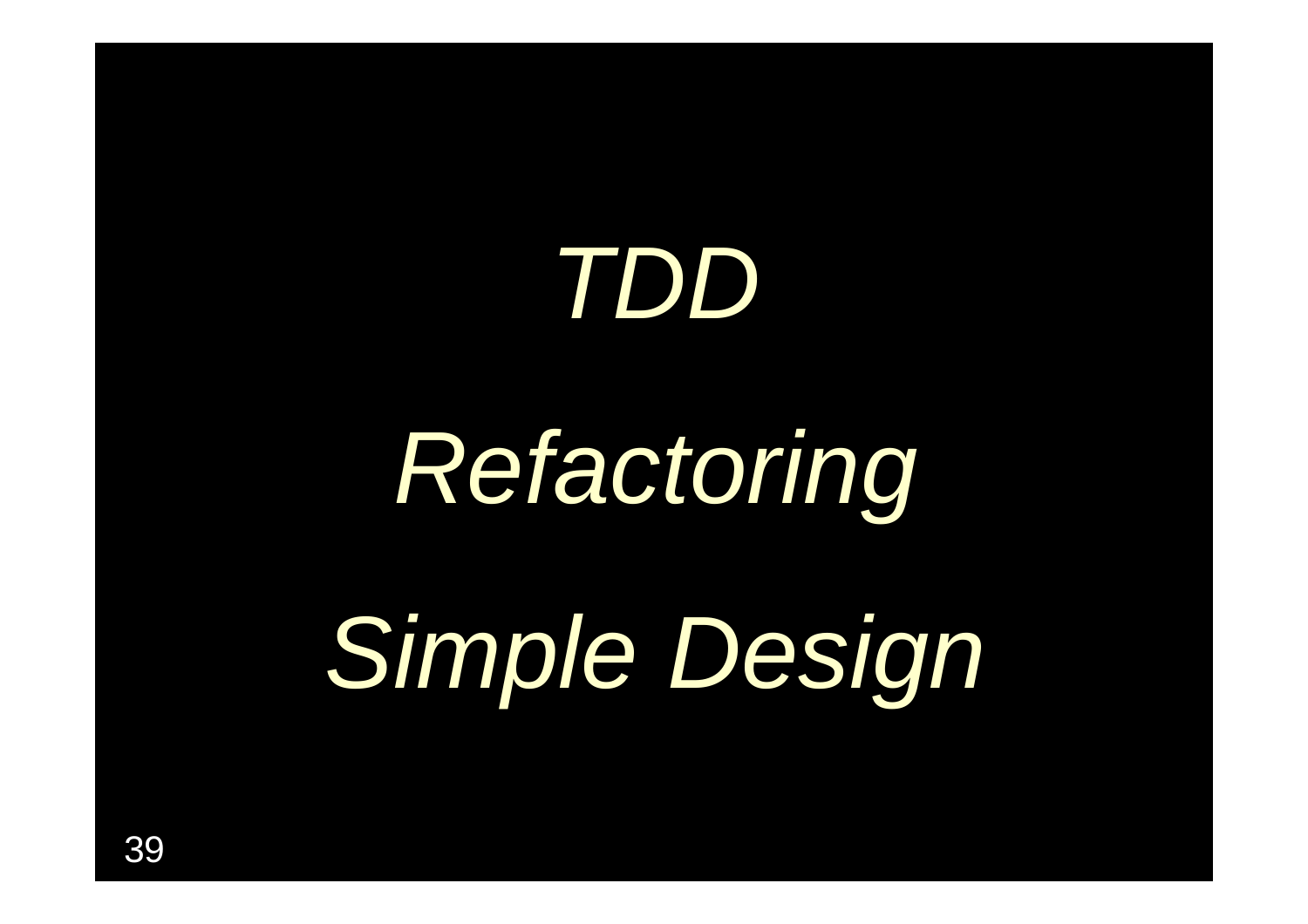### *Continuous Integration*

*Pairing*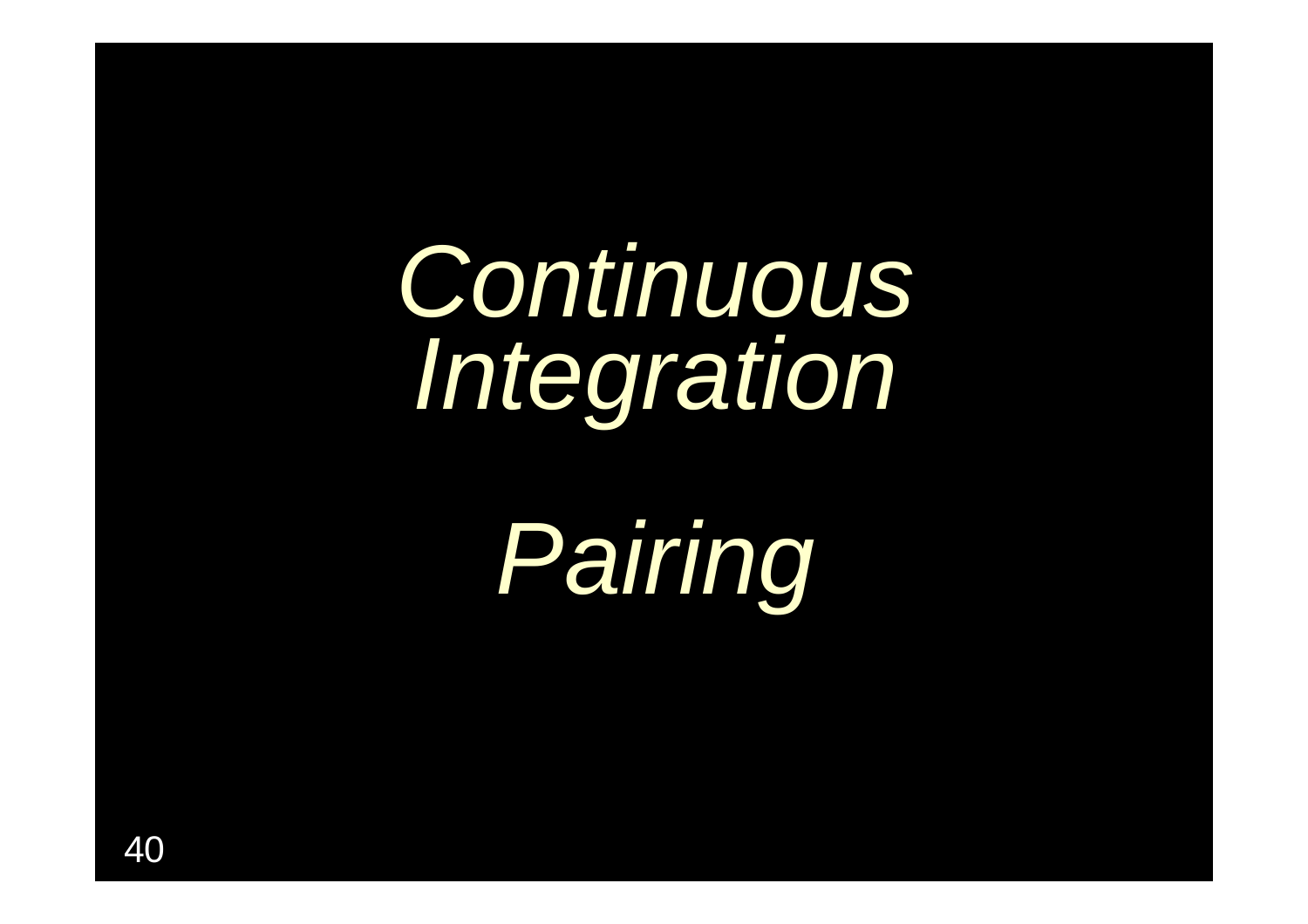### *Excitement:*

### *The Techie Practices*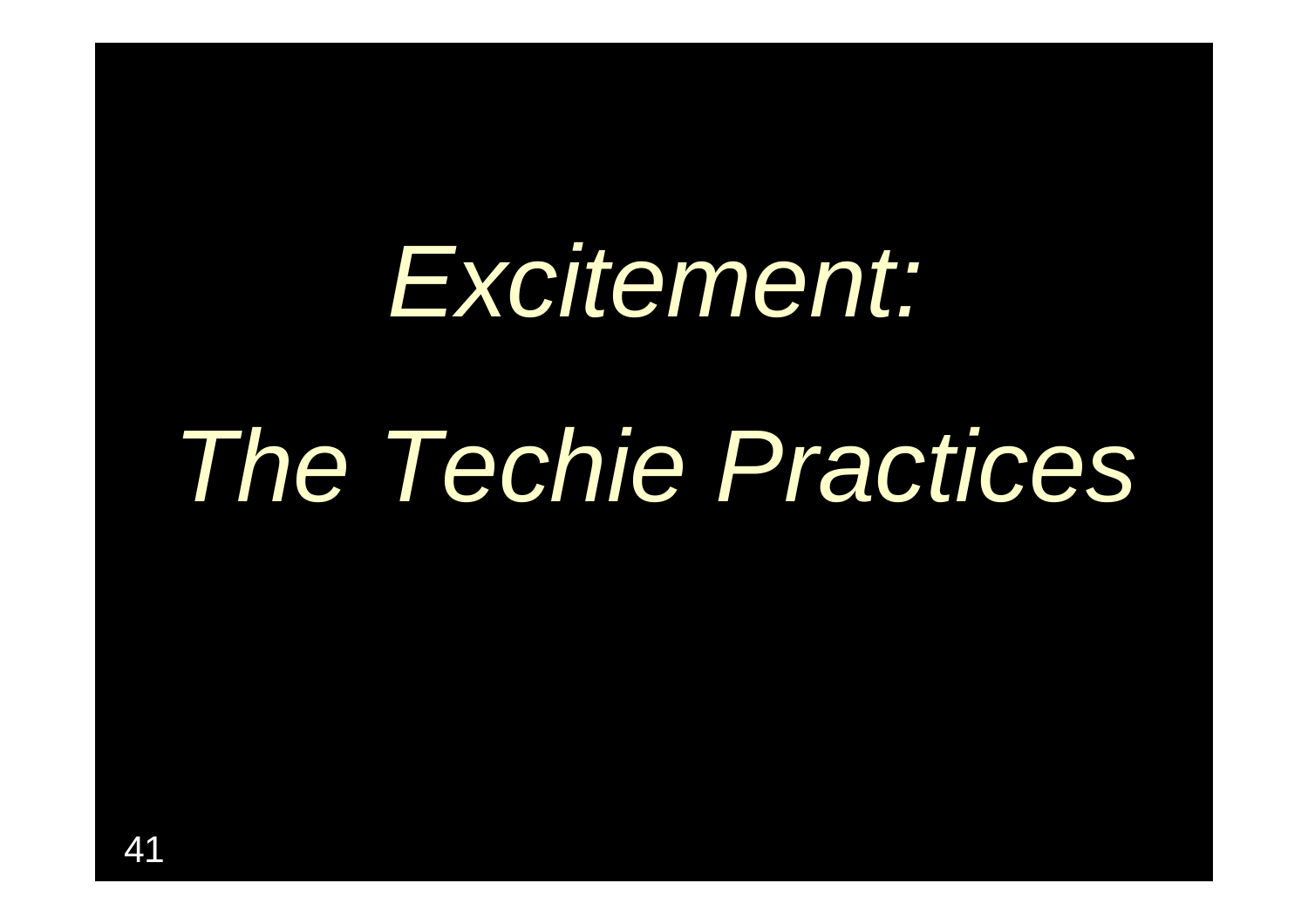### *Revulsion:*

### *No Architecture! No Design!*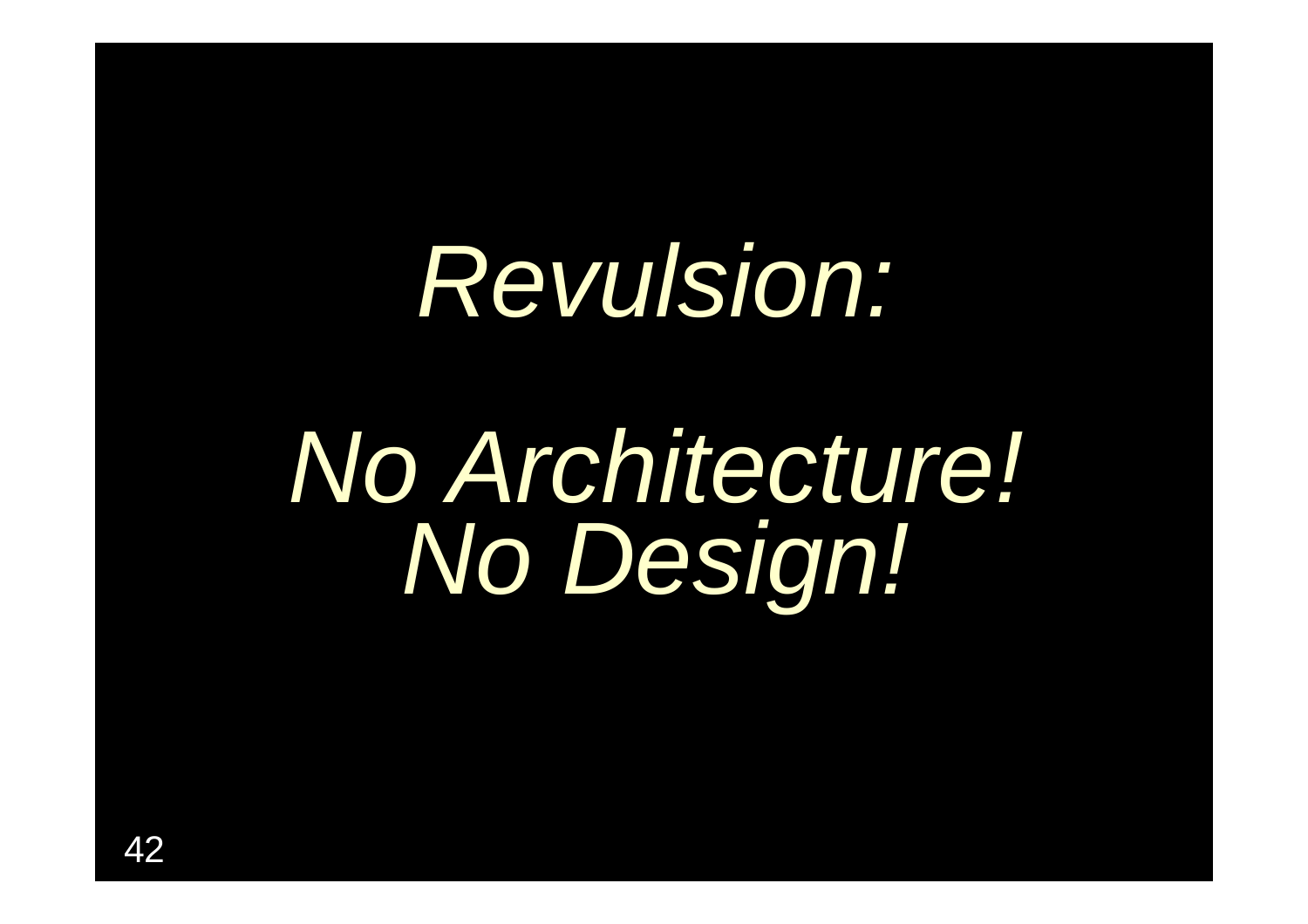### *1999: XP Immersion*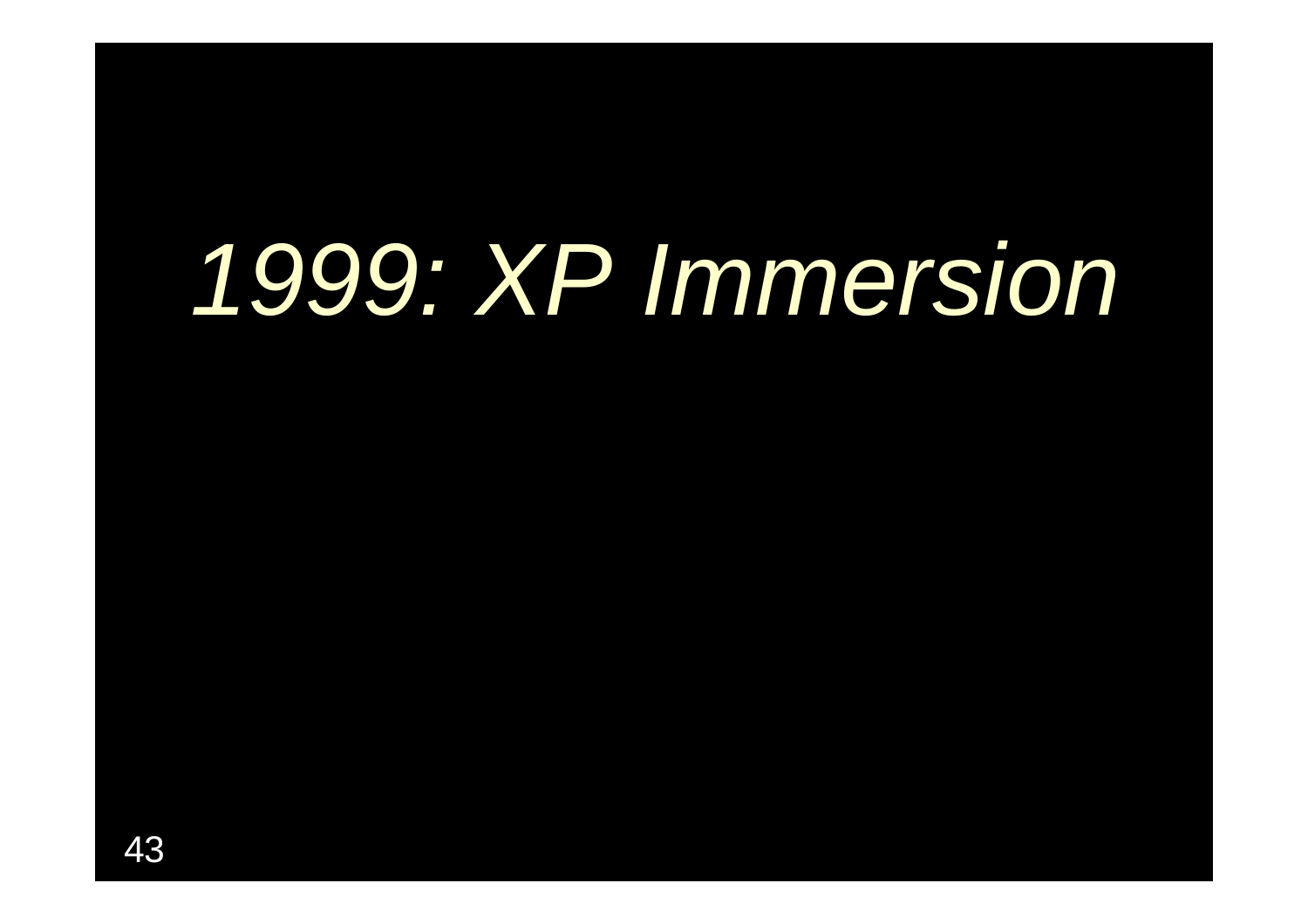### *XP Leadership*

### *Hillside Burnout.*

### *The Two Martins.*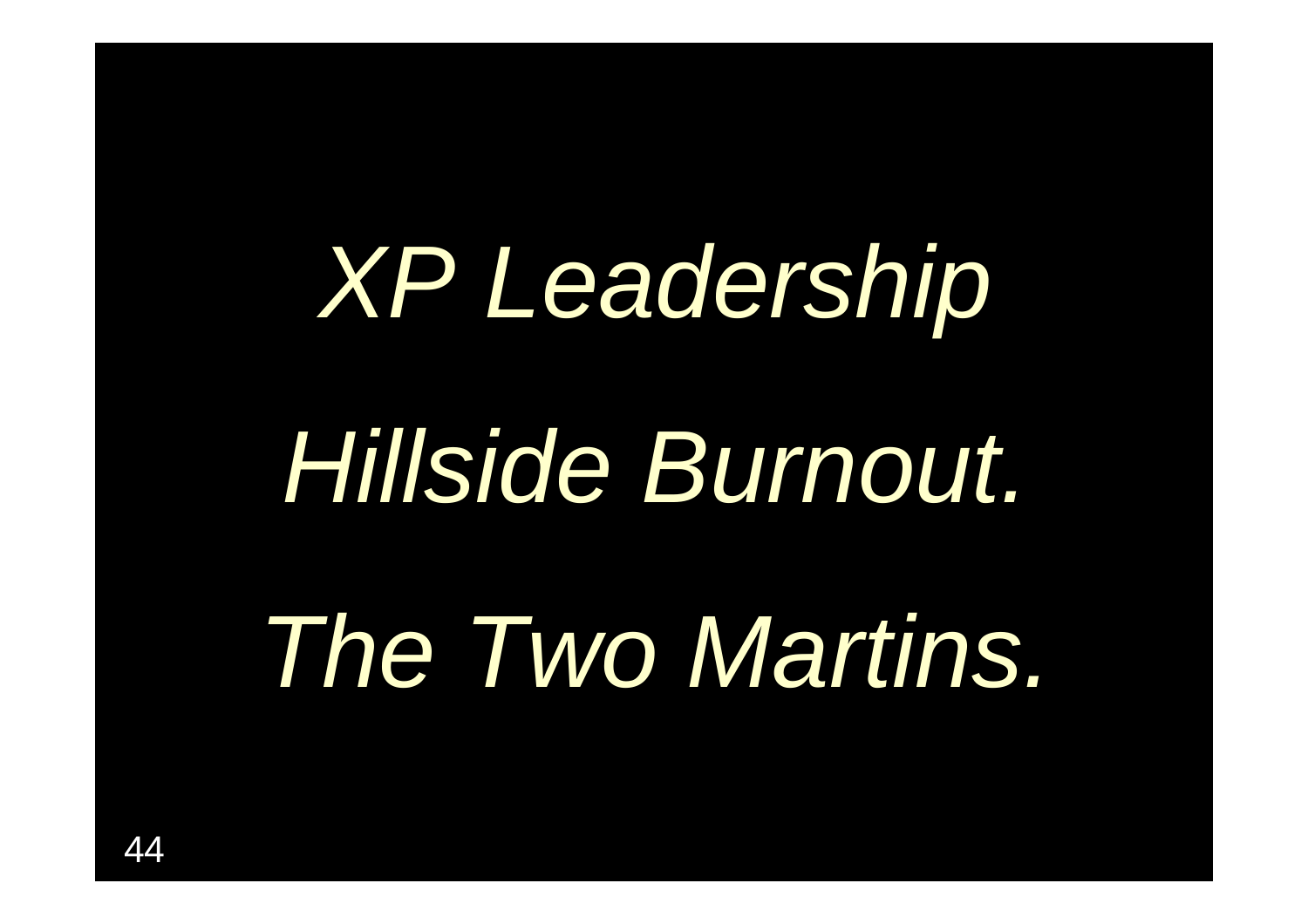*Lightweight Process Summit*

45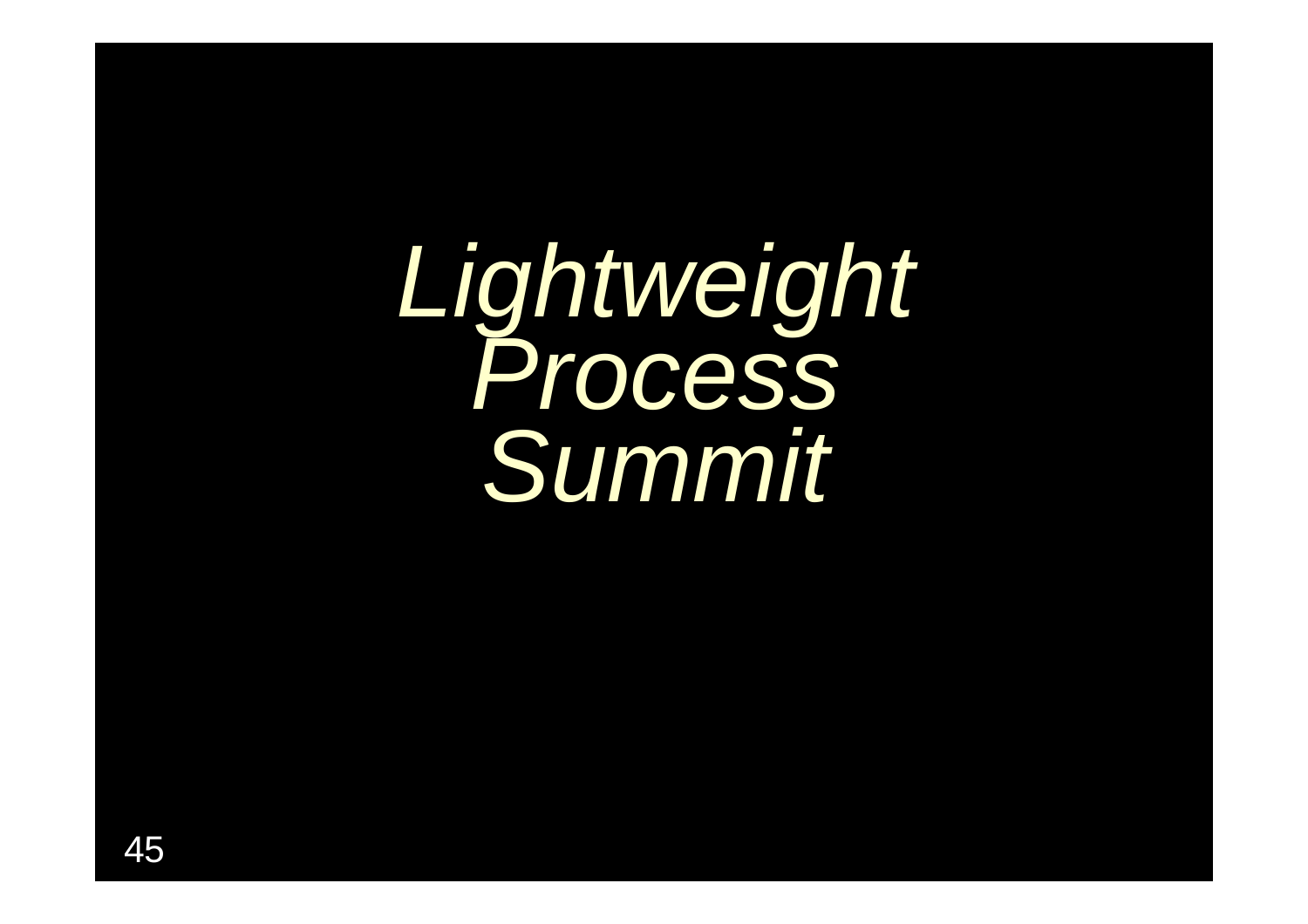### *Snowbird Agile Manifesto*

### *"Agile" Coined*

*Most important Most damaging*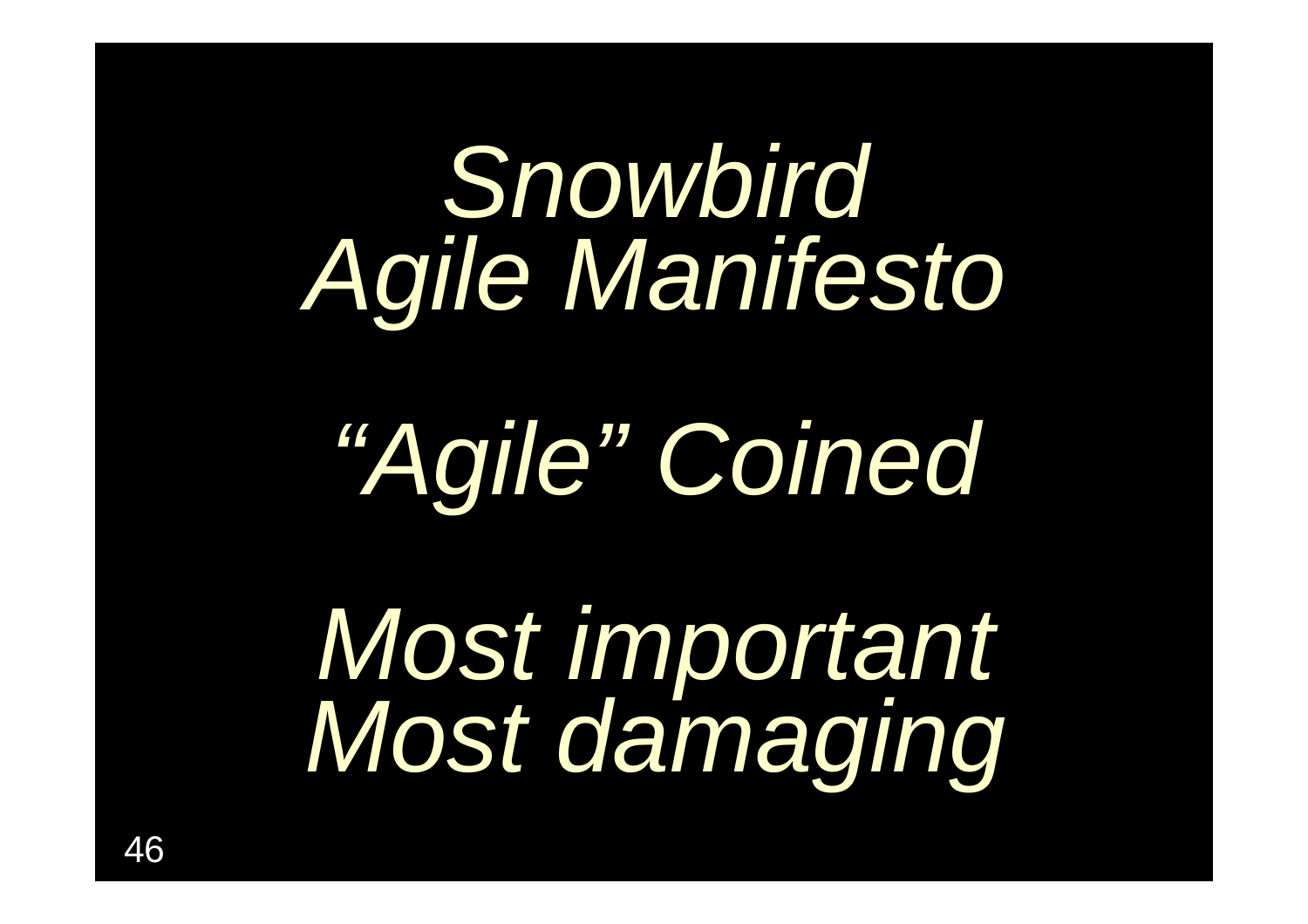XP Scrum FDD DSDM XTAL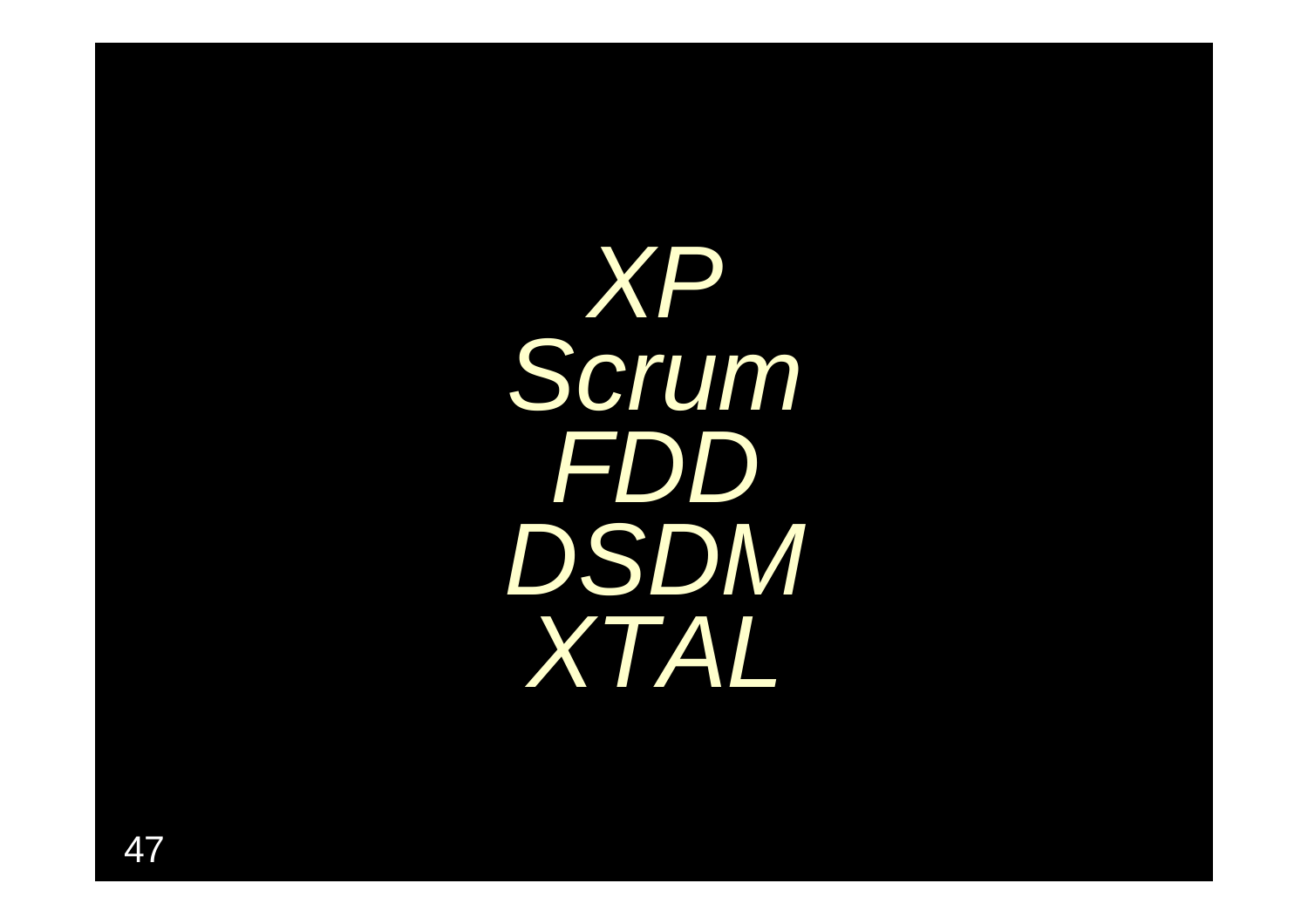## *Agile* Stimulated *SCRUM*

### *Scrum subset of XP*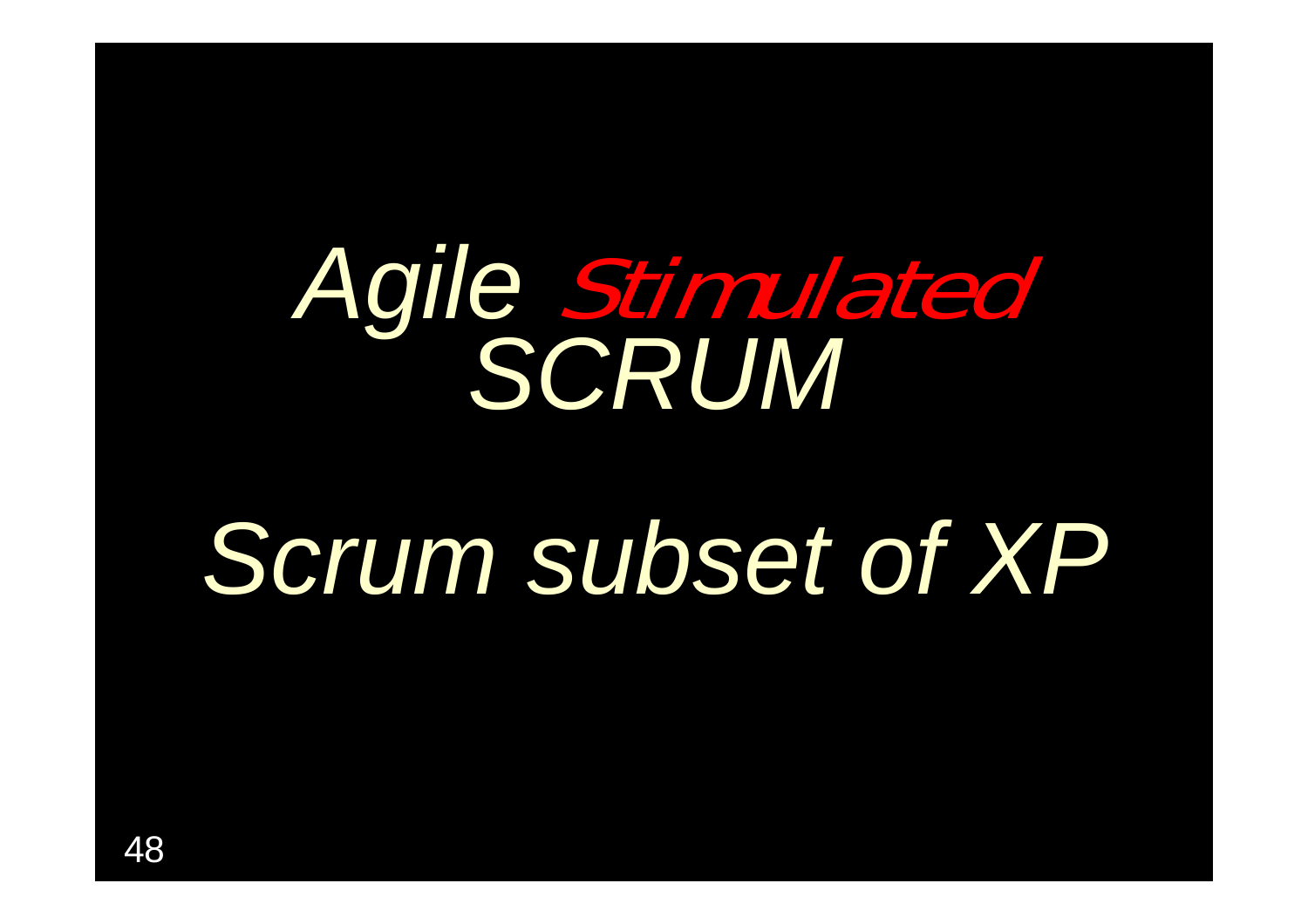### *Ron's Circle of Life*

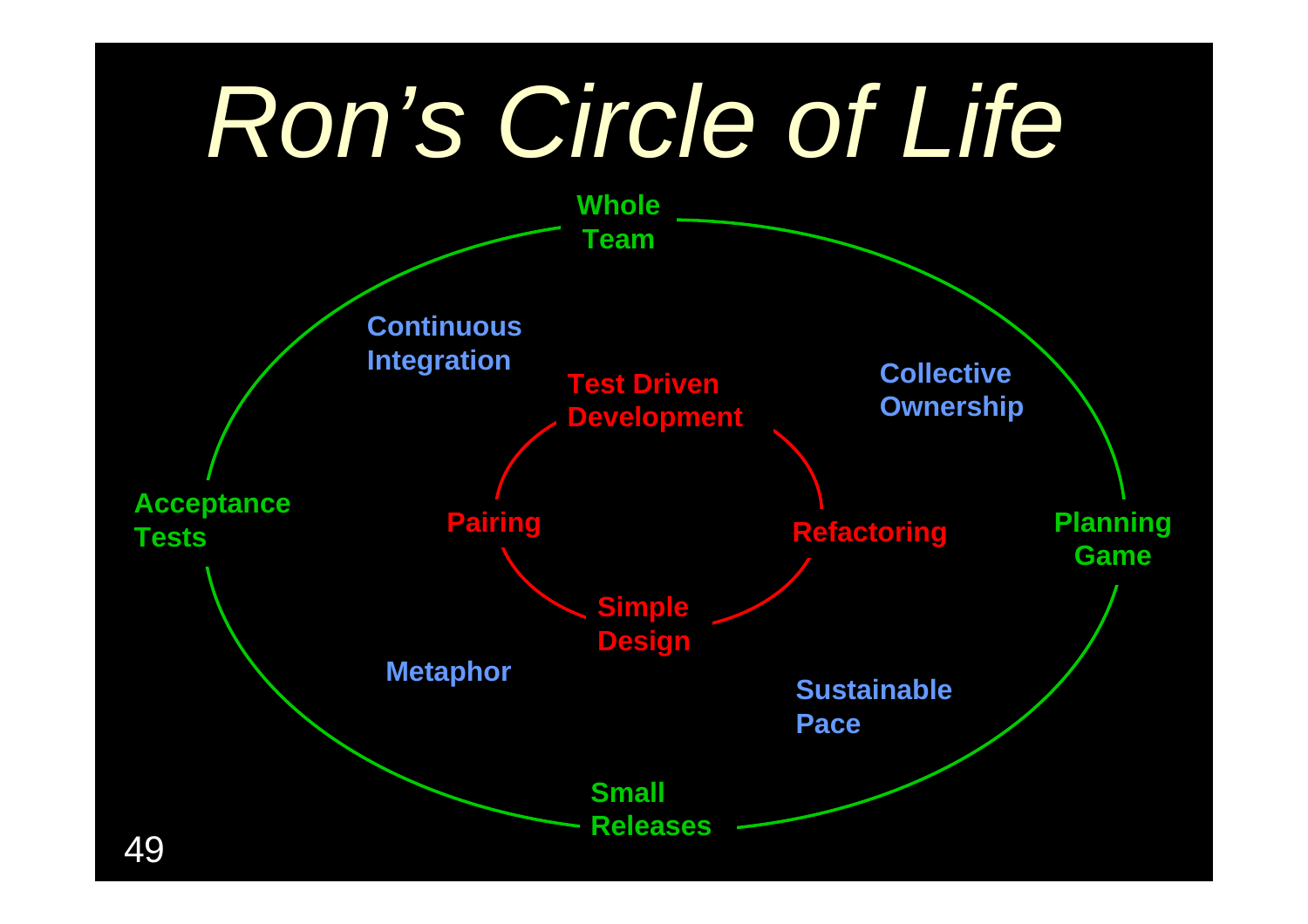### *SCRUM doesn't smell like GEEKS*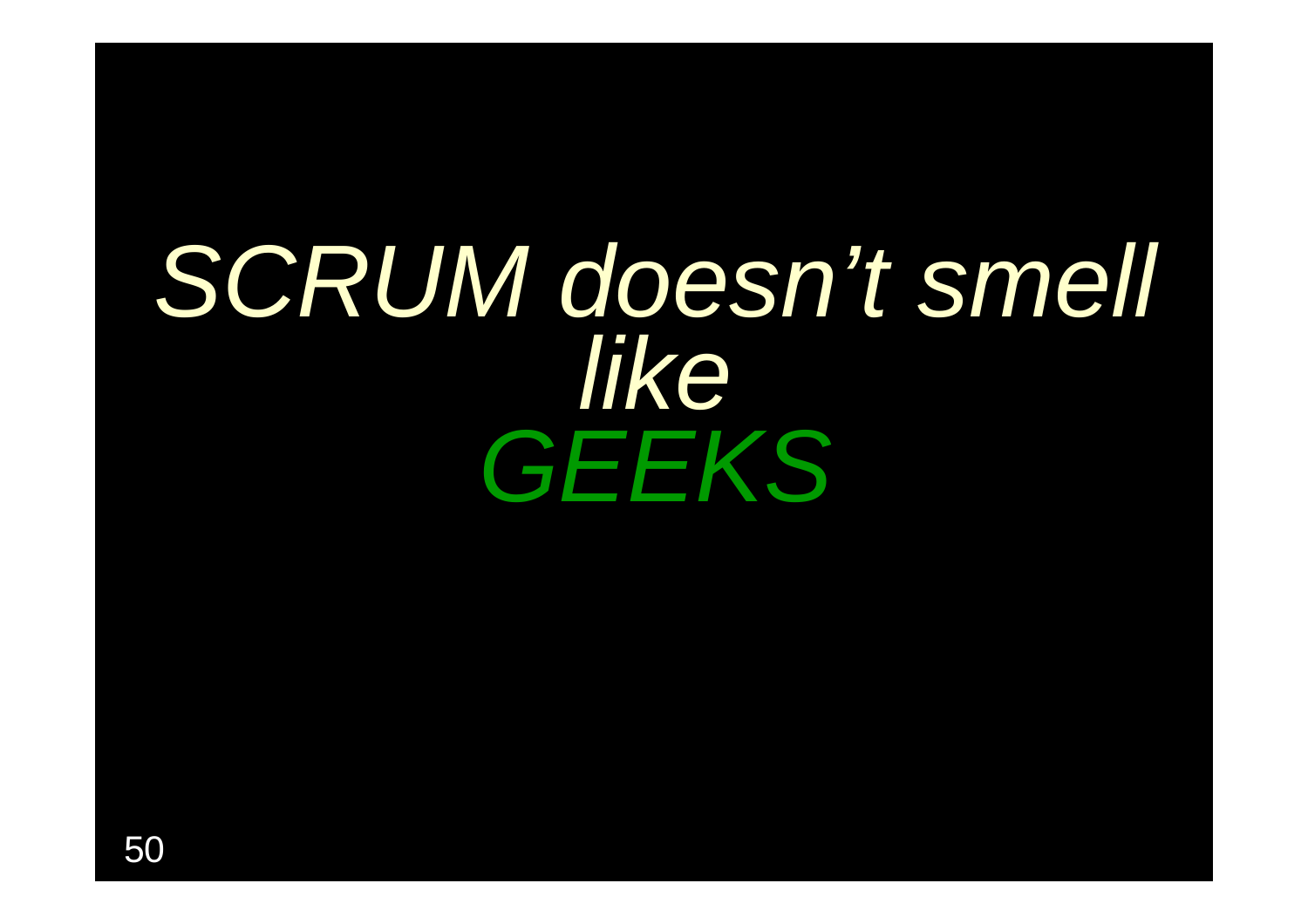# *SCRUM makes Agile palatable to Business.*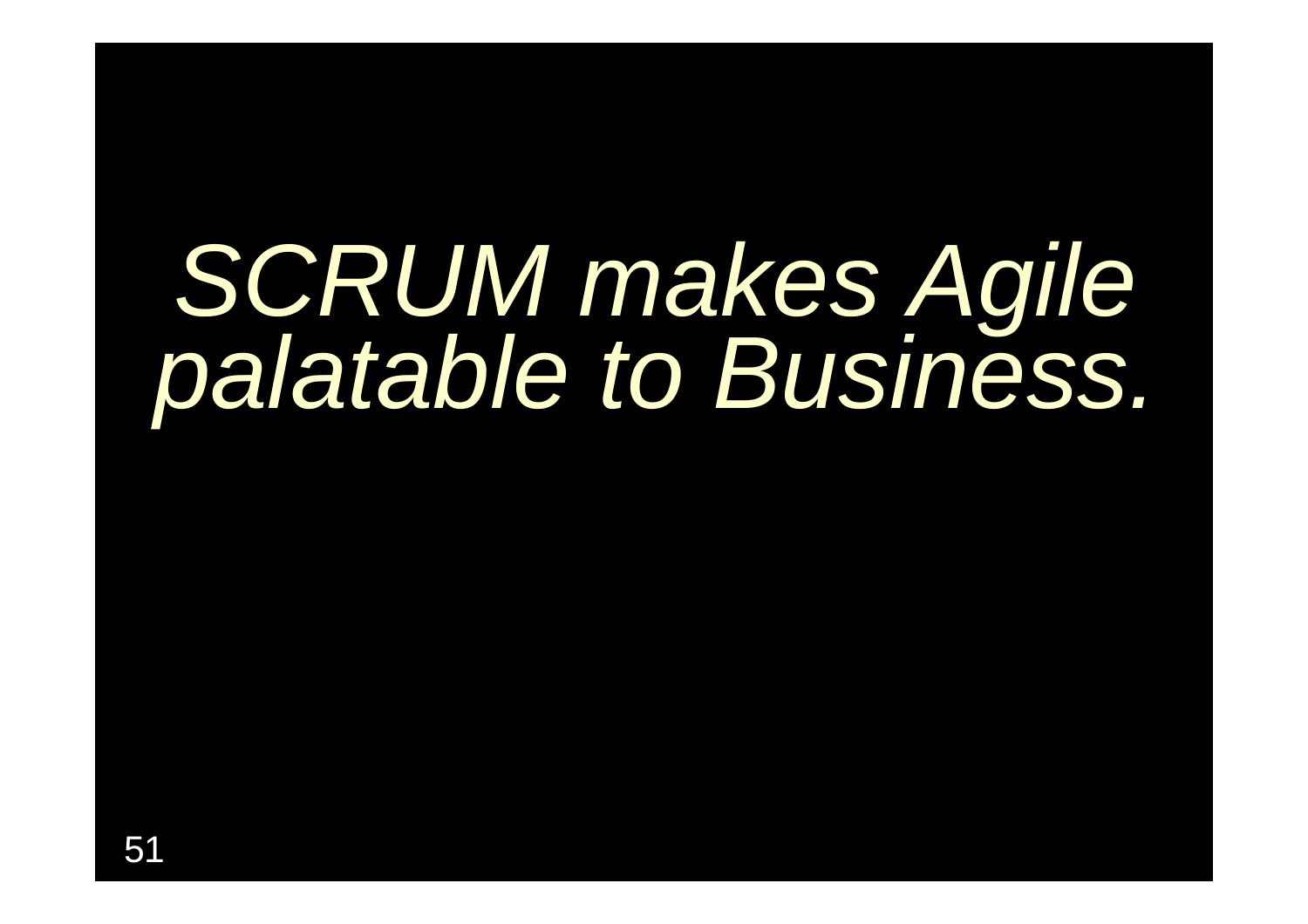### *2002: CSM #1*

*meh.*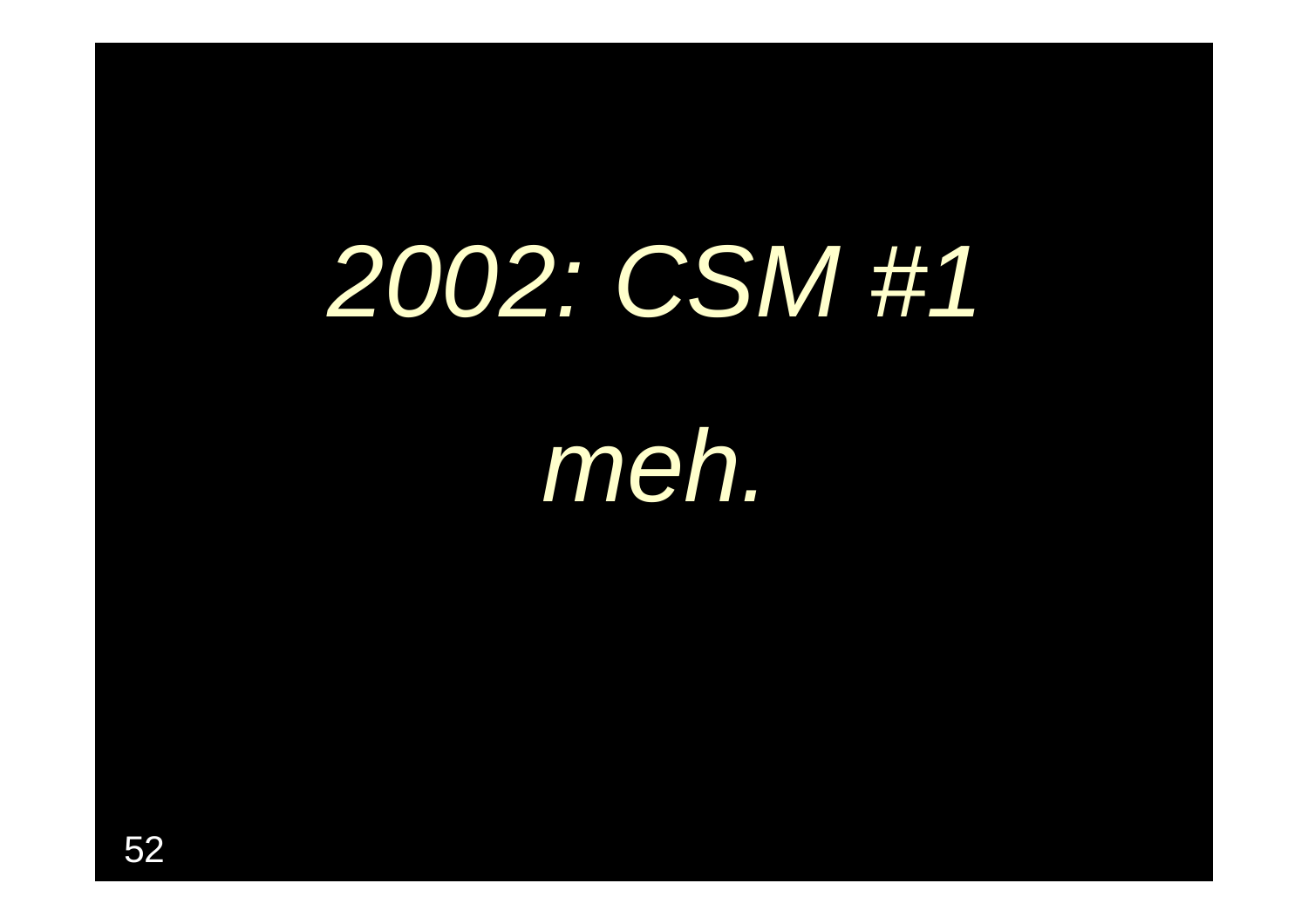### *SCRUM certification gold rush*

### *Attracted Business attention.*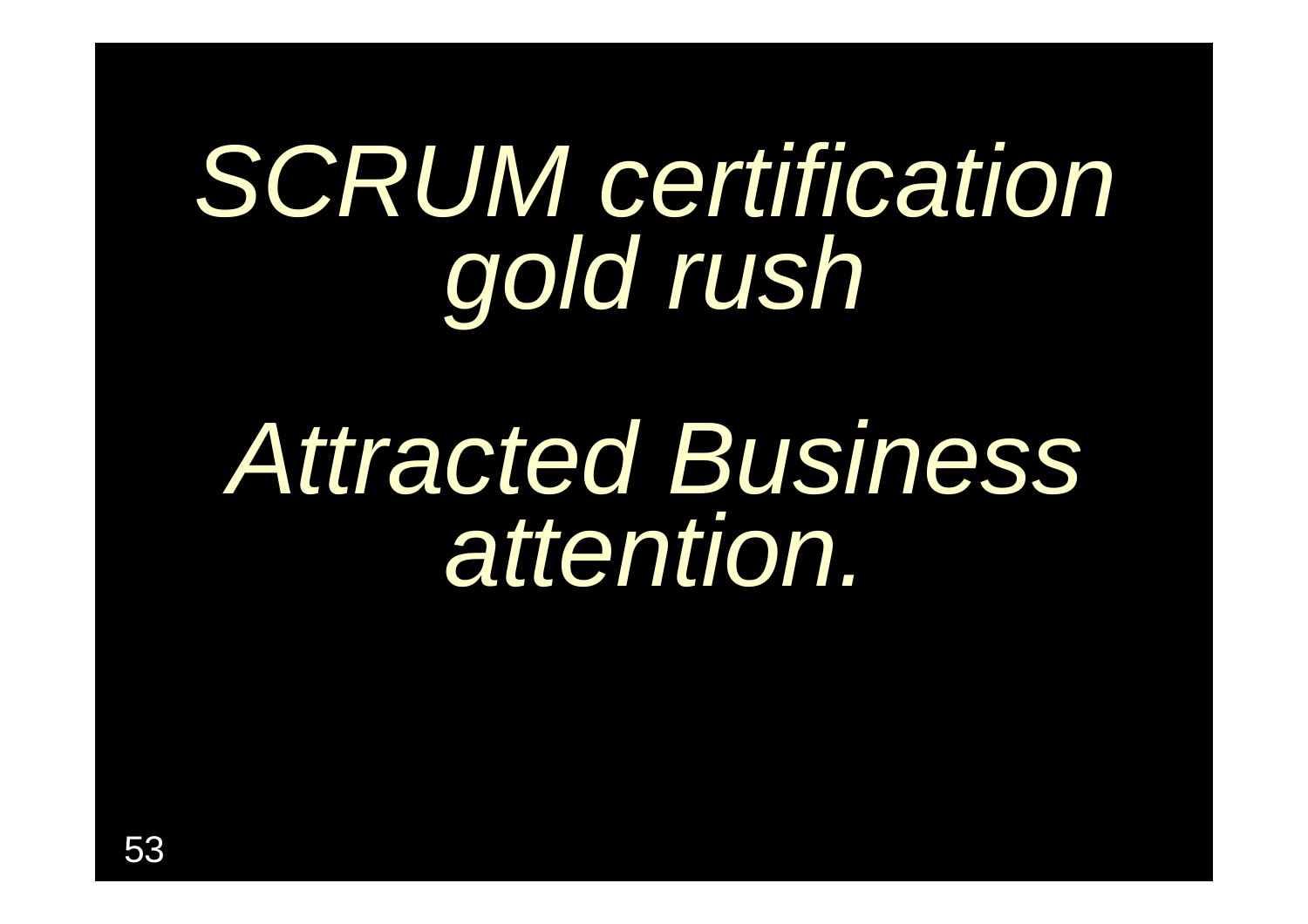### But... Agile, Scrum, XP

### Small teams.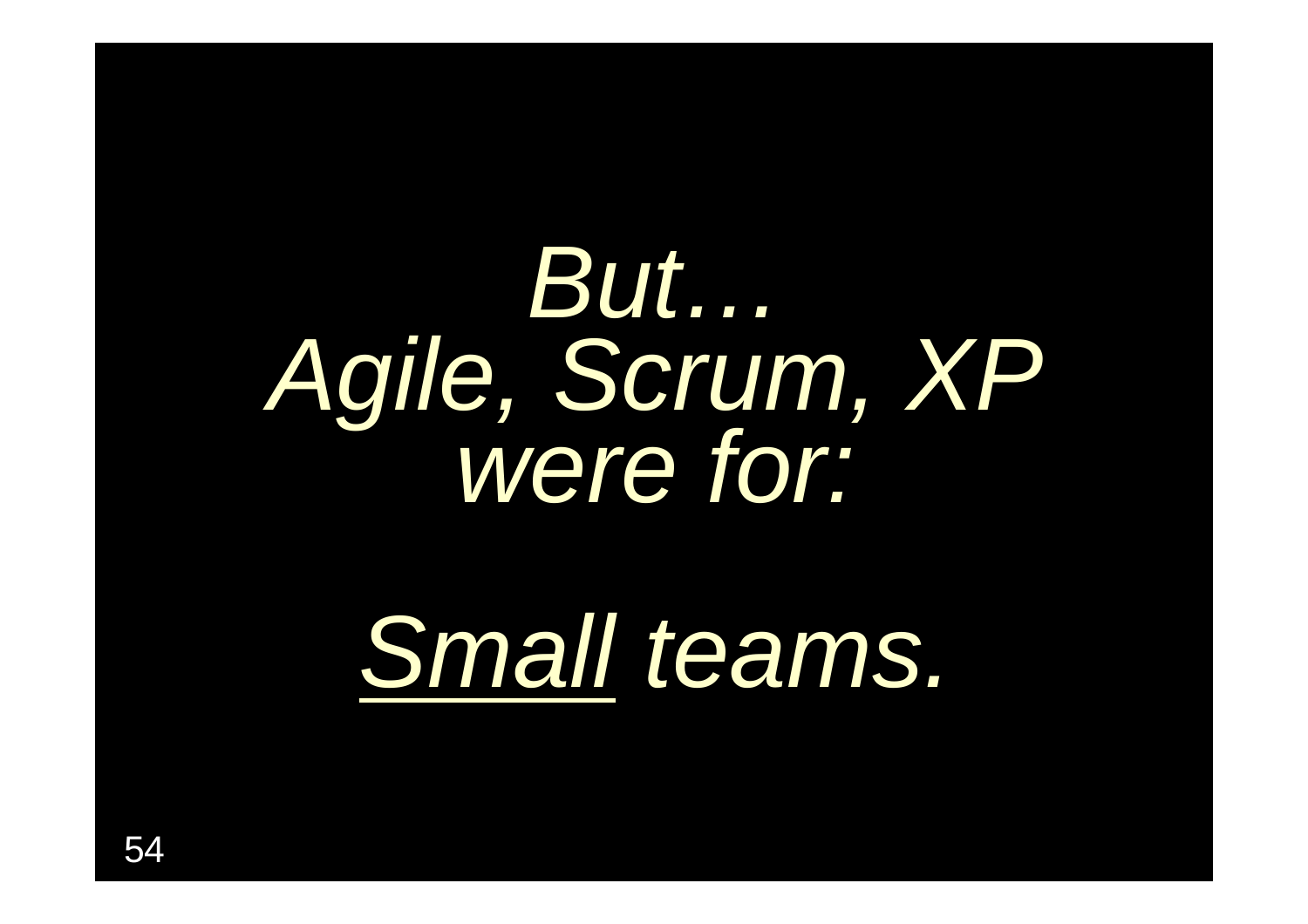### RIP: SOS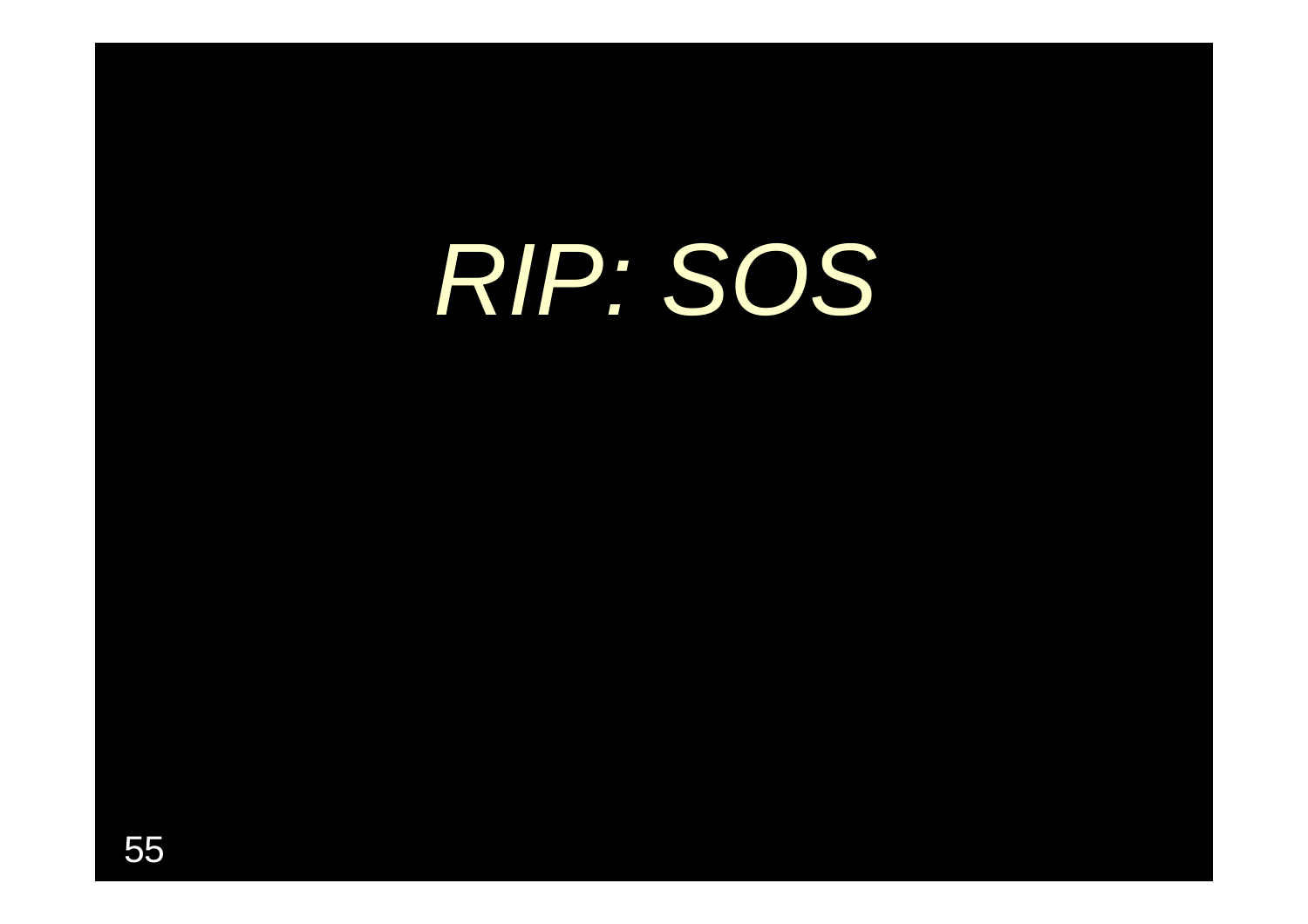### *Aunt Mary.*

*LEAN*

*Agile in the Large.*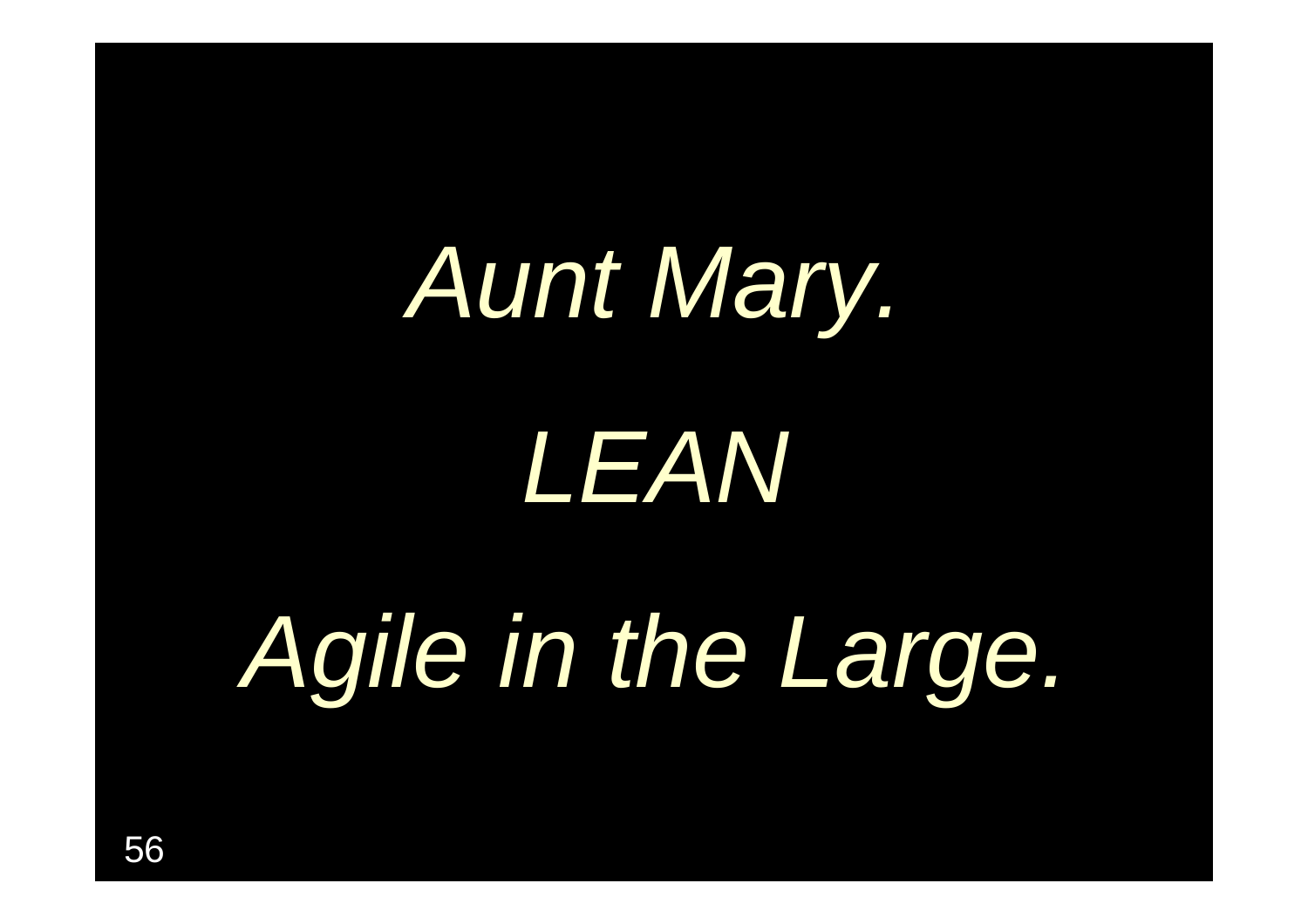### **Engorged** *SCRUM*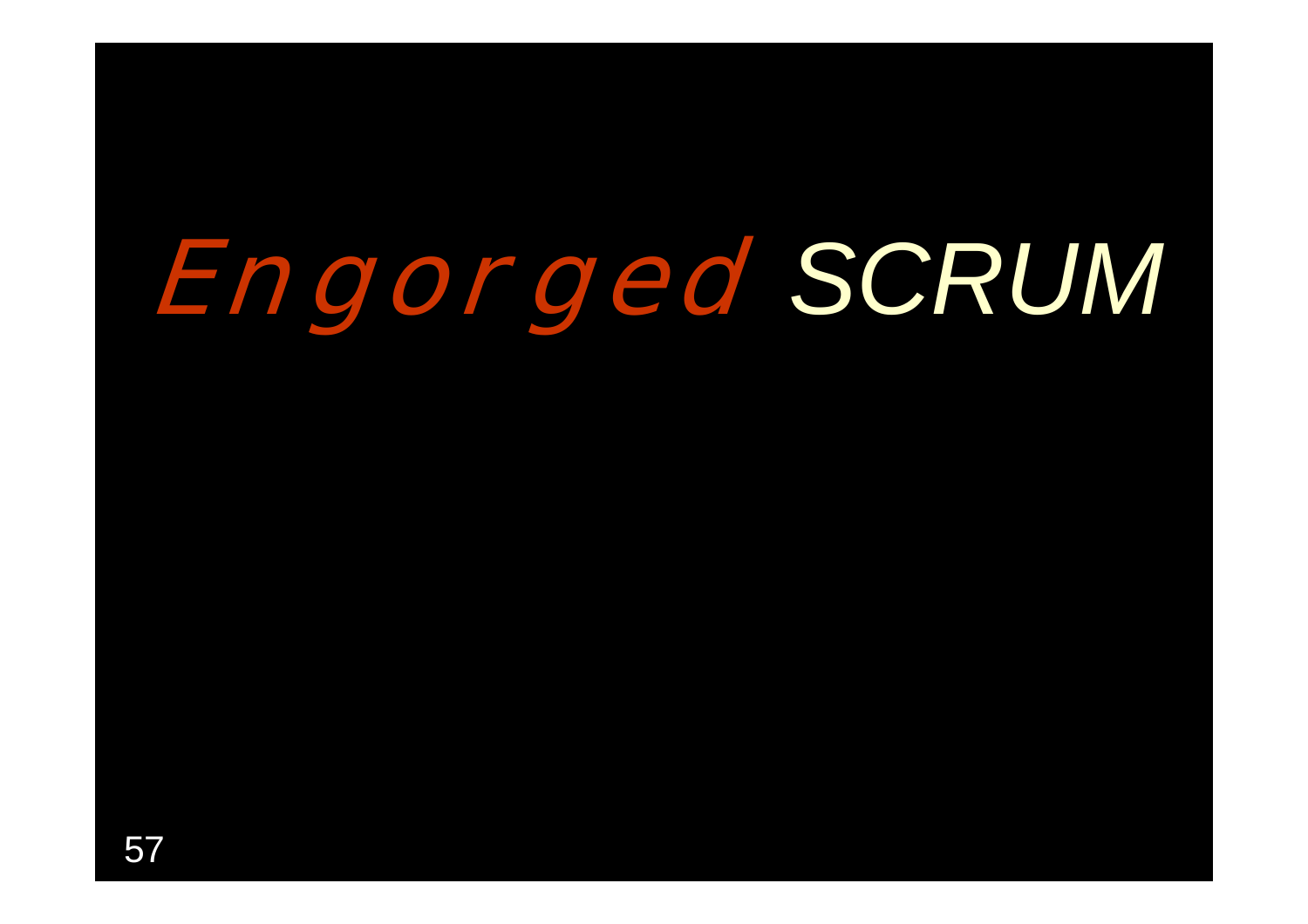*SCRUM Certification & Lean*

*Scrum crossed the Chasm and*  penetrated *business.*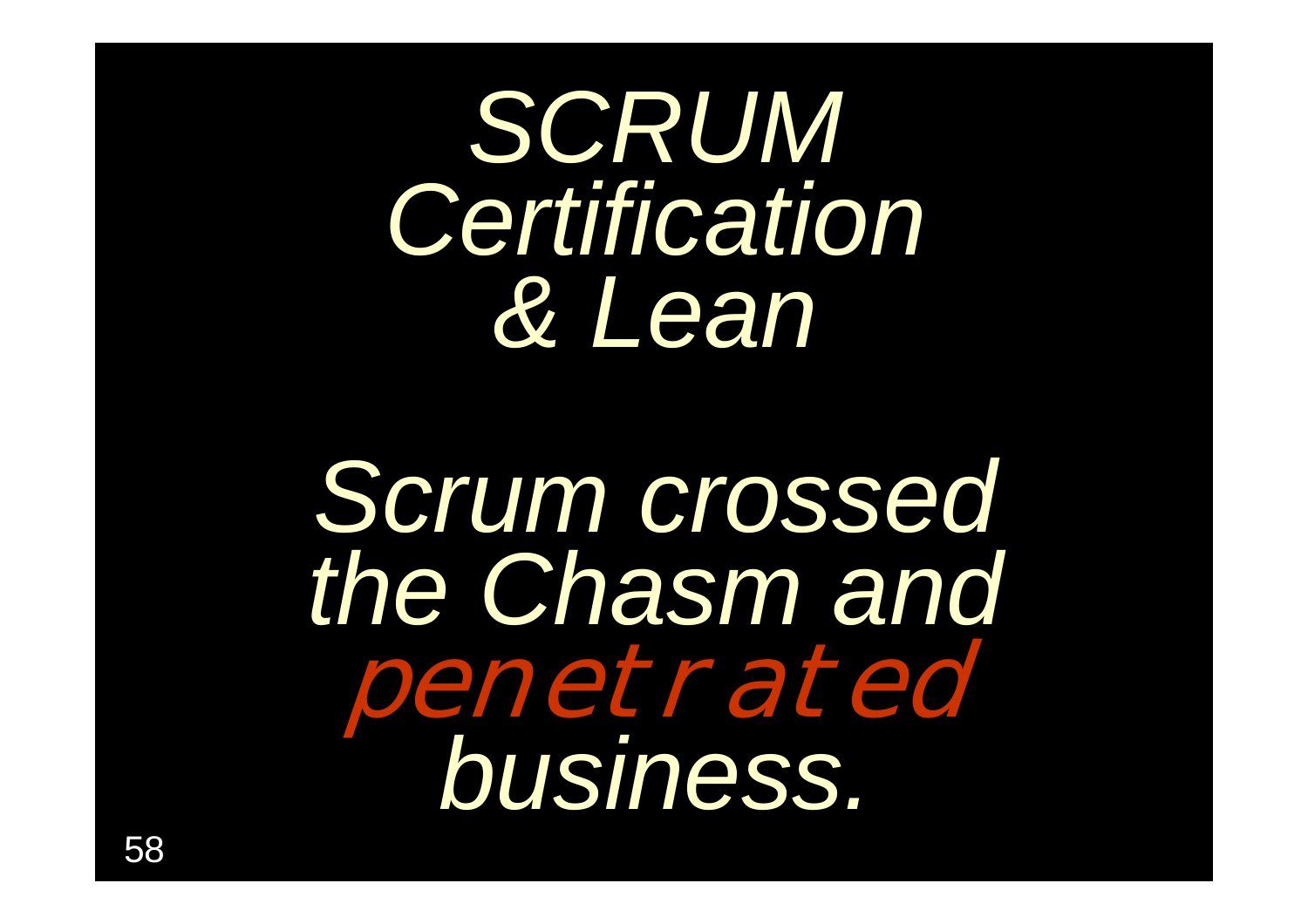## But something was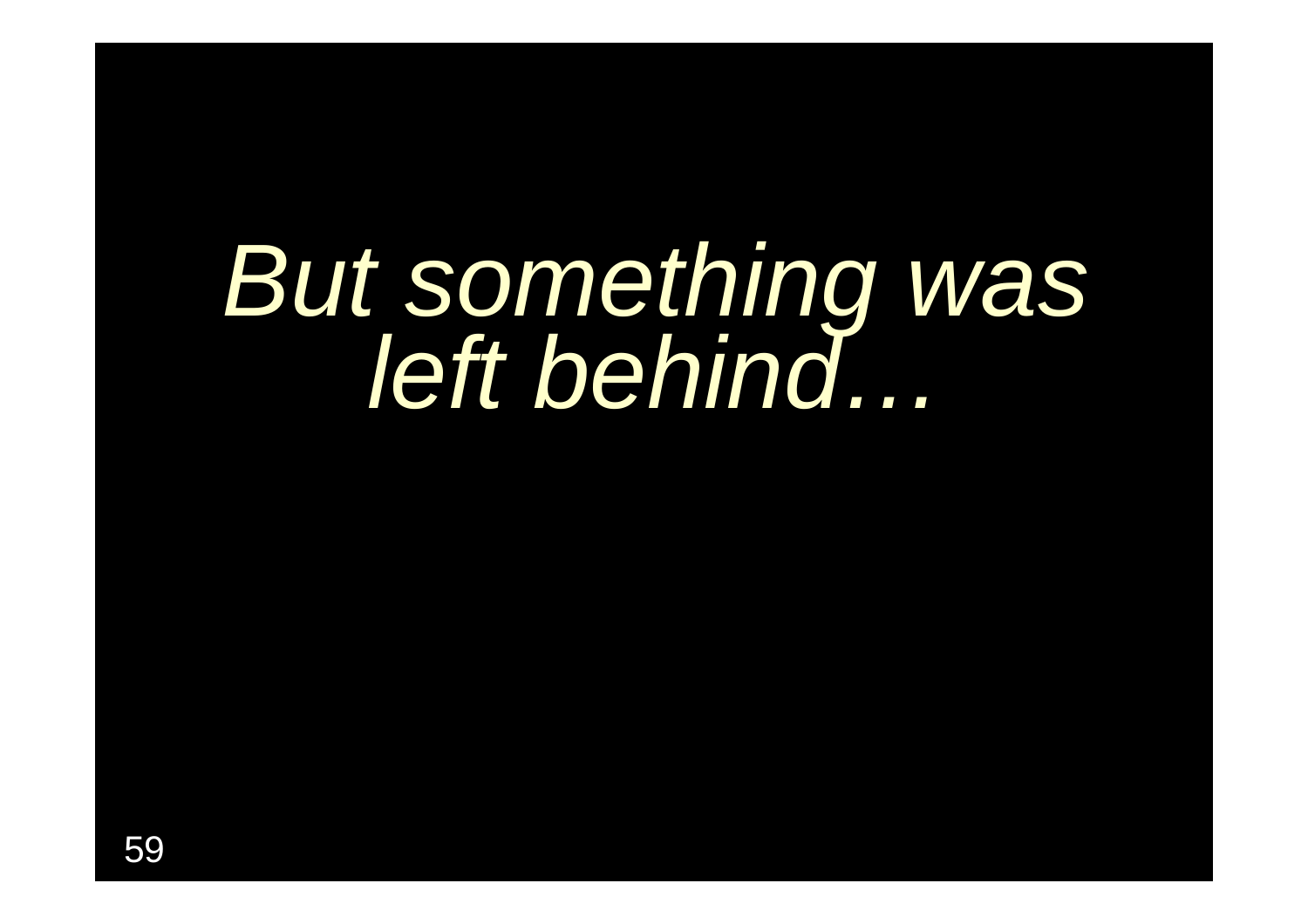### *Tech Practices!*

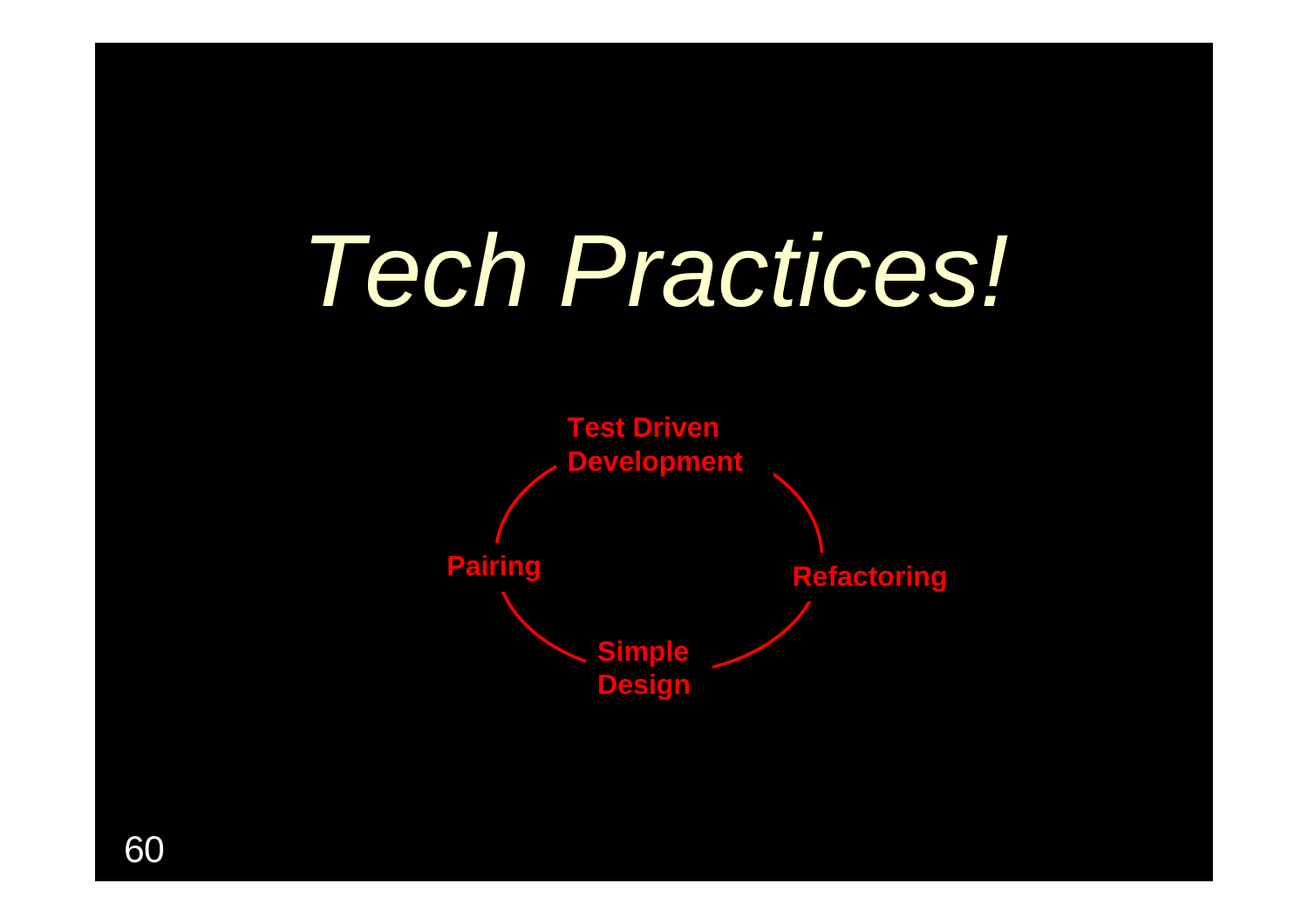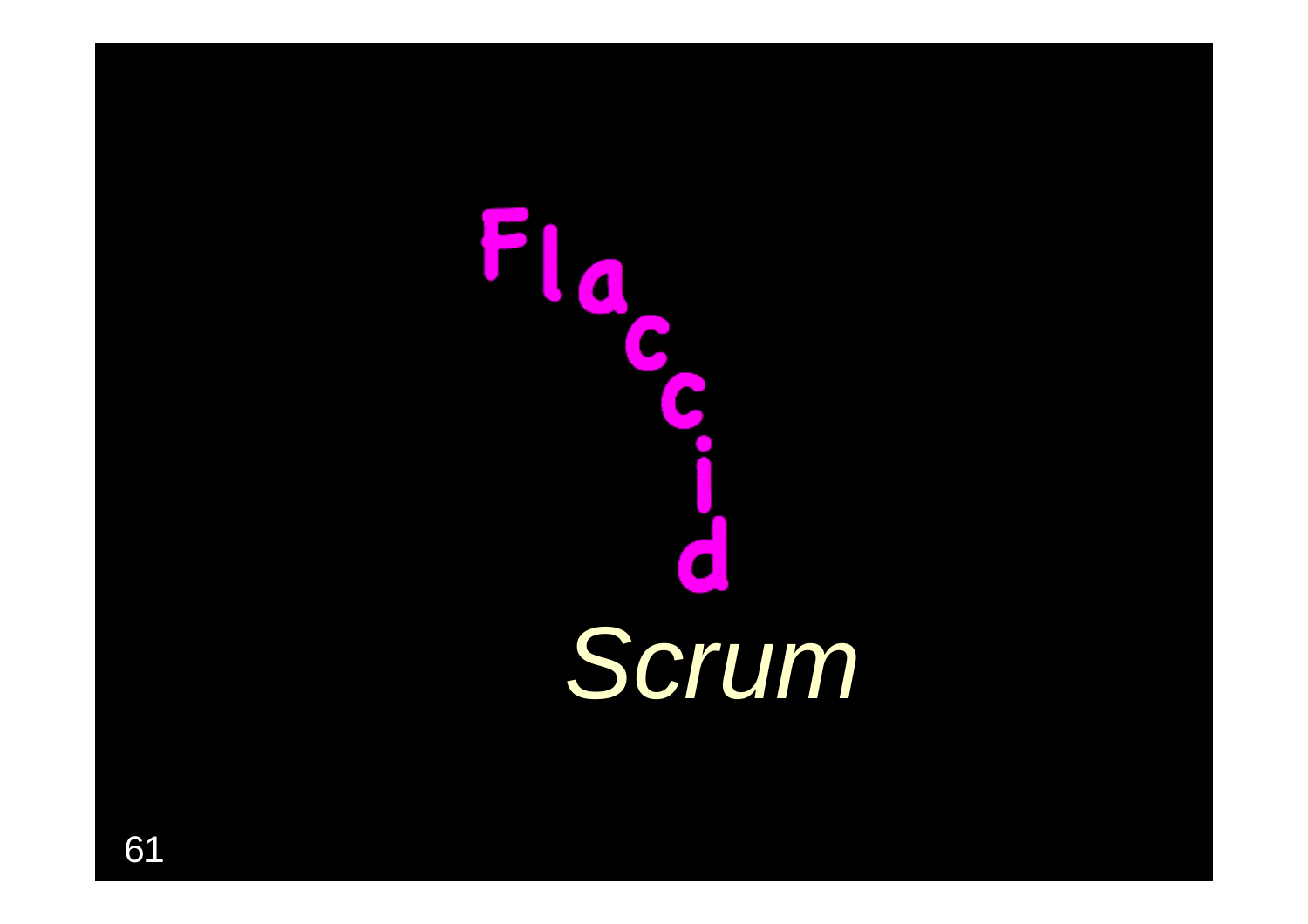#### *It's the worst case scenario:*

## *No Design. No Architecture.*

*Just Rapid Churn.*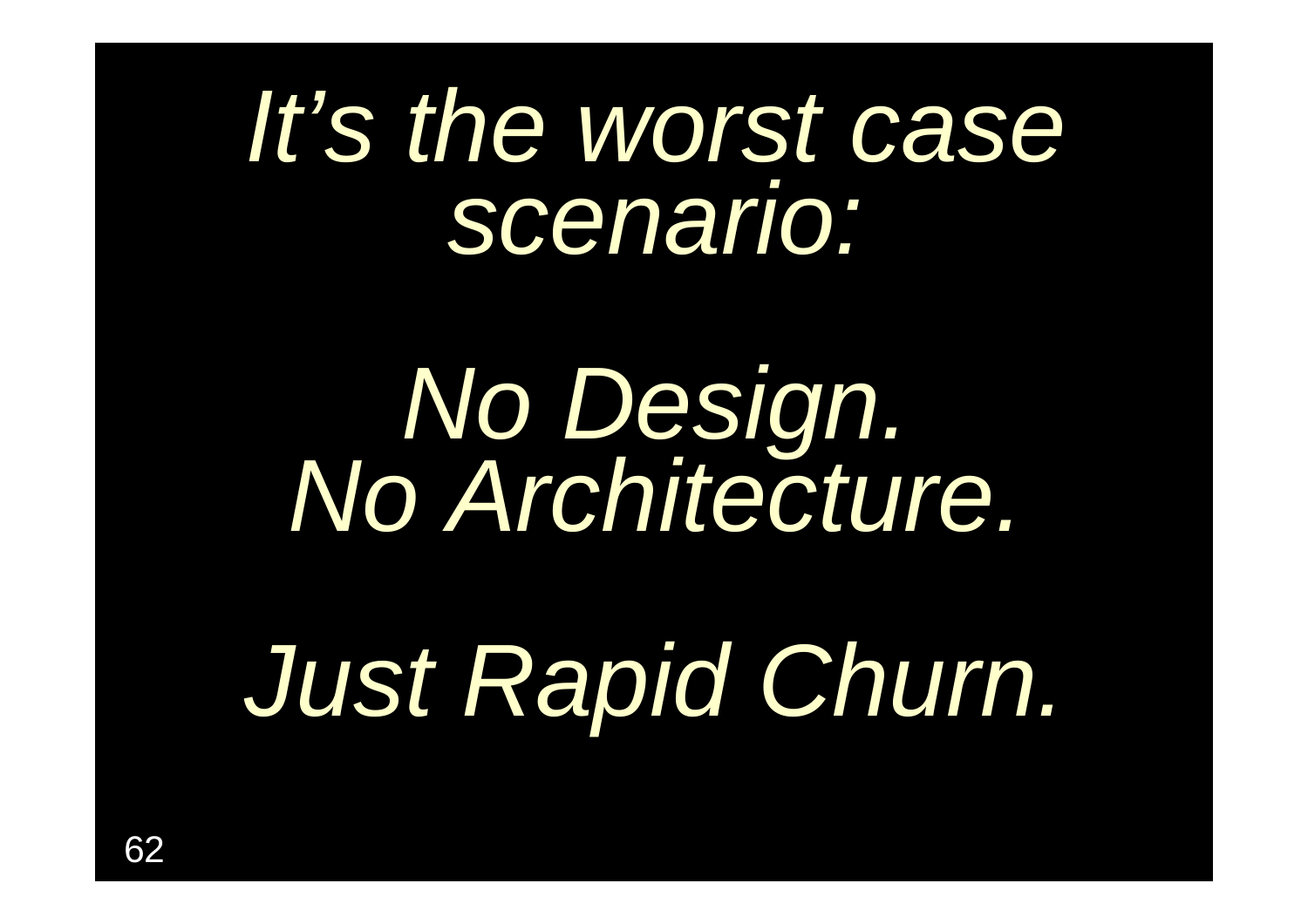### *How many of you have been significantly impeded by Bad Code .*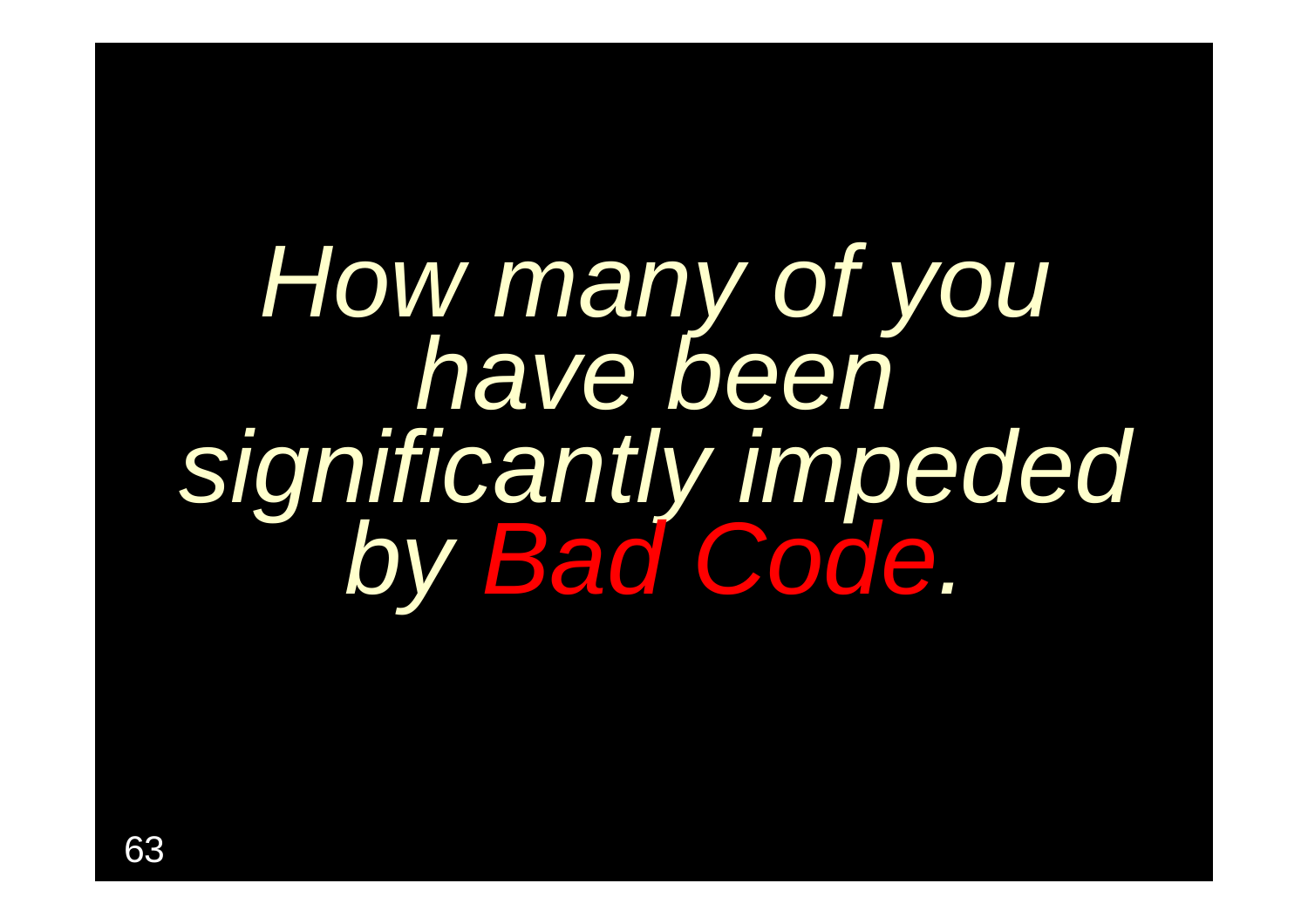### *To make matters worse*

### *The mess doesn't show up right away.*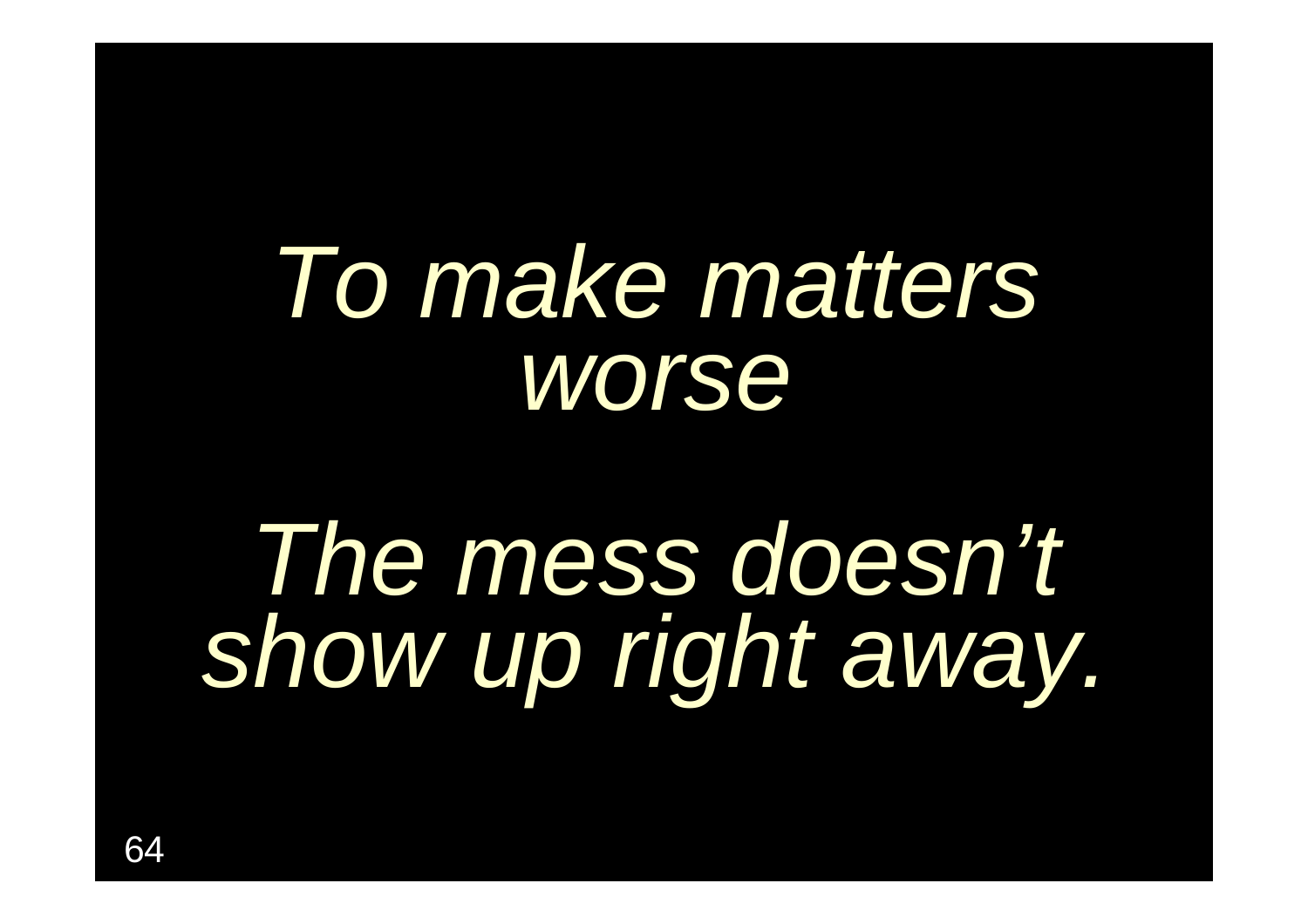### *The Flaccidity Curve*

#### **Productivity vs Ti**

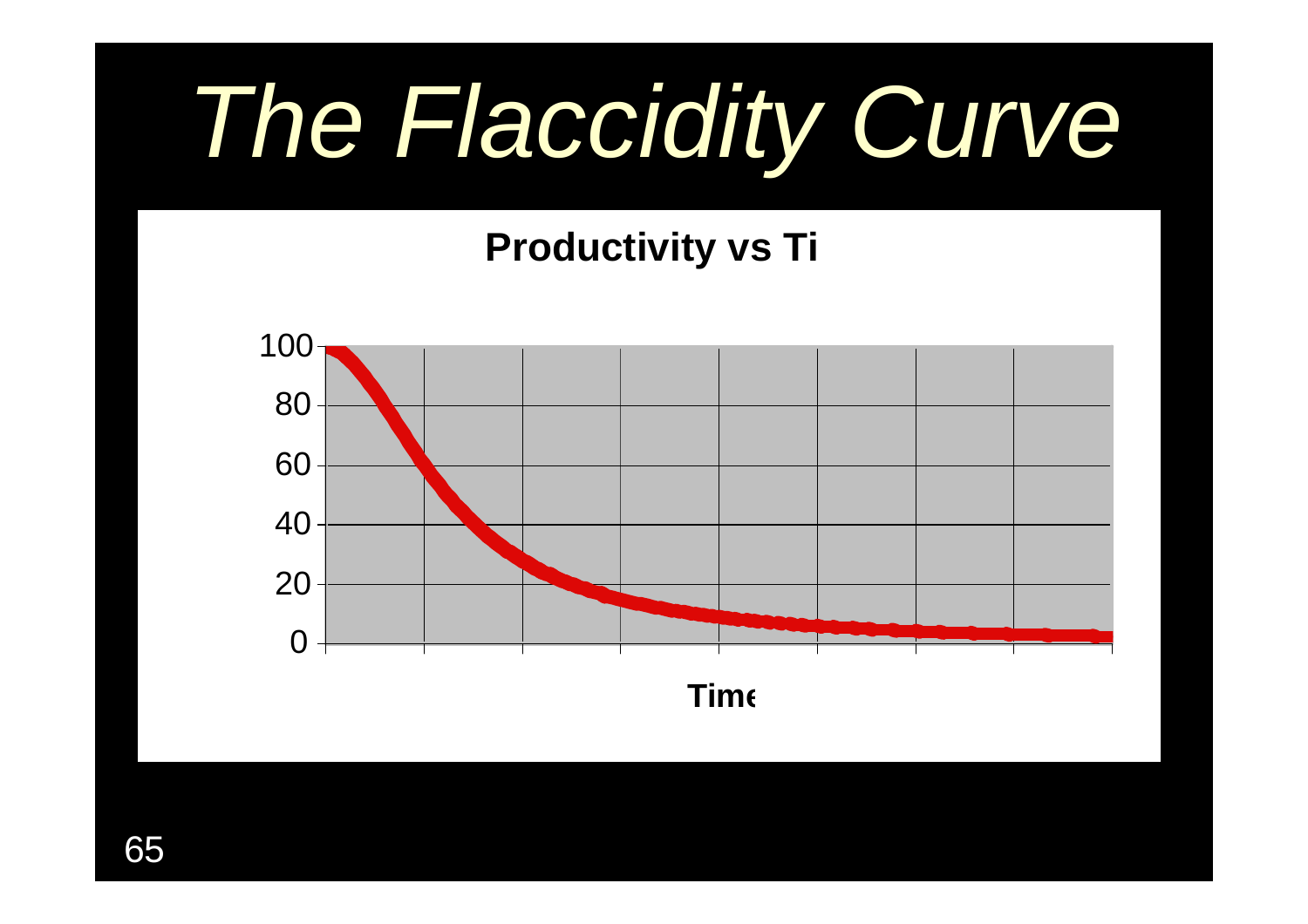*Seeming fast is not BEING fast.*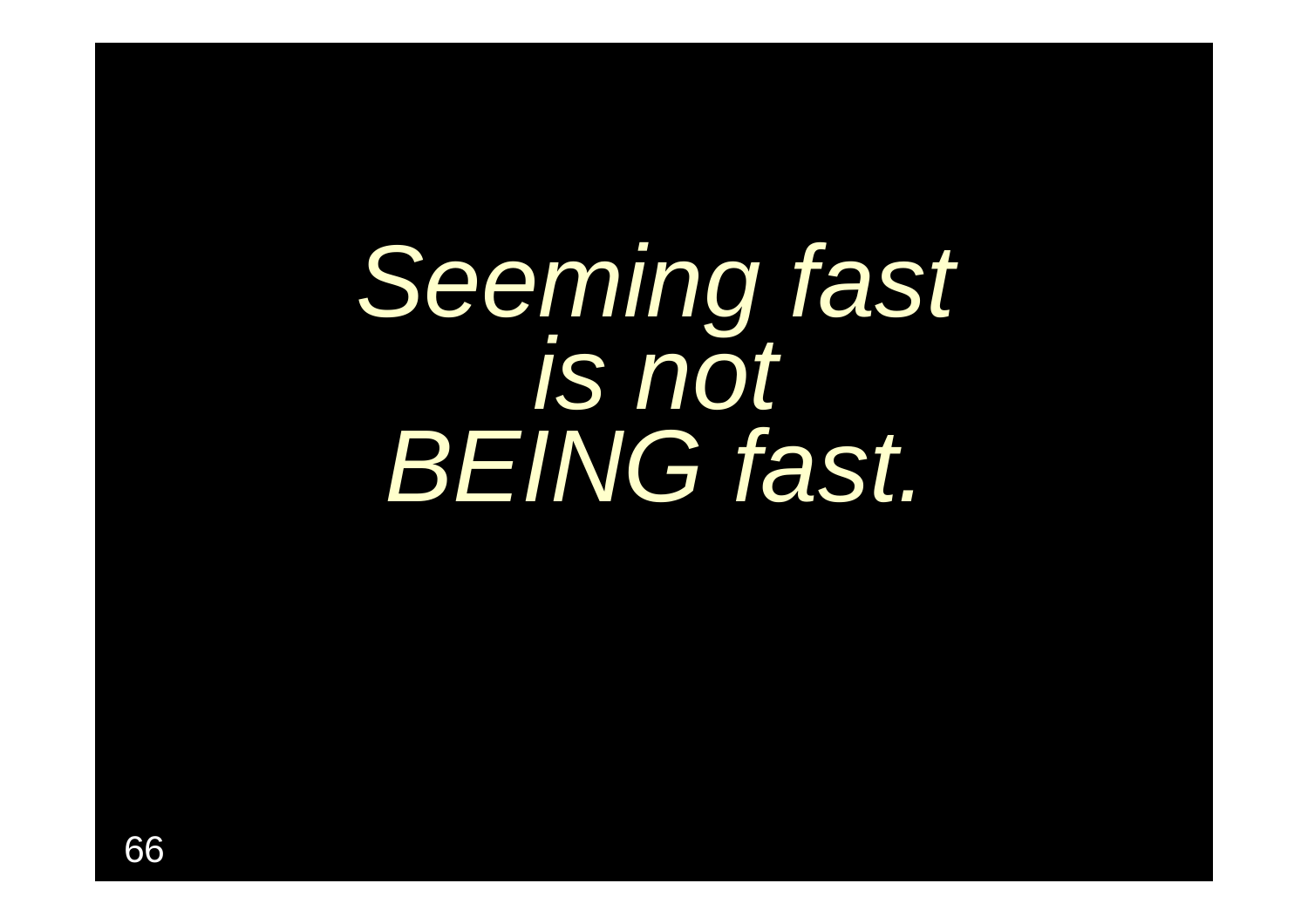### *Scrum-ED:*

*Agile->Stimulated, Lean->Engorged,*

*No tech->Flaccidated.*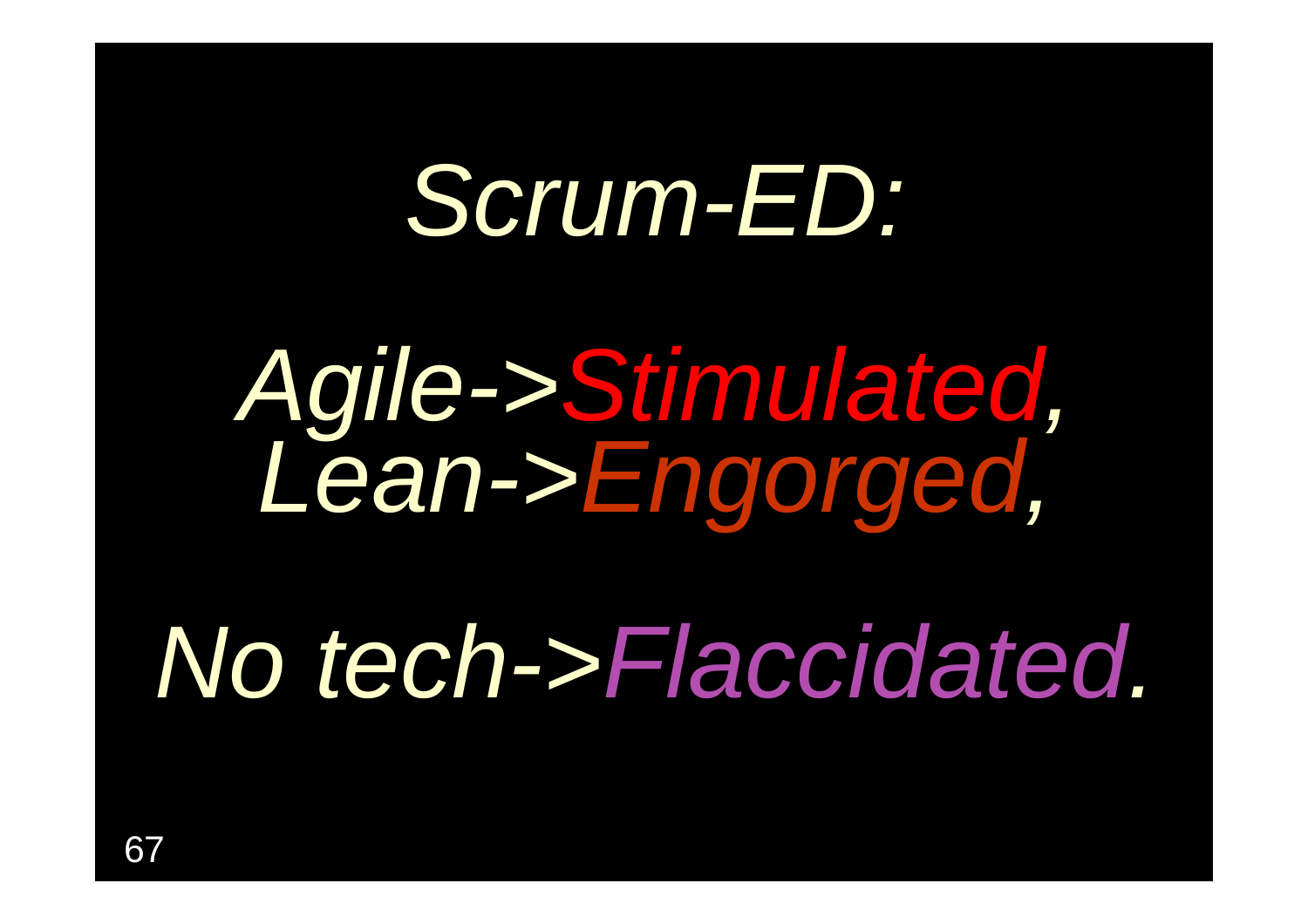### But Agile **EXPOSES** this problem so that<br>the Business can see it l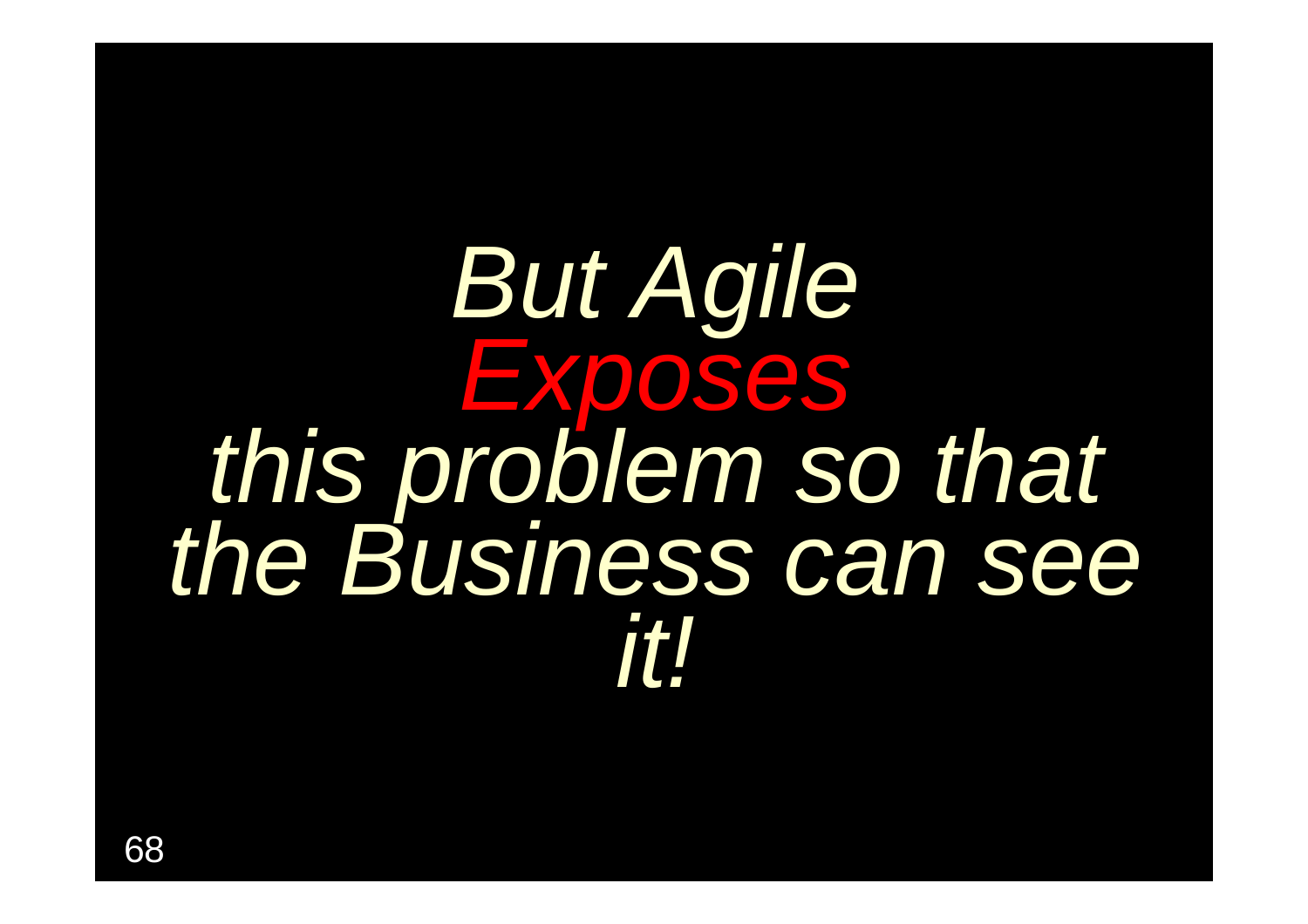### *Because velocity is measured and reported*

 $\pmb{\times}$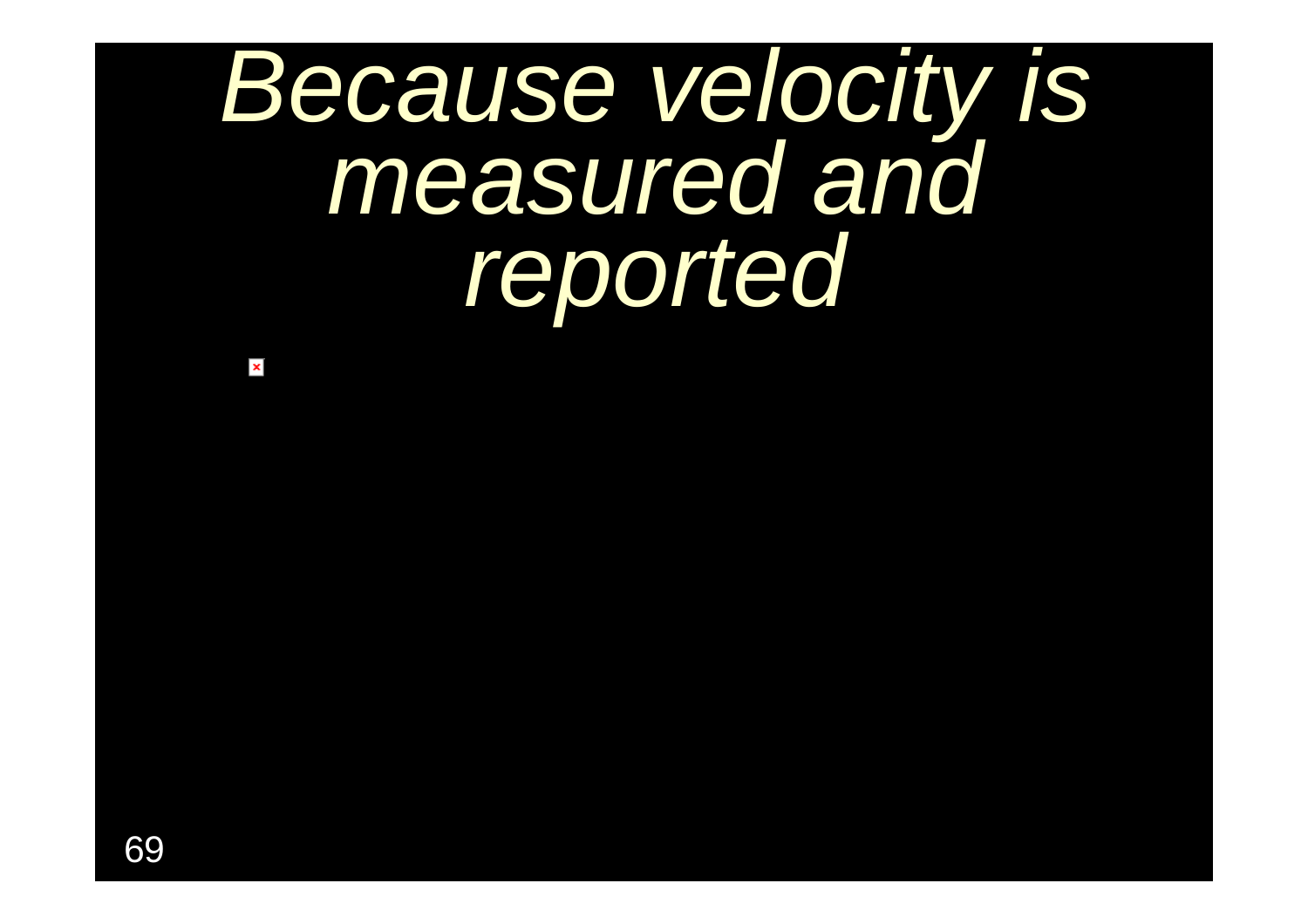*To improve velocity Scrum Teams must adopt<br>TDD, CI, Pairing,<br>simple design,<br>refactoring.*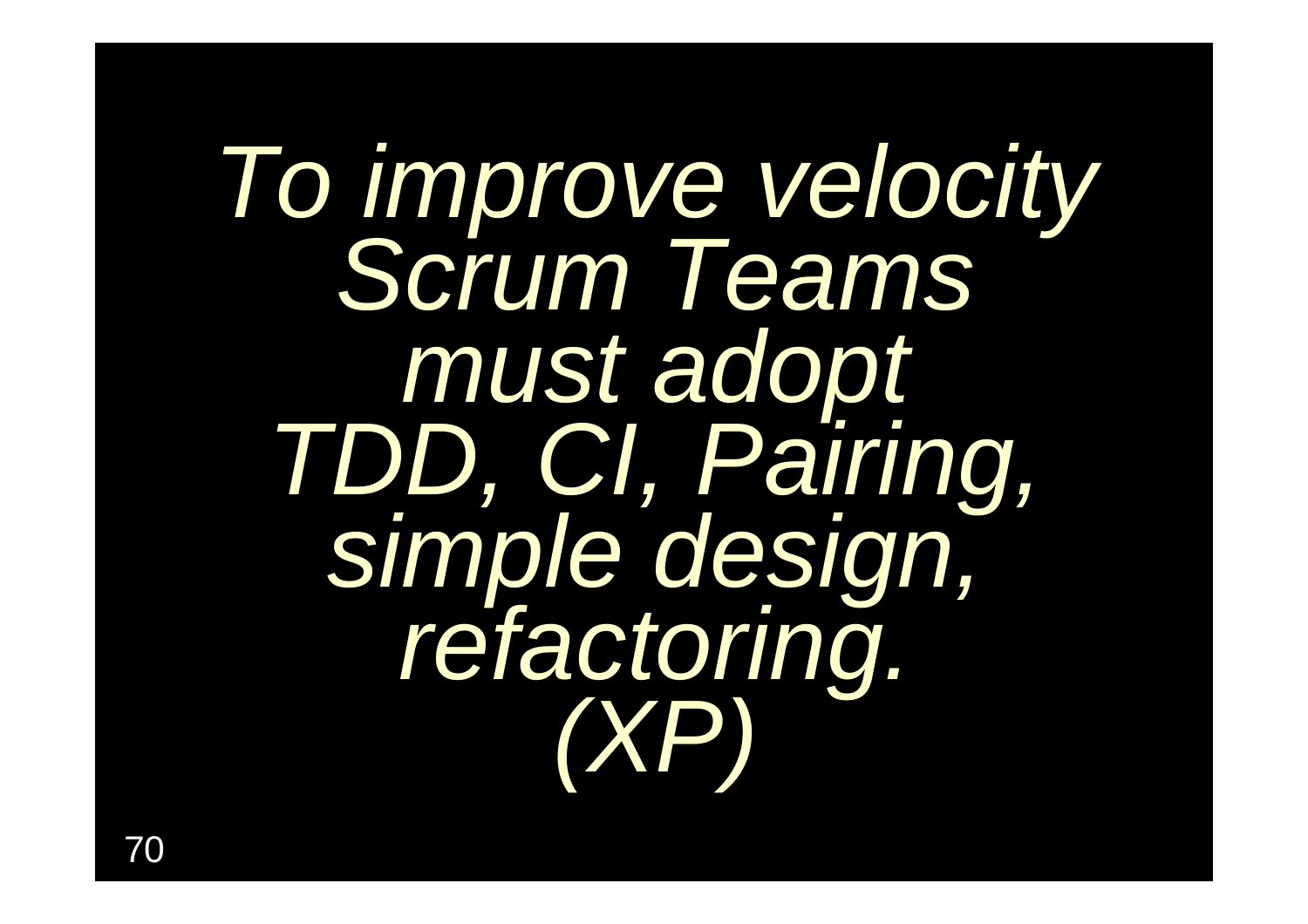## *Agile is the gateway To Craftsmanship To a Profession*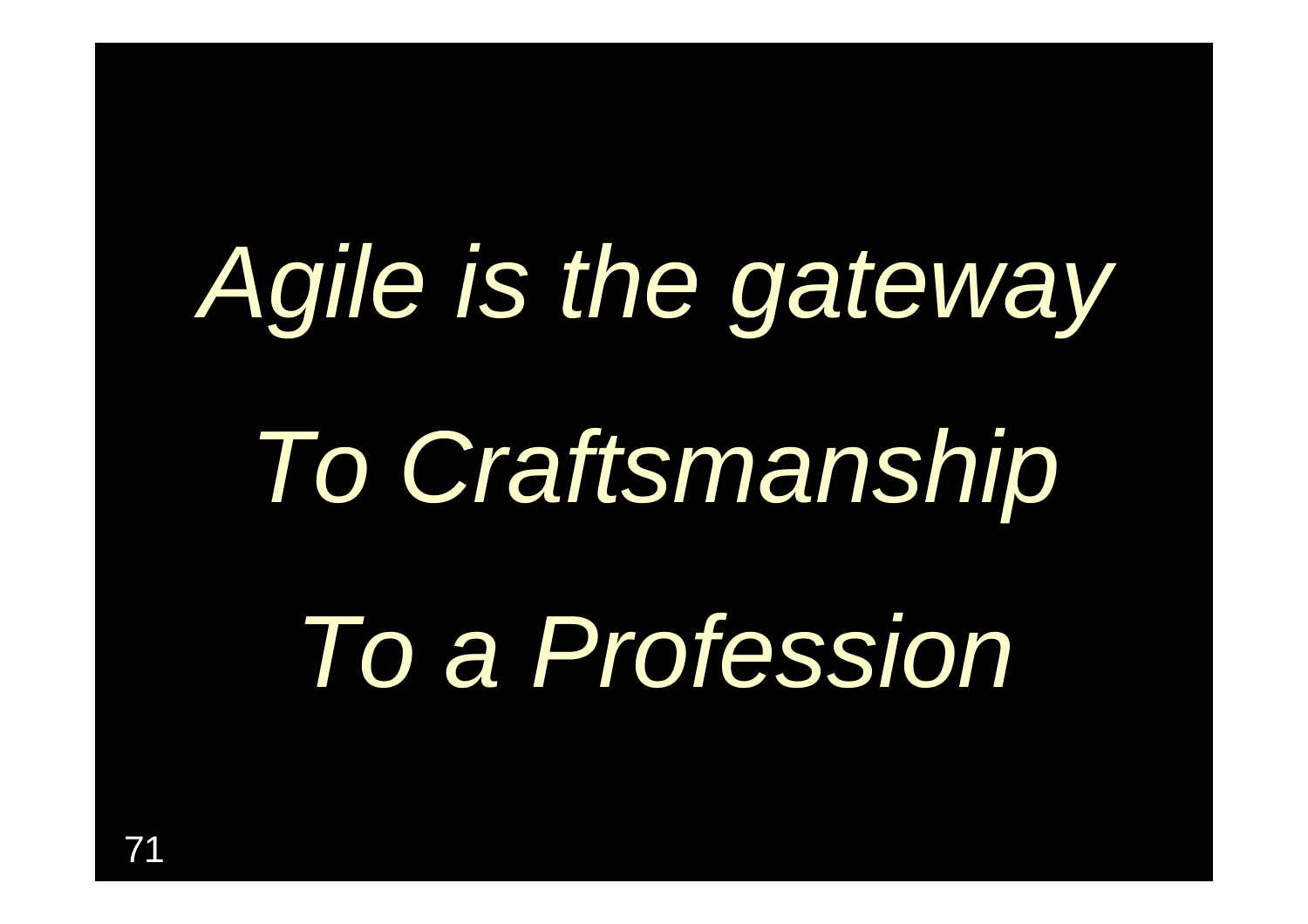## *Craftsmanship: Professionalism:*

### *The Next Big Thing™*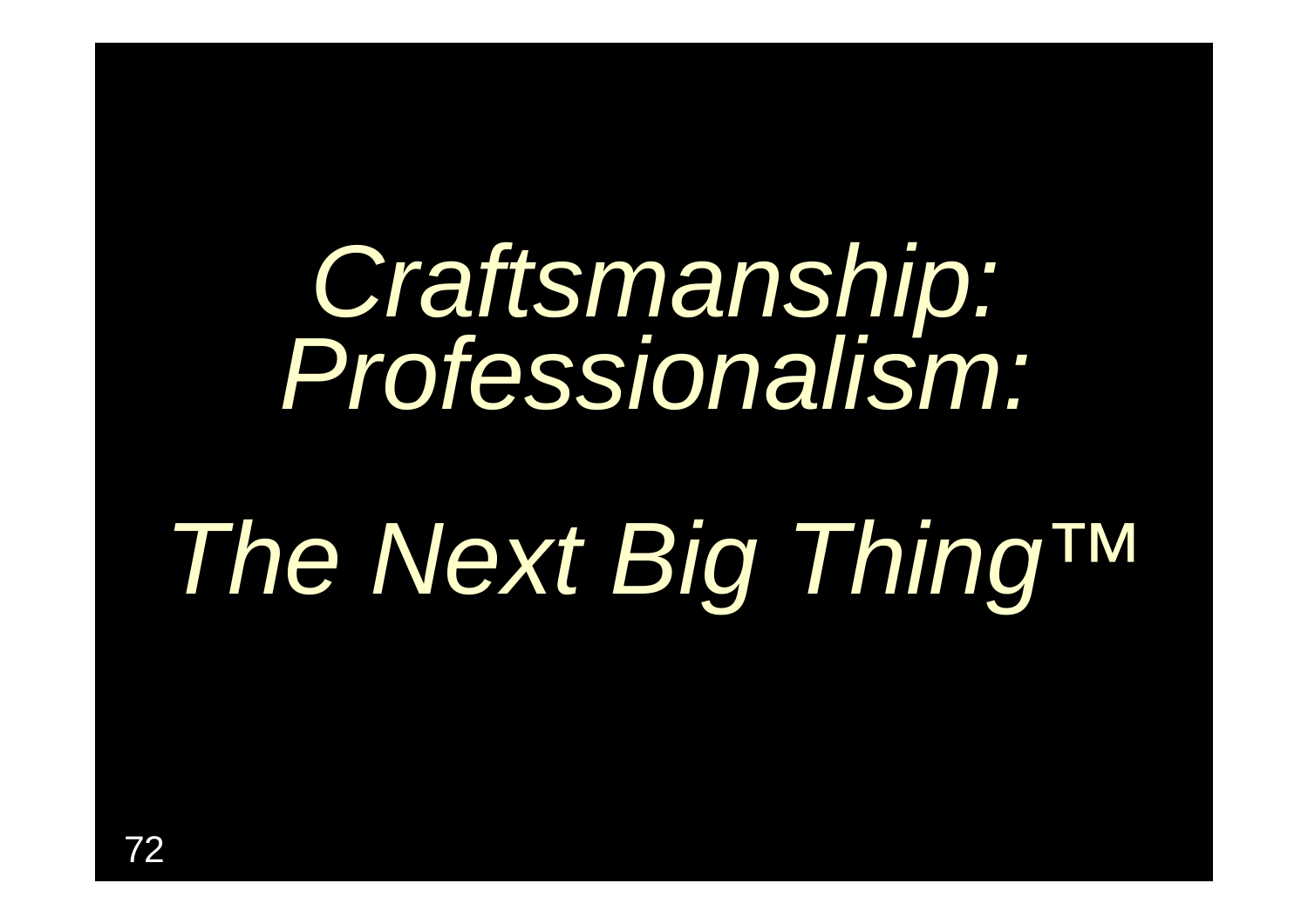## *TDD / Refactoring*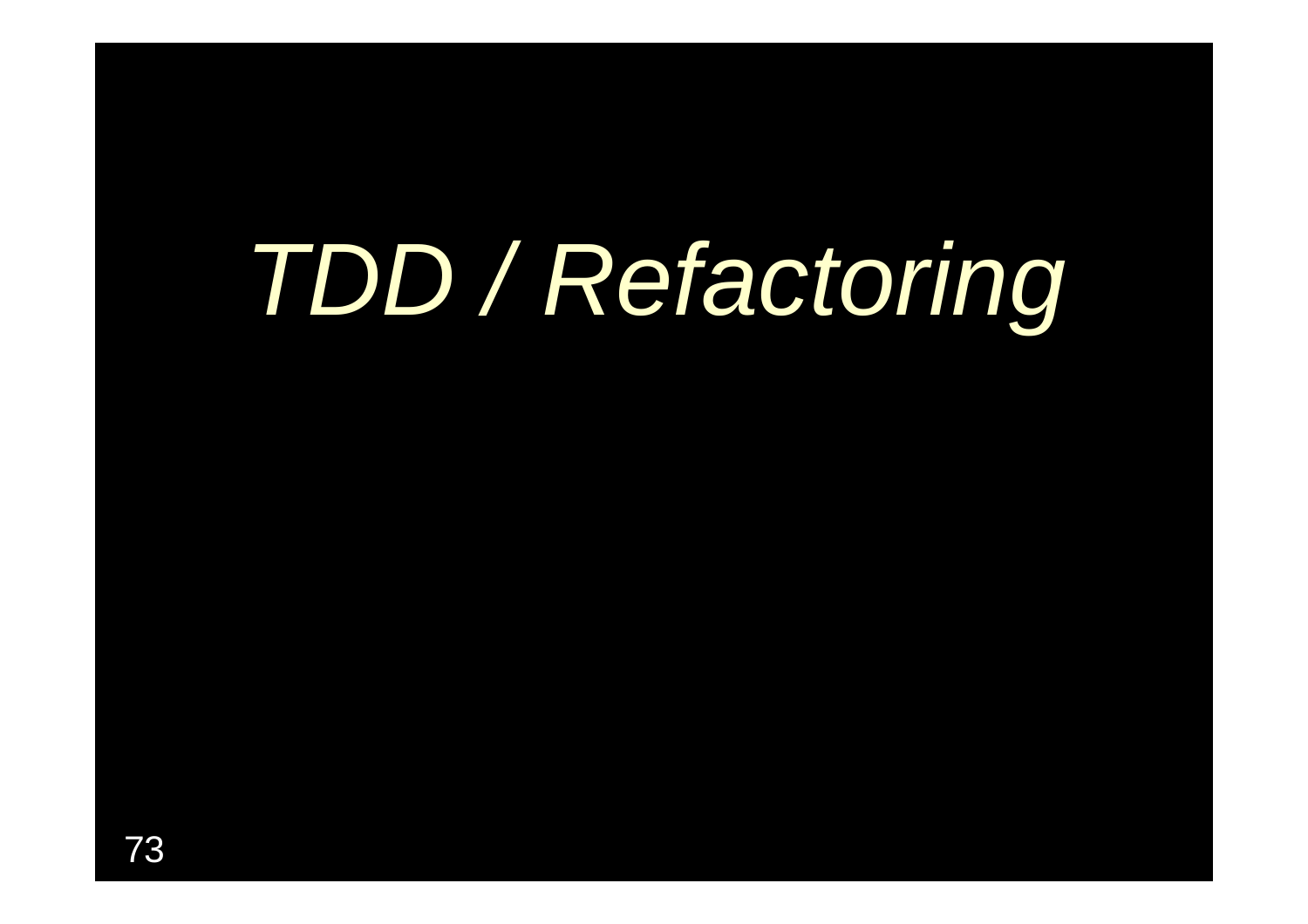#### *Clean Code*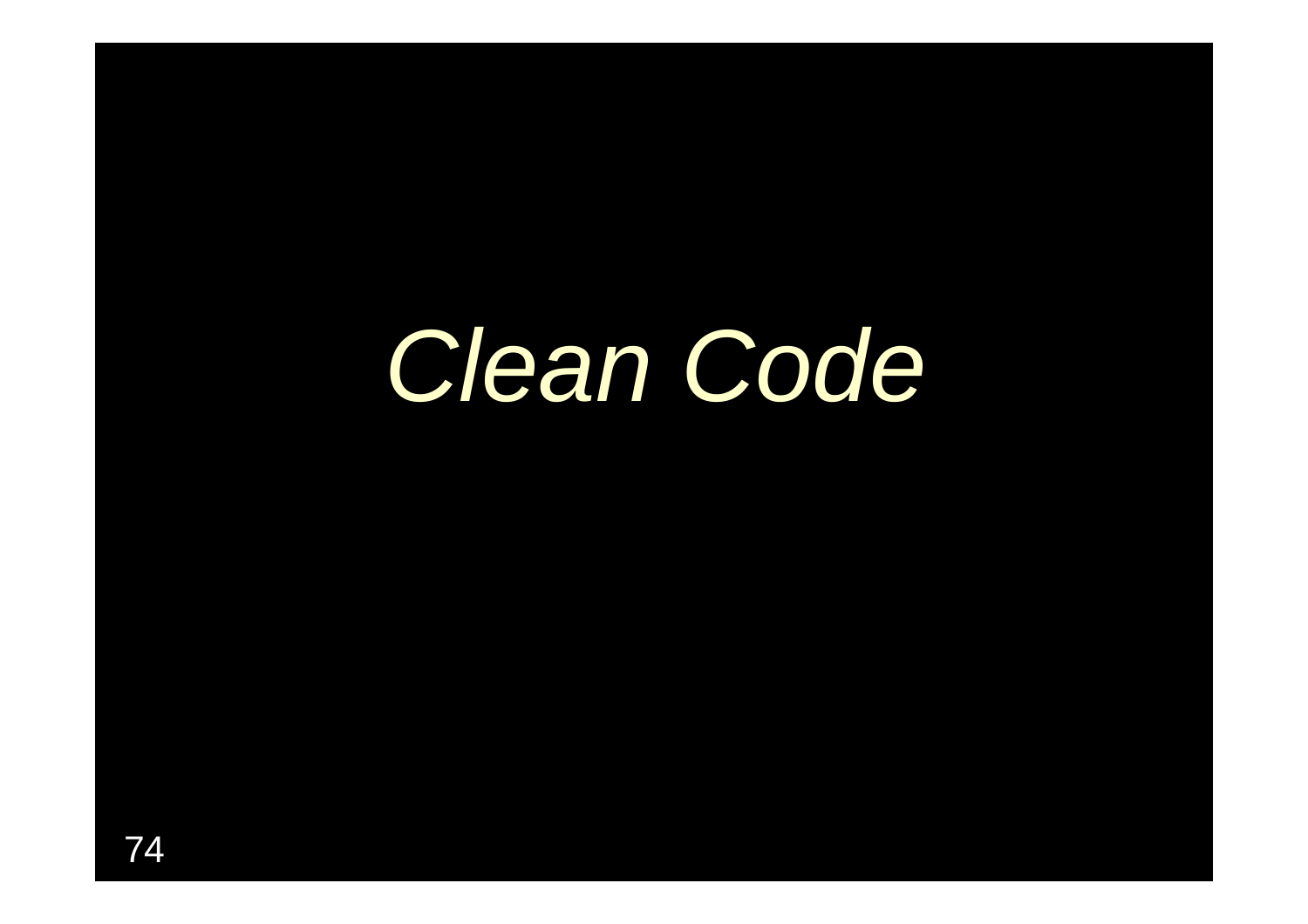### *Boyscout Rule.*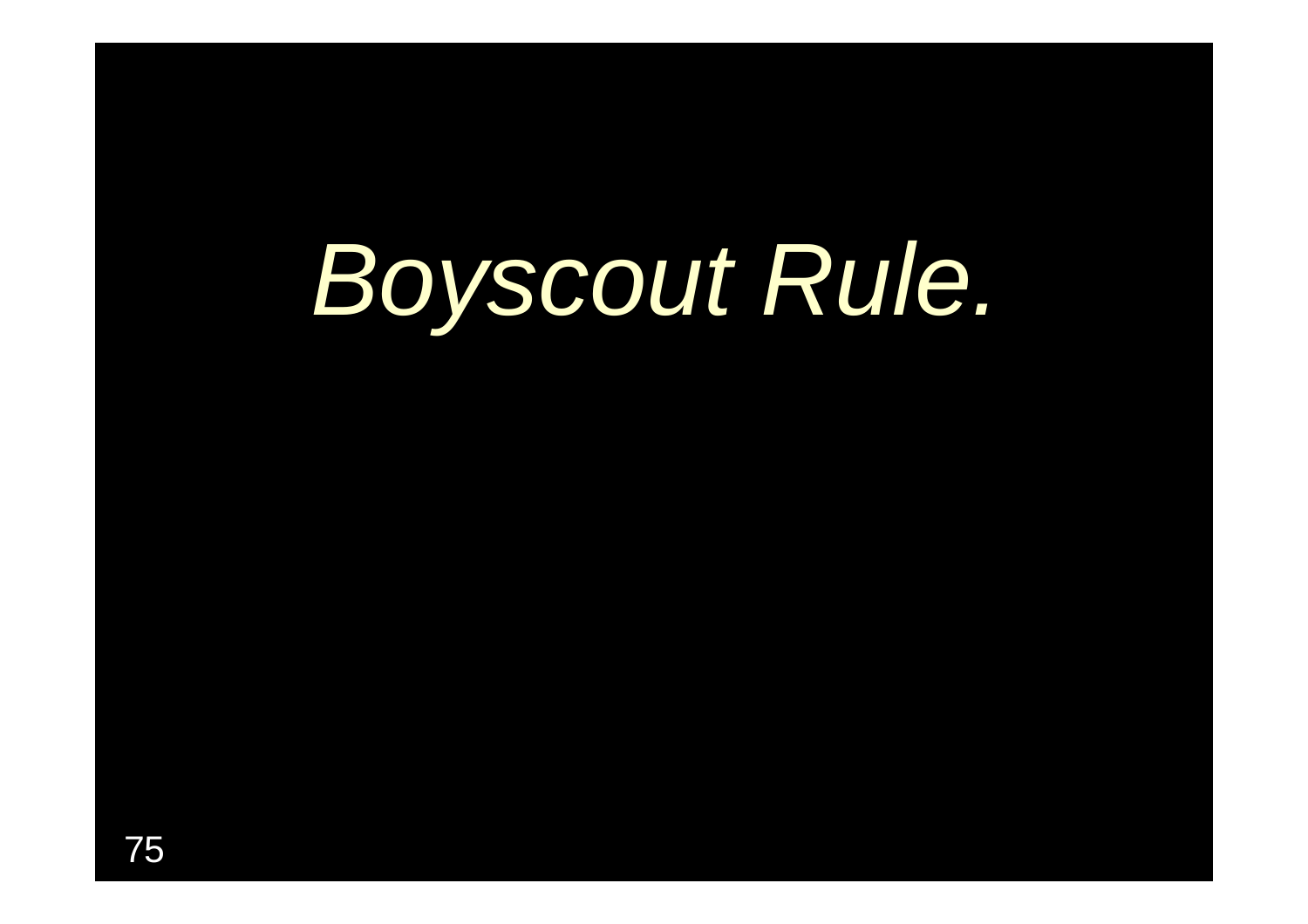*The only way to go fast… …is to go well, and to write…*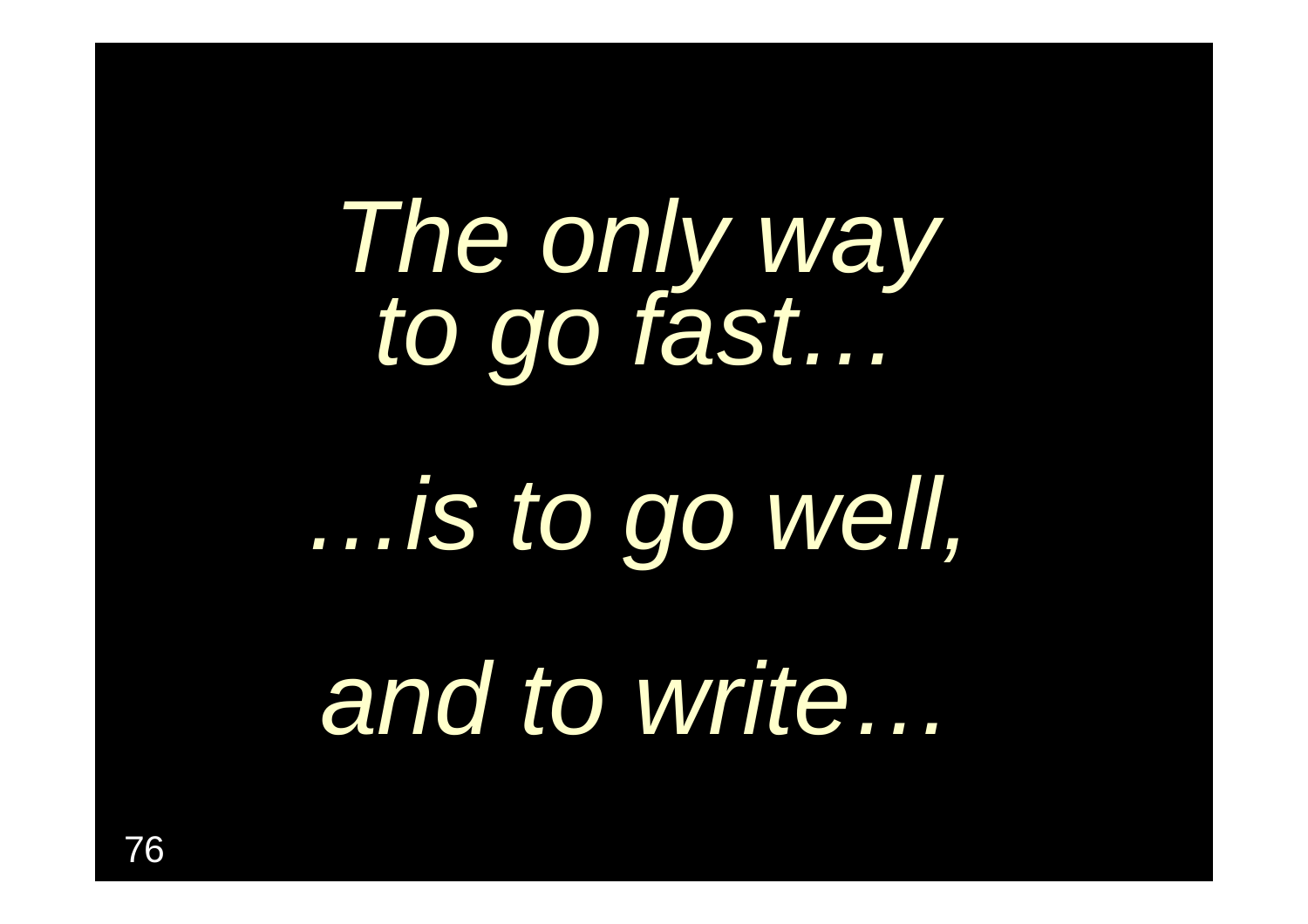#### *Code This Good.*

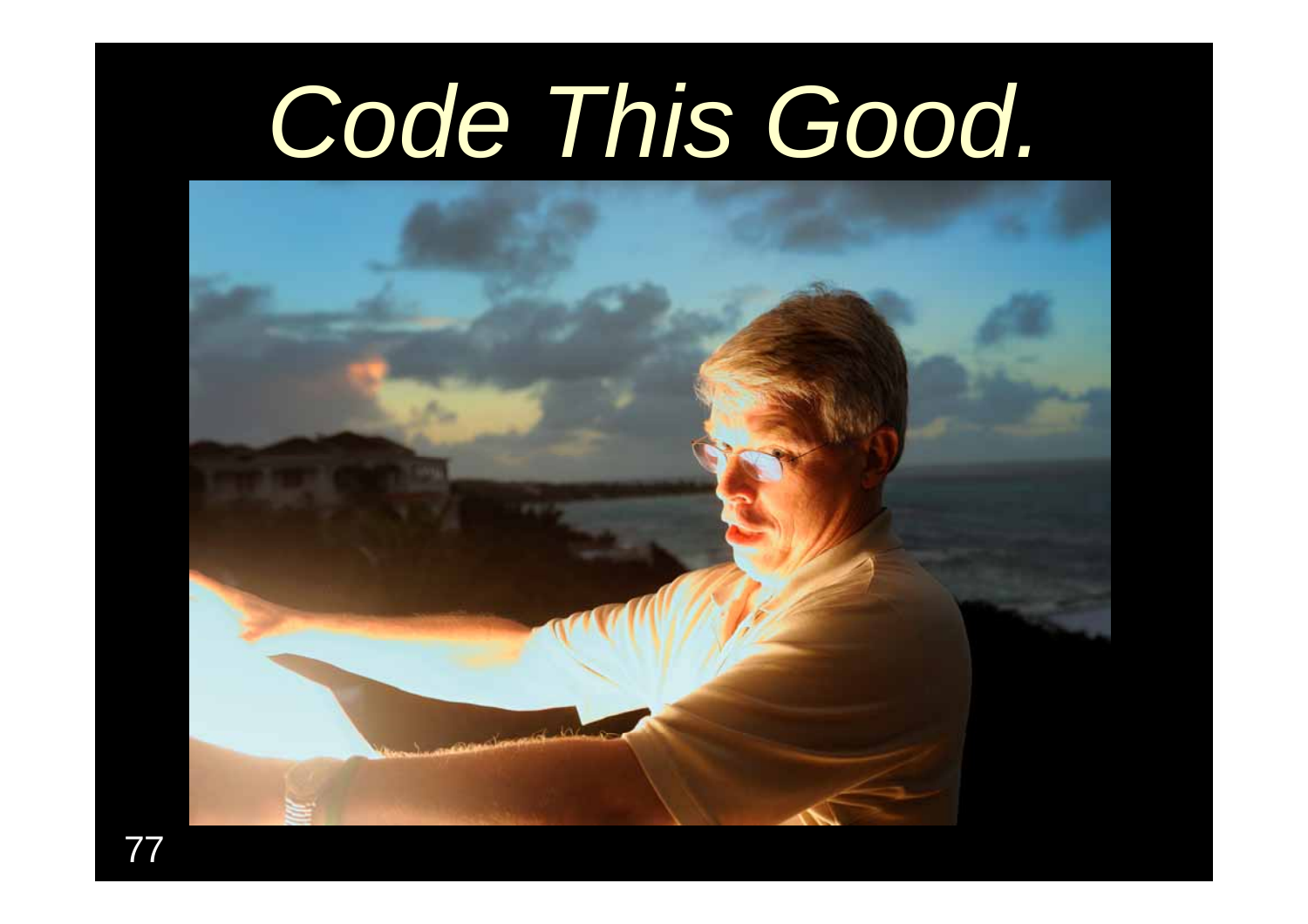#### *The Green Band* **www.cleancodeproject.com**

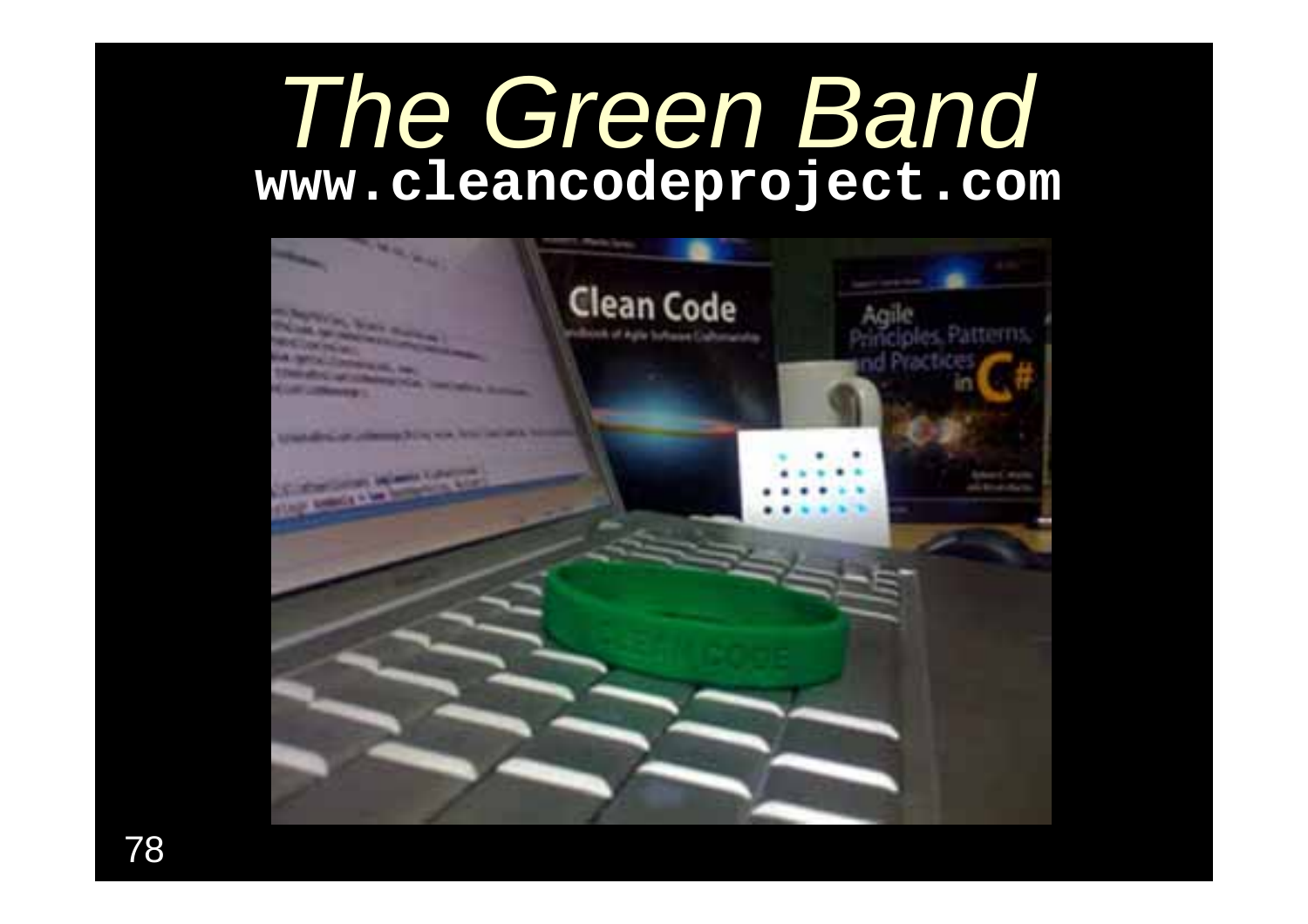# *Craftsmanship Manifesto*

**manifesto.softwarecraftsmanship.org**